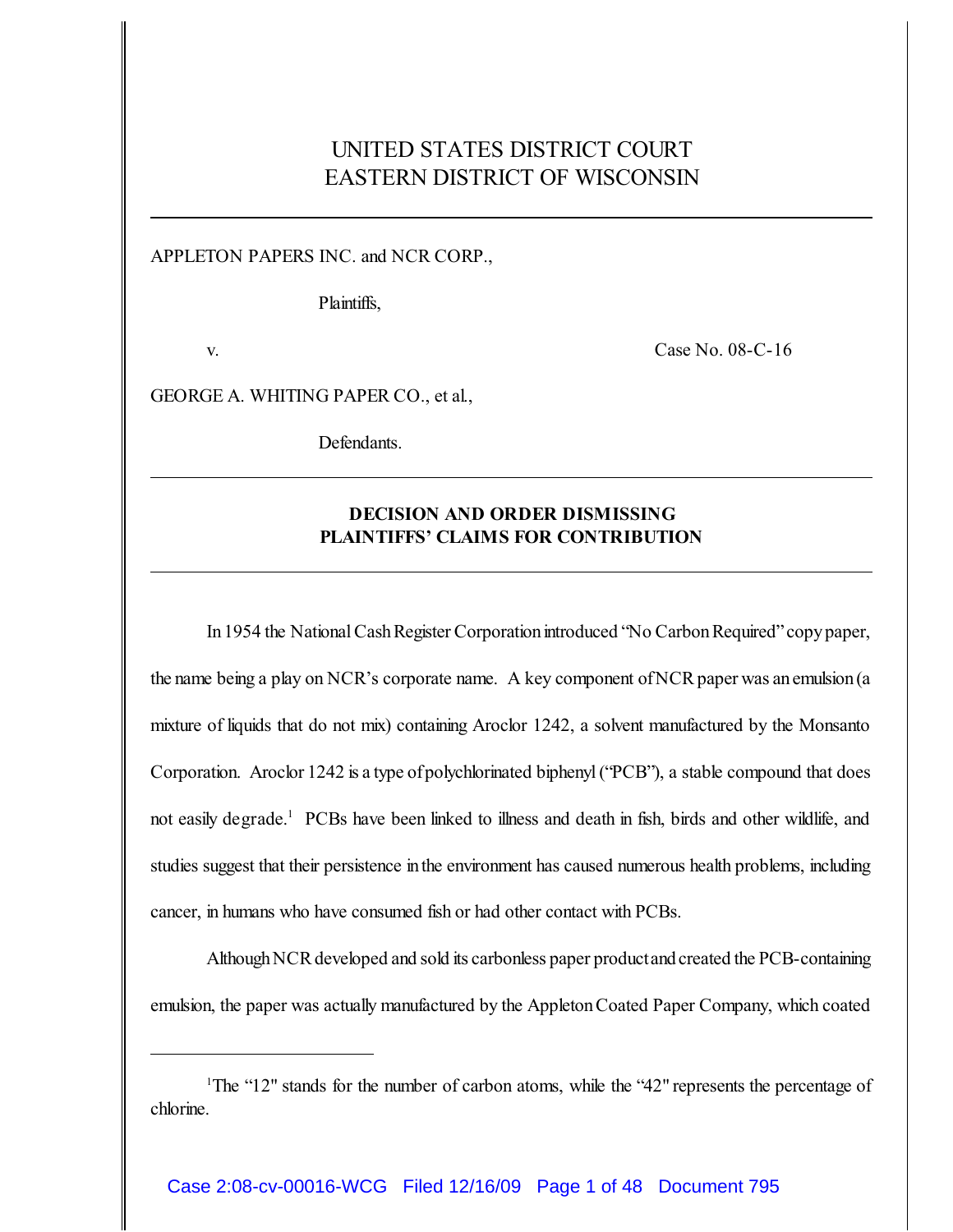sheets of paper with NCR's emulsion. This manufacturing process resulted in significant discharges of PCBs into the Fox River. PCBs also escaped into the river when Appleton Coated sold its paper waste to paper mills for recycling, also a water intensive process.

After years of working closely together, NCR purchased the Appleton Coated Paper Company in 1970, and Appleton Coated merged with another company and formed Appleton Papers, Inc. the next year. As a result of their ownership interests in Appleton Coated, Plaintiffs Appleton Papers, Inc. and NCR Corp. have been named by the United States Environmental Protection Agency as potentially responsible parties ("PRPs") for the environmental damage done to the Lower Fox River, which stretches 39 miles from Lake Winnebago to Green Bay and into Lake Michigan.<sup>2</sup> Pursuant to a number of government orders and consent decrees, these two companies have begun paying several million dollars to fund the ongoing cleanup of PCBs from the Lower Fox River. The cleanup project, which is thought to be the largest of its kind ever undertaken anywhere in the world, involves a combination of dredging and capping (covering the PCB-laden river sediment with sand and gravel), aided by technology such as a GPS-guided barge that allows dredge operators to be accurate within a few centimeters.<sup>3</sup> The dredging operation continues 24 hours a day, five days a week (excepting winter), and it is expected to take nine years to complete. The slurry of PCB-laden river sediment is sent to a custom quarter-million square foot processingplant, where it is filtered, separated, dried, and pressed into "cakes" that are thentransported

<sup>&</sup>lt;sup>2</sup> Not to be confused with the Upper Fox River, which stretches from central Wisconsin into Lake Winnebago.

<sup>&</sup>lt;sup>3</sup> The technical aspects of the cleanup process are explained in an online article. "World's Largest" PCB Cleanup Takes Fresh Approach," *GreenSource*, Sept. 1, 2009, <http://greensource.construction.com/news/2009/090901Fox-river-cleanup.asp>.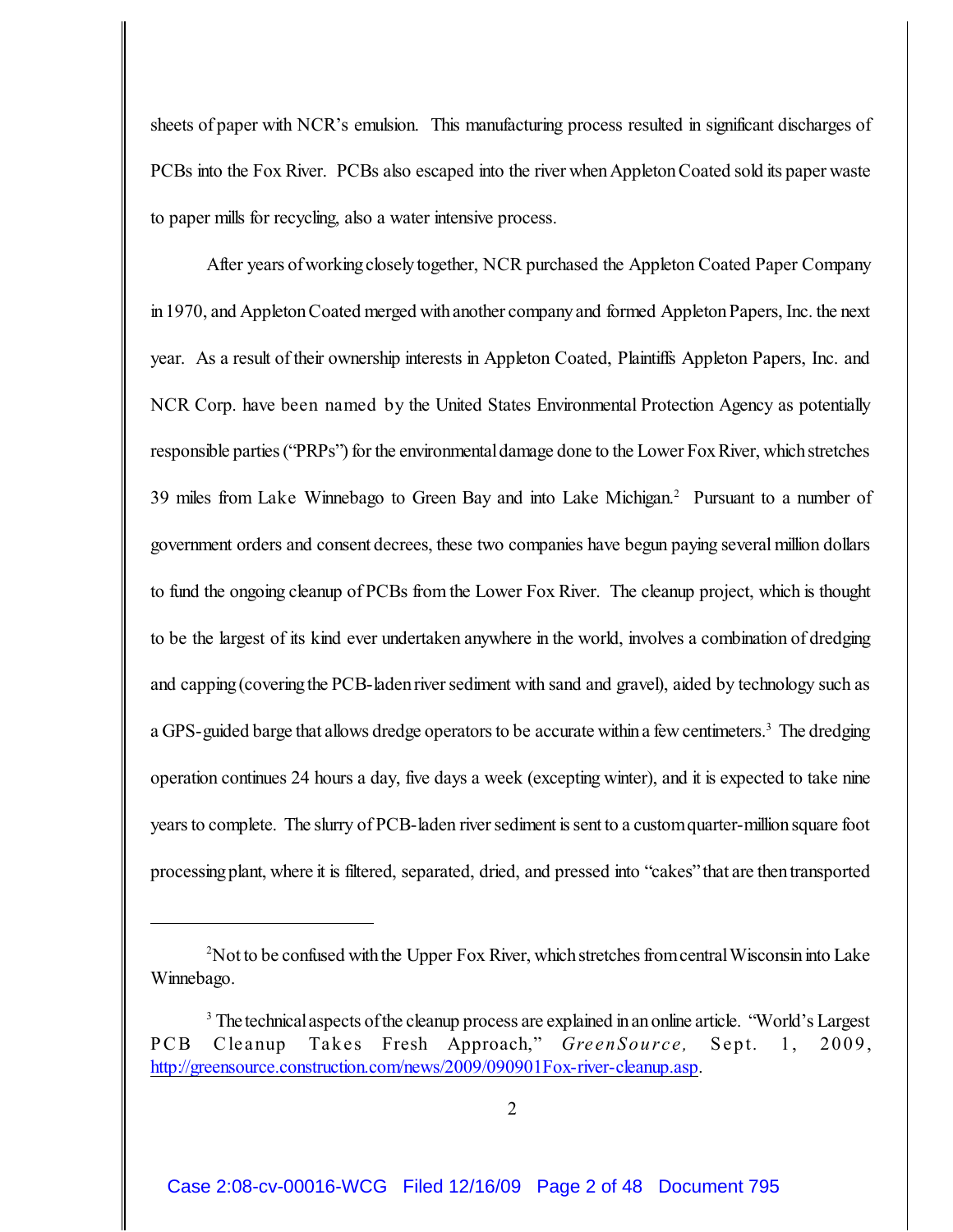to a landfill. Recent estimates have suggested thatthe totalprice for the cleanup could approach one billion dollars.<sup>4</sup>

The Lower Fox River area boasts the largest concentration of paper mills in the world, and prior to 1972 many of these mills recycled NCR-brand carbonless copy paper and therebyunwittingly released PCBs into the river. Other entities, such as cities, utilities and sewerage districts, treated and/or released wastewater containing NCR's PCBs into the river. These entities, along with the paper mills, are the Defendants in this action. Plaintiffs NCR and Appleton Papers seek contribution from these Defendants for the costs Plaintiffs have incurred in cleaning up sections of the Lower Fox River. Plaintiffs assert that because the entities named above – paper mills, utilities, and others – also released PCBs into the river, they should share in the cost of cleanup.

At the suggestion of several Defendants, this case was bifurcated into separate phases. The Defendants argued that one issue – the knowledge of the parties about the dangers of PCBs – could play a key, or even dispositive, role in the equitable analysis that must be made under CERCLA § 113. And because I agreed that a ruling on that issue could potentially resolve the case entirely or facilitate a settlement, the case has focused, in the first phase, on evidence probative of what each party knew, and when, about the dangers of PCBs and their release into waterways. In a case governed by principles of

<sup>&</sup>quot;Prognosis Appears Good for Fox River," *Milwaukee Journal-Sentinel,* Sept. 29, 2009, <sup>4</sup> <http://www.jsonline.com/news/wisconsin/62485172.html>.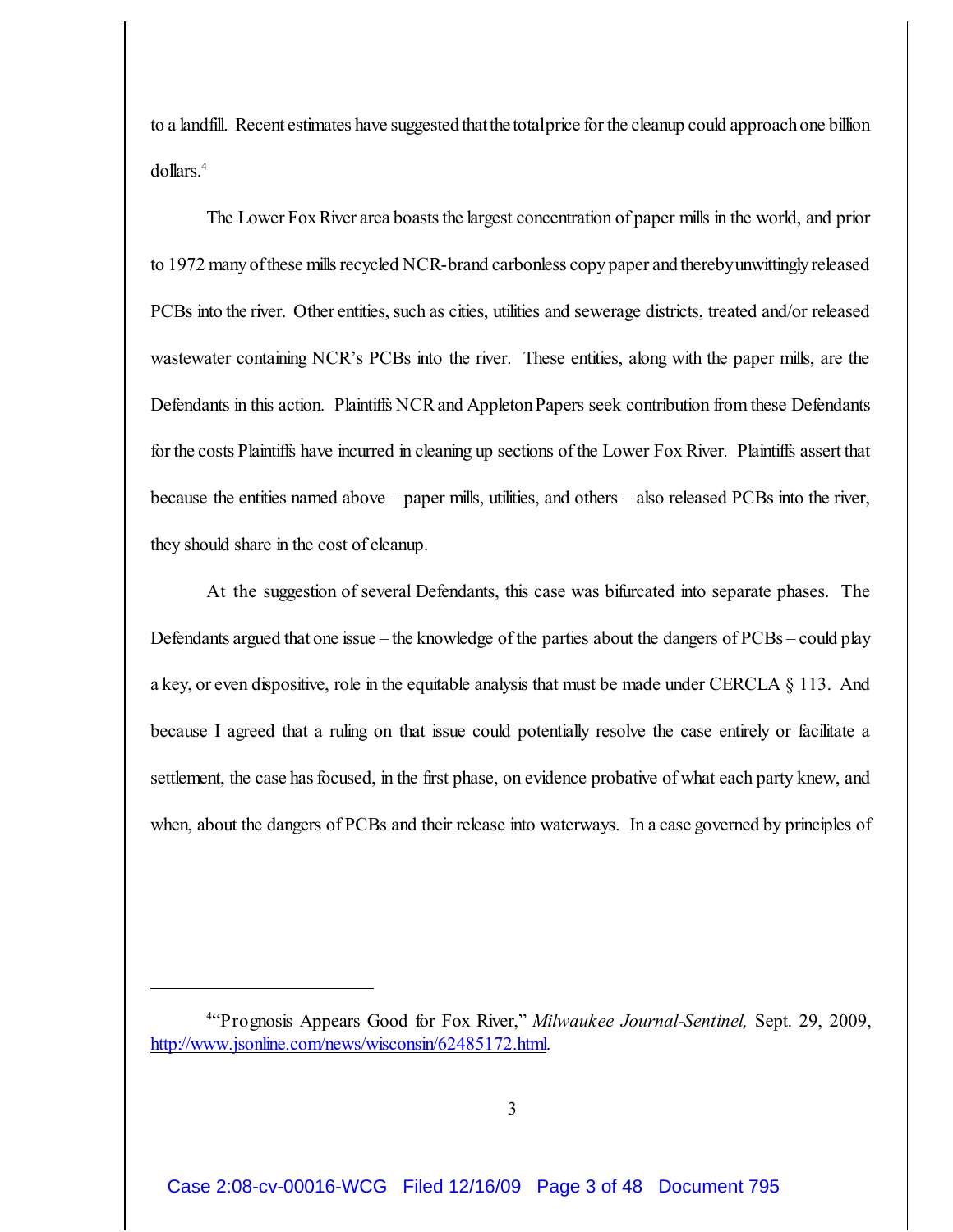equity, my premise was that parties who knew, or should have known, about the dangers of PCBs should bear the brunt, or even the entirety, of any cleanup costs resulting from PCB contamination. Relatedly, in Phase I the parties were also to explore the question of how each party reacted upon learning of the risks ofenvironmental harm that were linked to PCBs. These issues comprise "Phase I" of this action, and the parties have thus focused their substantial efforts to date on these questions.

Five motions for summary judgment have now been filed, supported by roughly nine hundred exhibits, including expert reports, government reports, corporate records (some of which date back to the 1950s), correspondence, laboratory notebooks, and deposition testimony of employees who had recollections of the events and decisions of the 1960s when the dangers of PCBs became more widely appreciated. In their motions, the Defendants assert that there is no equitable basis for allowing the Plaintiffs to receive contribution from any of them because the Defendants are essentially innocent parties who had no knowledge that recycling NCR paper or processing wastewater could lead to environmental damage. The Plaintiffs disagree and argue that further proceedings are necessary before any such determination may be made. The Plaintiffs additionally argue, in their own motion for summary judgment, that any inquiry into the central question of knowledge should be sharply curtailed.

Following my conclusion that Plaintiffs may not proceed with a claim under CERCLA § 107, *see* Dkt.  $# 751$ , the parties' motions on the  $§ 113$  contribution claim are now ripe. For the reasons given below, I conclude that Plaintiffs are not entitled to contribution. Accordingly, the Defendants' motions will be granted and the Plaintiffs' denied.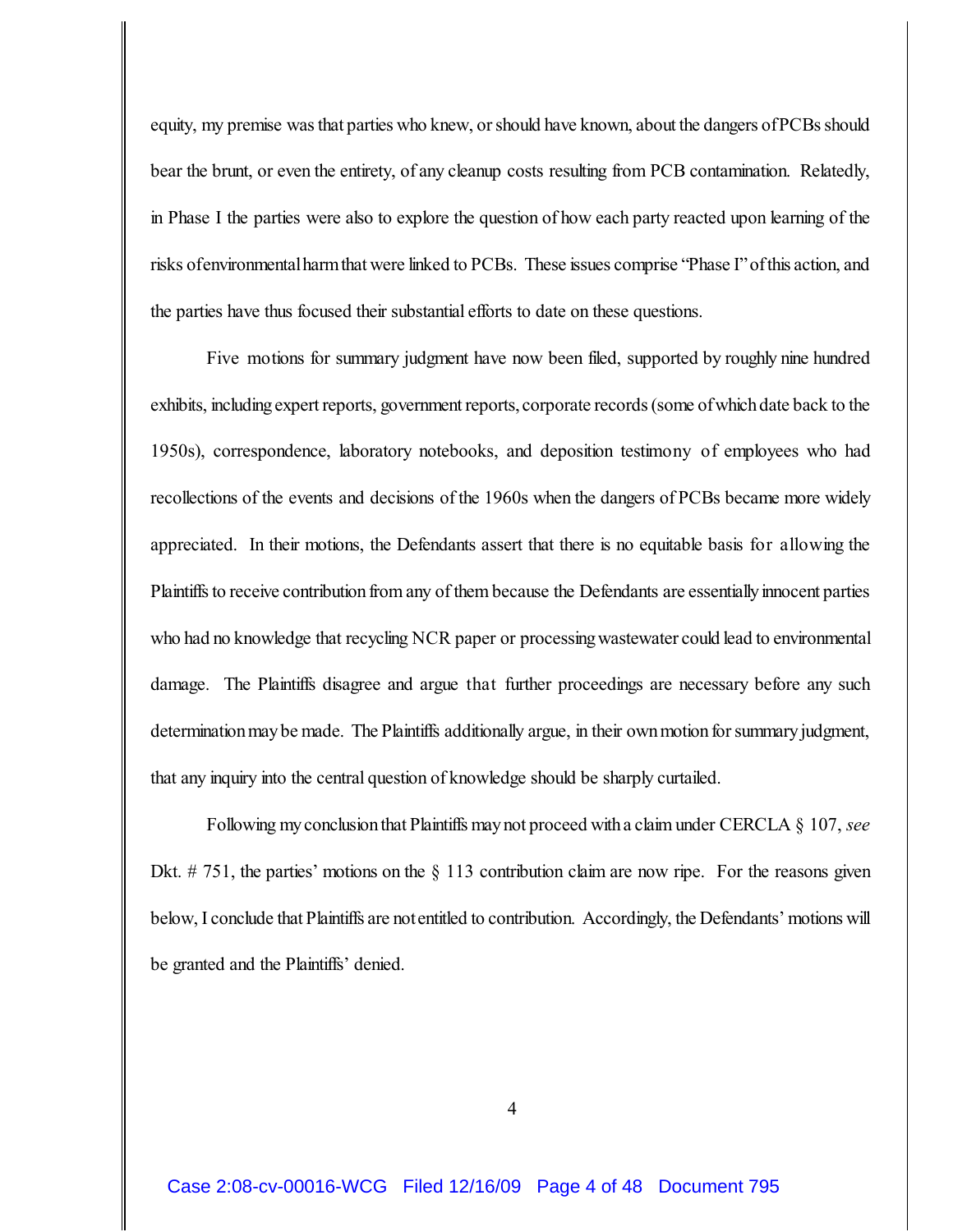## **I. Background and Factual Findings**

## **A. PCB Discharges into the Fox River**

The discharge of PCBs into the Fox River has been well-documented, and the history of such discharges is not materially contested.<sup>5</sup> As noted above, the National Cash Register Company invented its brand of carbonless copy paper ("CCP") in 1953 and began selling it in 1954. Its CCP used an emulsion in-between two sheets of paper. The emulsion contained microscopic dye capsules that burst when pressure was applied (by a pen or typewriter, for instance), thus creating a copy of the top sheet of paper without the need to use an intervening carbon sheet.<sup>6</sup> This result was made possible through NCR's novel process of micro-encapsulation. "By encapsulating one of two colorless components which react to form & color, the components may be separately carried by one or more pieces of paper in colorless form." (Ferguson Decl., Ex. 18 at  $436.$ )<sup>7</sup> This proved to be a very useful product in the business world, where forms and other documents were routinely made in duplicate, and NCR paper became a very profitable line for the company.

Unfortunately, the microcapsules were dissolved in a solvent called Aroclor 1242, which was a polychlorinated biphenyl now known to be toxic and persistent in nature. Countless references in the

 ${}^5$ I note that in related proceedings in Case No. 09-C-692, Plaintiffs allege that something like onefifth of the PCBs found in the river did not result from NCR paper but came from other kinds of Aroclor used in other industrial applications. The basis for this assertion is highly questionable, however, and I am in agreement with the United States'general conclusion that there is no basis to parse the PCBs in the river in such a fashion.

 ${}^{6}$ A more detailed description of the product can be found, for example, in the expert report of Joseph Rodericks, Ph.D. (Ferguson Decl., Ex. 60 at 24.)

<sup>&</sup>lt;sup>7</sup>The Ferguson Declaration is found beginning at Dkt.  $# 575$ , and its exhibits stretch into Dkts.  $#$ 582 and 583.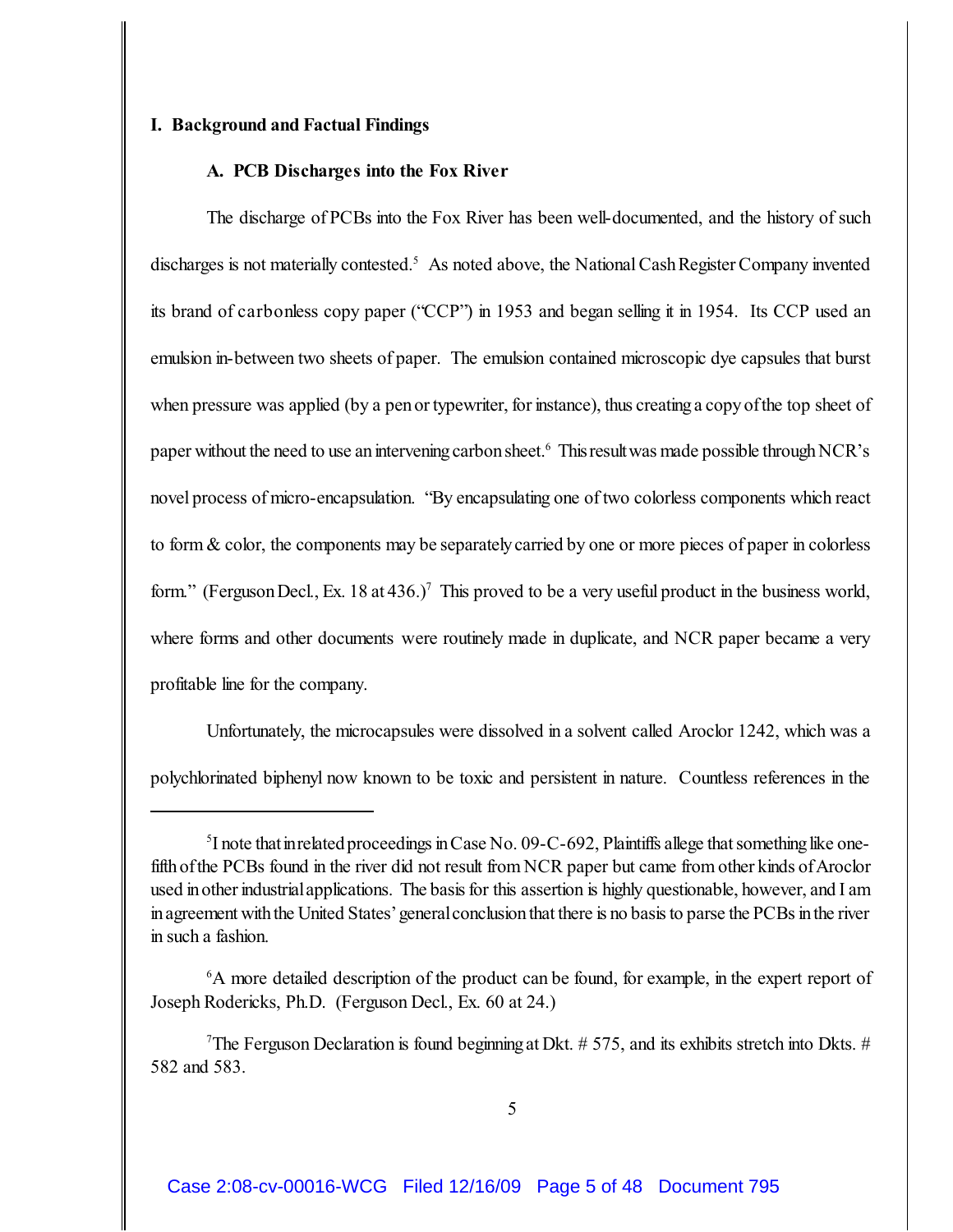record suggest that Aroclor 1242 was an ideal solvent for the carbonless paper application, and in fact it was so useful that despite years of effort an adequate substitute was not adopted by NCR until 1971. Although the emulsion was produced by NCR, it was applied by the AppletonCoated Paper Company, who created the carbonless copy paper and then sold the paper back to NCR. NCR then marketed and sold the carbonless copy paper to its customers.<sup>8</sup> (Dkt. # 656, PPFOF  $\P\P$  10-11.)

The CCP using Aroclor 1242 was manufactured by the Plaintiffs between 1954 and 1971, a span the parties have called the "production period." During that time, according to the Wisconsin Department of Natural Resources, roughly 30 million pounds of the PCB-laden emulsion were used. (2002 Record of Decision at  $4.$ )<sup>9</sup> Given the concentration of PCBs in the emulsion, the DNR calculated that some  $690,000$  pounds of PCBs were released into the river during this time.<sup>10</sup> It further calculated that by the time NCR stopped using Aroclor 1242 in 1971, some 98 percent of the total PCBs had been released into the river. (*Id.*)

 $<sup>9</sup>(Ferguson Decl., Ex. 1.)$ </sup>

<sup>10</sup>This figure is given with a broad range, but the EPA suggests it is a "conservative" estimate.

<sup>&</sup>lt;sup>8</sup>NCR acquired ACPC in 1970 and then merged it with another paper company in 1971 to form Appleton Papers, Inc. After a series of mergers and transfers of ownership, Appleton Papers, Inc. is now owned by its employees. Herein I use the term "Plaintiffs" to denote both NCR and Appleton Papers, although in some instances only one of the two companies might be involved. In my view, any distinctions that might exist in the knowledge of the two Plaintiffs are not material in these proceedings because the question is whether it is equitable to require any of the *Defendants* to contribute. Although Plaintiffs' own motion for summary judgment argues that only the knowledge of Appleton Coated should be material to this action, the two Plaintiffs have not made any other distinctions between their own knowledge and have not suggested that either of their abilities to recover from the Defendants might differ as between themselves. Accordingly, to the extent there is any material difference in the culpability of the two Plaintiffs, that is an issue for other proceedings.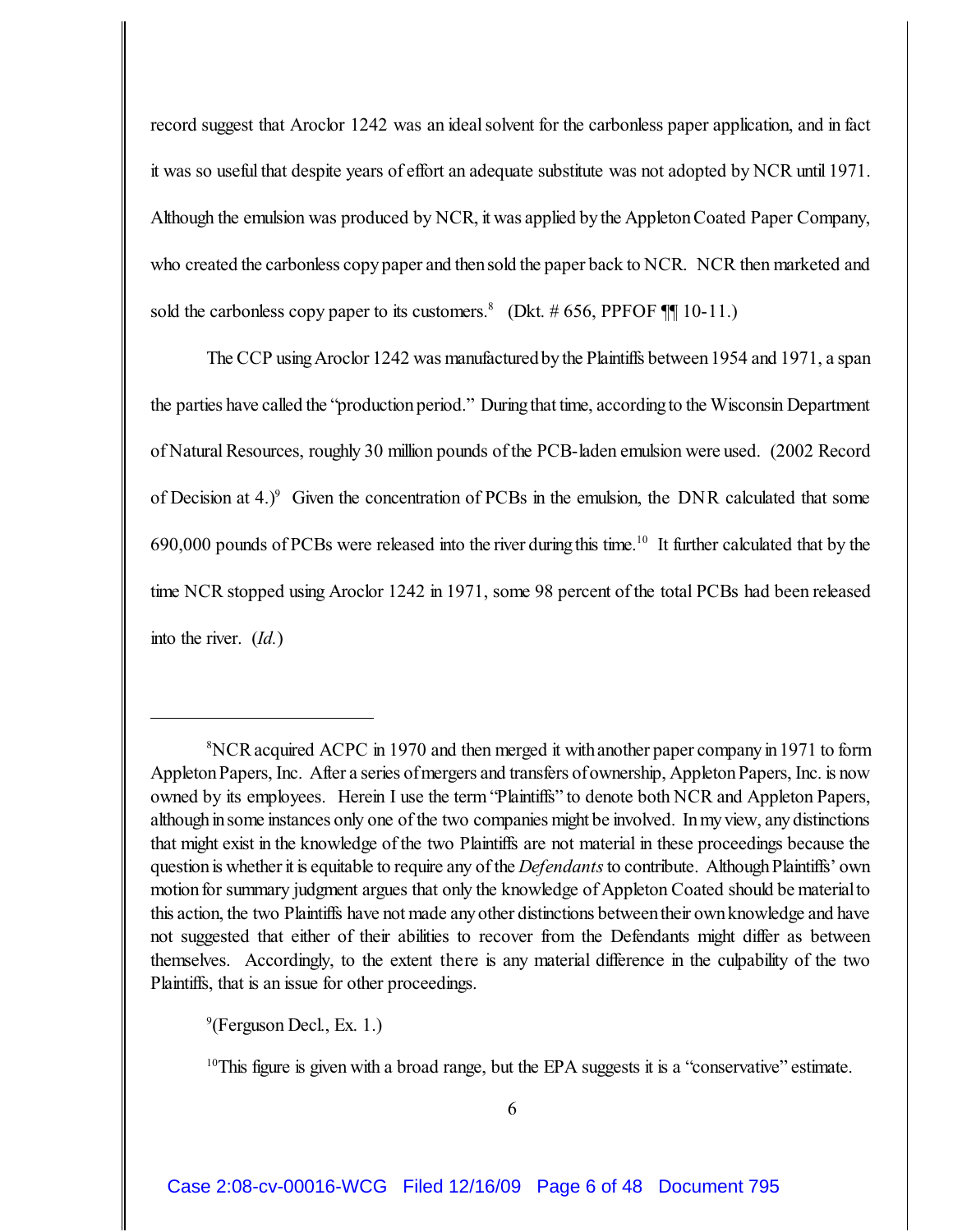During that time, PCBs found their way into the Fox River in a number of ways.<sup>11</sup> Plaintiffs' own manufacturing process resulted in some discharges into the river, an amount the DNR has estimated at some 39% of the total.<sup>12</sup> Second, Appleton Coated Paper Company sold CCP "broke" to brokers, who sold it to recycling mills, including some of the Defendants. "Broke" is a term encompassing the waste paper and trimmingsthatinevitablyresulted from the CCP manufacturing process. Paper is made of wood fibers, which come from wood pulp. Turning trees into paper can be an expensive process, and thus recycling of the fibers from used paper is a common way to save costs. (Ferguson Decl., Ex. 60 at 26.) Recyclers took the broke from Plaintiffs in order to recover the wood fibers from the product and reuse theminother paper products, and in the process they released some of the PCB-laden emulsion into the river. In addition, printers and paper converters sold their scrap from manufacturing forms to the recyclers. Recycling of this "trim" also resulted in PCBs being released into the river through wastewater. The DNR has estimated that some 56% of the PCBs discharged into the river resulted from the recycling process during the production period.

Finally, even after NCR stopped using Aroclor 1242 in its carbonless paper in 1971, stocks of the pre-1971 paper still lingered in offices for years. As this paper was used up, it was sent for recycling along with other paper, and the recycling process resulted in small quantities of PCBs releasing into the river throughout the 1970s and possibly later. As noted above, however, government estimates put the

 $11$  recognize that the volume of discharge was not encompassed within the scope of Phase I. I use the following figures for informational and general background purposes. Moreover, I recognize that Plaintiffs have not conceded that the government's discharge estimates are accurate.

<sup>&</sup>lt;sup>12</sup>Compilation and Estimation of Historical Discharges of Total Suspended Solids and Polychlorinated Biphenyls from Lower Fox River Point Sources, Technical Memorandum 2d, at 1, 34. [\(http://dnr.wi.gov/org/water/wm/foxriver/documents/modeldocs/tm2d.pdf](http://dnr.wi.gov/org/water/wm/foxriver/documents/modeldocs/tm2d.pdf) ).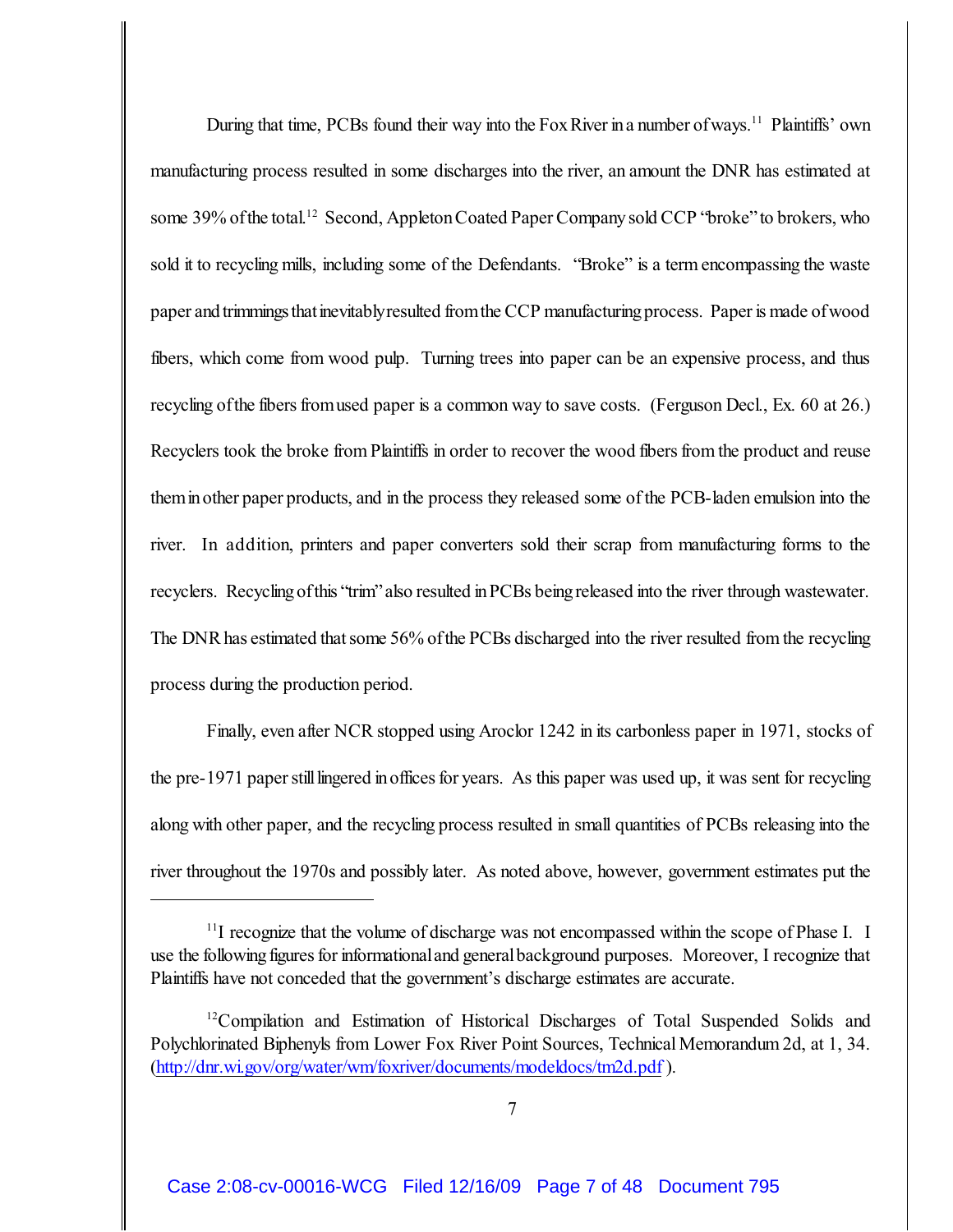post-1971 releases of PCBs at only 2 percent of the entire total.

### **B. Knowledge of the Parties**

As already noted, the parties' knowledge about the dangers of PCB discharges into waterways was the principal subject of Phase I of this case. What distinguishes this case from many CERCLA contribution actions is that the toxic nature of the discharged product was not appreciated bymost ofthe dischargers until almost all of the environmental damage had already occurred.

Prior to 1971, when PCBs were removed from NCR's emulsion (after Monsanto stopped producing Aroclor 1242 for use in carbonless paper), there is not a definitive moment or document from which one could indisputably conclude that a given party knew about a specific, quantifiable risk of injury. This is perhaps typical of many products that are only later revealed to be harmful. Instead, knowledge is a product of bits of information that trickle in over time through studies, memoranda, meetings, government inquiries, and other reports. At first, perhaps, someone notices a correlation between a product and a certain effect (e.g., after dead seals are found with high concentrations of PCBs in their fat), and that prompts further investigation. Tests are conducted, and meetings are held, and at some point (possibly years later) a partymay suspect that the relationship is something more than pure chance. The data give rise to a cause and effect relationship, or at least a reasonable suspicion that the product is the cause of a given effect.

Most of the underlying facts in this case are undisputed, as they are based on documents – mostly business records – whose authenticity is not questioned. But questions of knowledge also involve reasonable inferences drawn from the record, and even if the documentary evidence is not disputed, reasonable inferences at the summary judgment stage must be drawn in favor of the non-moving party.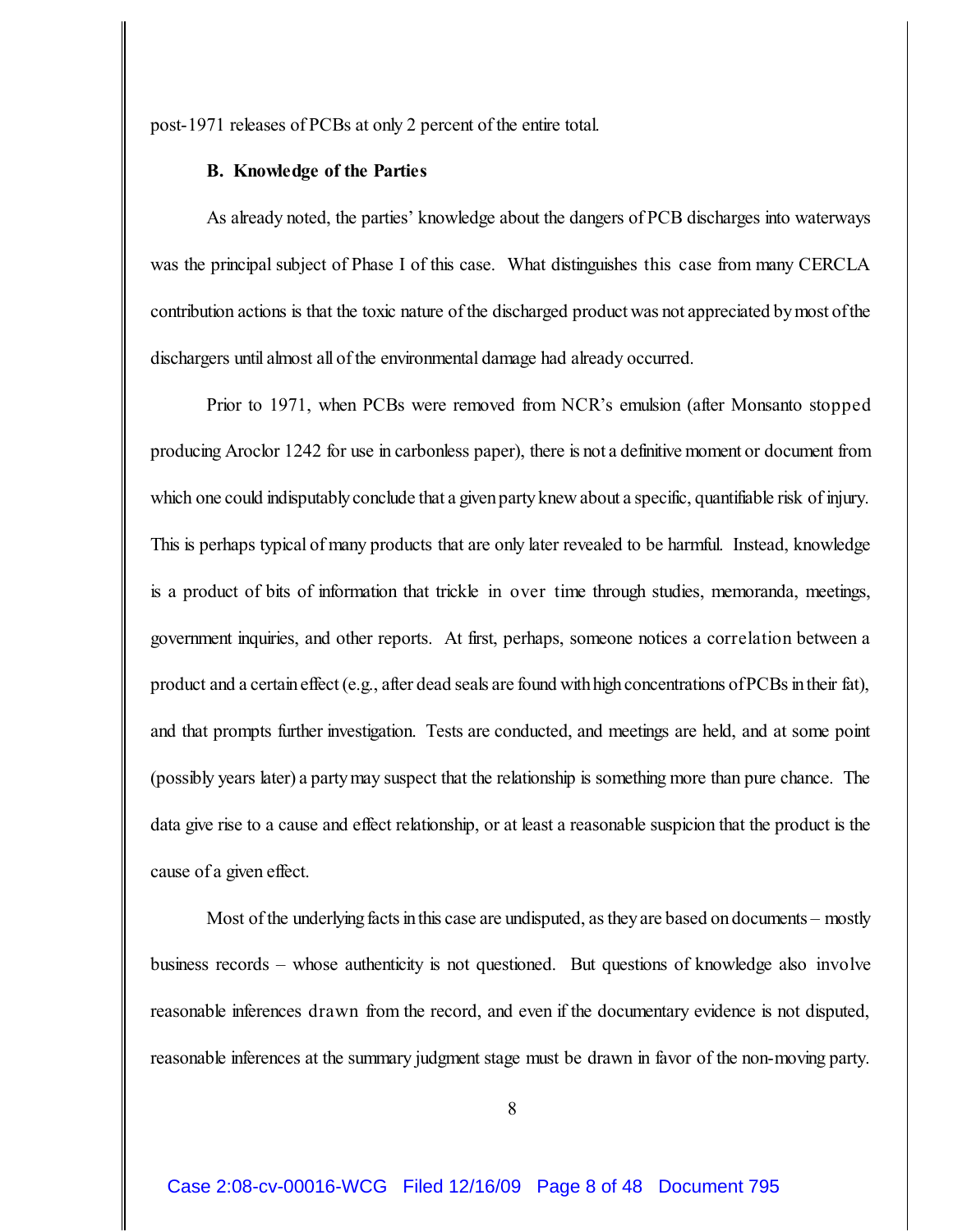*Morton Intern., Inc. v. A.E. Staley Mfg. Co.,* 343 F.3d 669, 682-83 (3d Cir. 2003). Accordingly, I will not draw any inferences from the record except for those I conclude are not reasonably disputable. For example, the Defendants have cited an extensive history of events leading back to the 1950's, including the publication of Rachel Carson's *Silent Spring* in 1962, which they suggest should have placed the Plaintiffs on notice about the potential harms of using PCBs in their product. Although an inference *could* be made to that effect – PCBs were often compared to DDT, and they produced similar effects in the environment – it would not be an inference made in the light most favorable to the Plaintiffs.<sup>13</sup> With that in mind, I will set forth the basis of my conclusion that the Plaintiffs knew, or should have known, about the relevant dangers of using PCBs in their product by the late 1960s.

Many of the documents involve a company called Wiggins Teape, which was NCR's exclusive licensee for CCP production in Europe.<sup>14</sup> Wiggins Teape began investigating the PCBs in its NCR paper in 1964. A letter from G. Mawdsley of Wiggins Teape to Dr. C. W. Ayers of British-American Tobacco (a part-owner of Wiggins Teape) confirms a telephone conversation between the two in which they discuss the presence of Aroclor in CCP and the fact that the Aroclor "comes from the NCR emulsion which has been coated onto the waste paper used in preparing these particular sheets." (Ferguson Decl., Ex. 70.) A November 5, 1964 memo from Dr. Ayers indicates that a meeting was held on the subject:

Mr. Gough explained the reason for their interest in Arochlor [sic]; it is present in the emulsion used to coat NCR paper. In the production of NCR paper there is a very large amount of waste which is repulped and used to make other types of papers. Arochlor,

 $13$ This is not to say that such information is wholly irrelevant at the summary judgment stage. The entire historical background provides the context for the actions of the parties.

<sup>&</sup>lt;sup>14</sup> Records from NCR, Appleton Papers and Appleton Coated Paper Company have evidently not survived.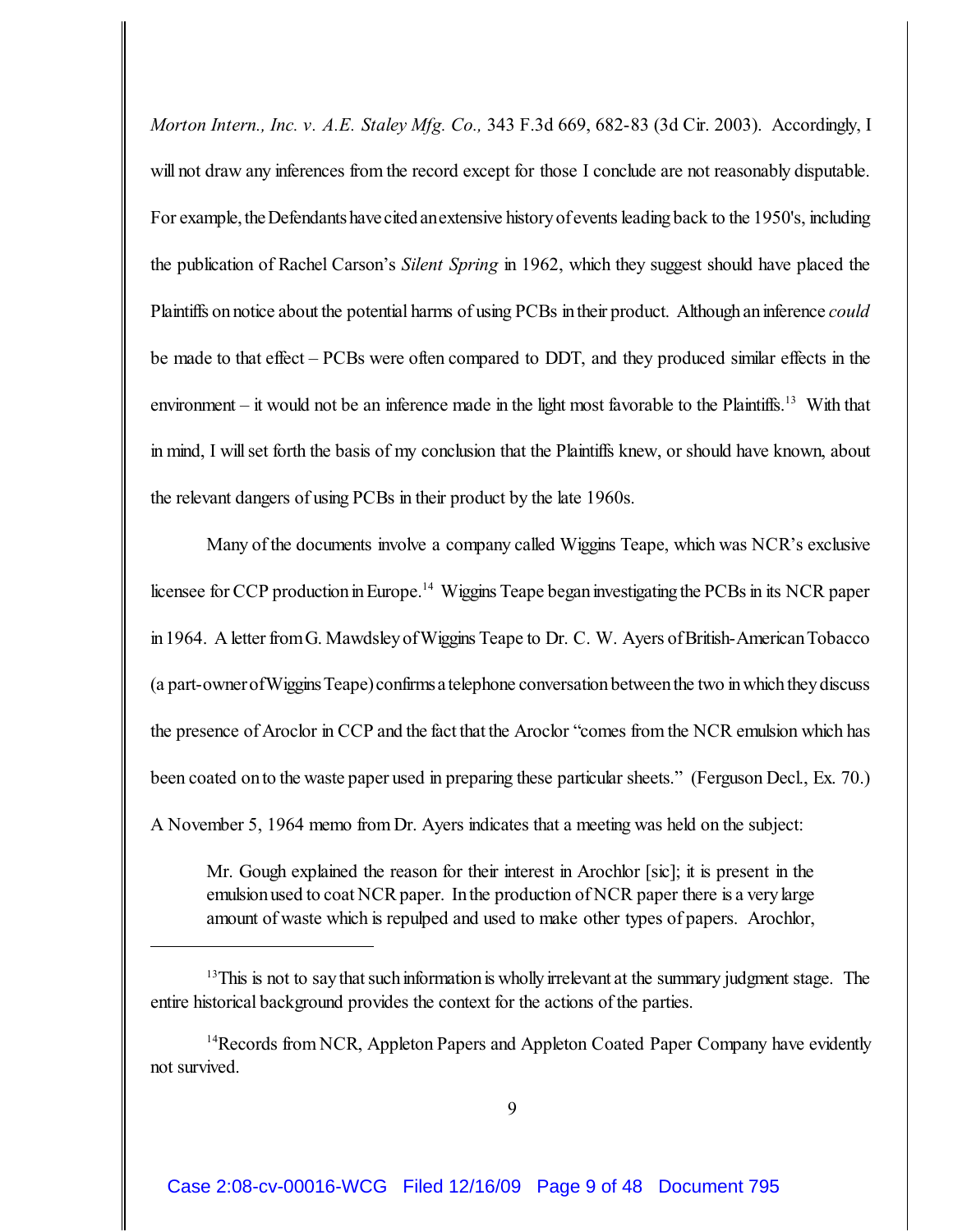a chlorinated diphenyl, is toxic and so it is necessary to know how much is removed during the repulping process especially if the paper is to be used for food wrapping.

(*Id.*, Ex. 68.)

Thus, as of 1964 British scientists had clearly appreciated not only the toxic nature of Aroclor but also the possible dangers of recycling NCR paper andthe fact that some Aroclor could be removed during the repulping process. A 1965 document reiterates the concern about recycling NCR broke, citing the "special problem posed by the arochlor [sic] (which, being toxic, must be removed if the broke is to be reused in papers likely to come into contact with food, and which is virtually impossible to destroy chemically)." (Hogan Decl., Ex. 754, Ex. 12 at BCFOX00064050.)<sup>15</sup> Even so, knowledge about the PCB problem was still in its infancy, and in 1965 at Wiggins Teape they were still determining how best to measure the presence of Aroclor in their product. (Ferguson Decl., Ex. 69.)

Scientists at NCR were also discussing the toxicity of Aroclor 1242 in 1965. A letter from an

More importantly, and as described more fully below, Plaintiffs are denied contribution herein largely because they were the *mobilizers* of the toxin at issue here, not because they directed its disposal, and because of their passive approach to dealing with the problem once it became an appreciable risk.

<sup>&</sup>lt;sup>15</sup>Plaintiffs argue that although they knew NCR broke was being recycled, there is no evidence that either of them knew that PCBs from NCR broke would end up being discharged into the river as a result of recycling. Given the lack of any contemporary records from either of the Plaintiffs, however, the absence of evidence to that effect is not surprising. Even so, it does not require a stretch to conclude that the Plaintiffs, two sophisticated corporations with exposure to the paper industry in the Fox Valley, knew that recycling and production of paper using recycled materials was a water-intensive process and that paper plants released significant quantities of wastewater, water that would find its way into the river. And it was long known that the Aroclor capsules would not all cling to the recycled paper and that a significant percentage of the Aroclor could be released throughrecycling. (*See,* e.g.*,* Dkt. # 727, Ex. 3 (discussing, in 1950s, process of "beating" and using various procedures to get the capsules to disperse prior to reuse, so as to avoid the blue color that they would produce in higher quantities); Dkt. # 727, Ex. 8 at 47489 (discussing recycling of NCR broke and possible method for "floating off" the Aroclor)).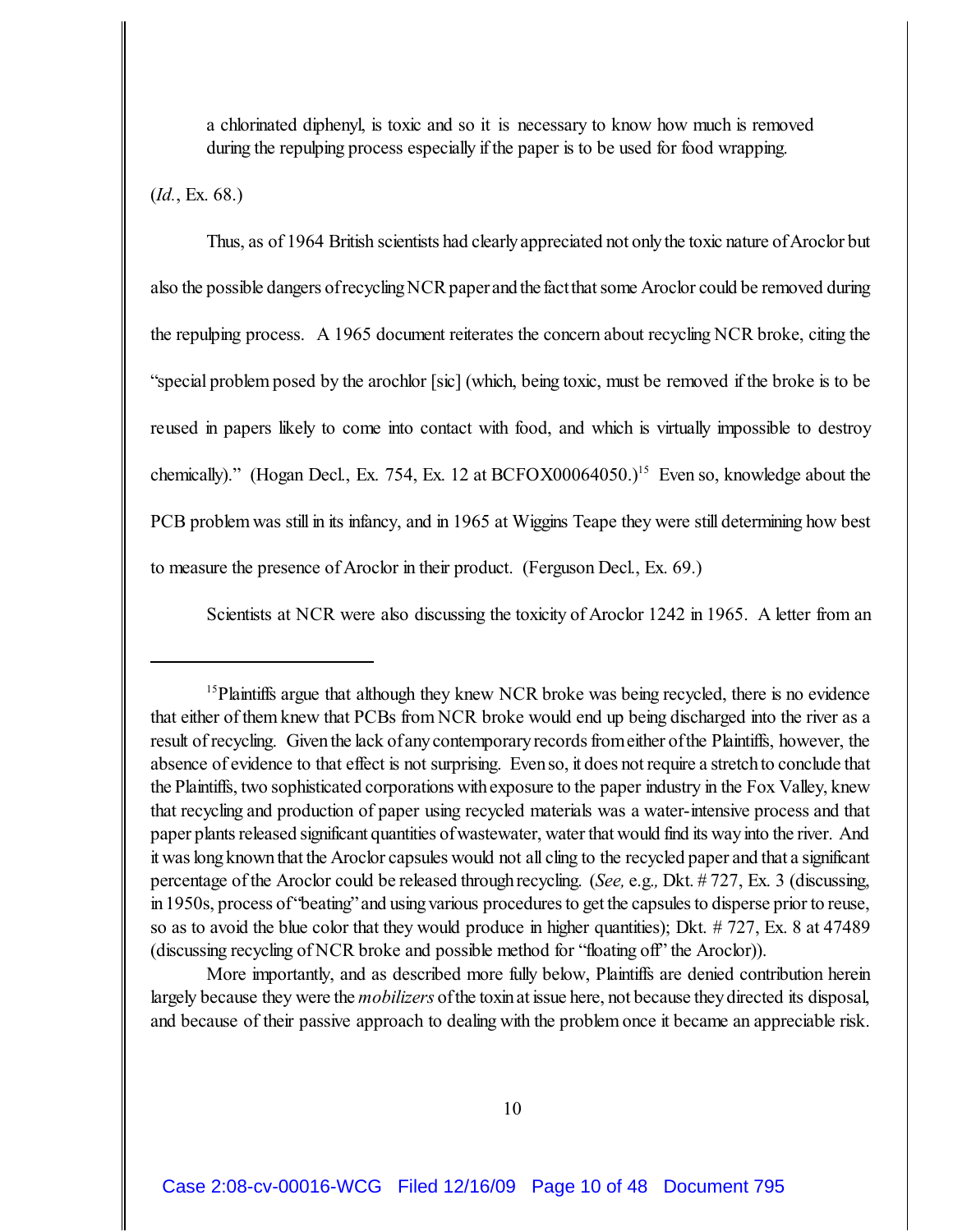NCR toxicologist to a Dr. Thomas summarizes toxicology tests performed on rats and rabbits. (*Id.*, Ex. 74.) In addition to the animal studies, the toxicologist pointed out that "the Aroclors, when in contact with human skin, have a defatting effect similar to that of many organic solvents. Therefore, care should be exercised to avoid skin contact." (*Id.*) During 1965, NCR records indicate it was searching for a replacement to Aroclor 1242, a persistent theme throughout the decade. (*Id.*, Ex. 73 at 13.) A March

2, 1965 NCR manager's report indicates limited progress on that front:

The possibility of replacing aroclor in our standard CB coating with a new solvent is being studied presently in Fundamental Research. The new solvents under consideration . . . both have the advantages of being able to offer significant cost reductions and of being less odorous and irritating. However, they are slightly more volatile and have toxicities roughly equivalent to aroclor. Further studies of these solvents is now being undertaken.

(*Id.*, Ex. 72 at 5.)

. . .

Although the Defendants believe the documents described thus far demonstrate that Plaintiffs

knew, by 1965, about the dangers of PCBs and the correspondingdanger of recycling NCR broke, the

Defendants place a particular focus on a 1966 article written by Soren Jensen, a Swedish scientist. A

December 15, 1966 article in *New Scientist* described Jensen's findings as follows:

A Swedish research worker has expressed concern over the increased amounts of polychlorinated biphenyl (PCB) entering the air, presumably from industrial smoke and rubbish-dump smoke, and being absorbed by water and taken up by fish and later humans. PCBwhichis related to and as poisonous as DDT was detected byMr. Sören Jensen . . . in some 200 pike taken from different parts of Sweden, fish and fish-spawn throughout the country, an eagle which was found dead in the Stockholm Archipelago, and in his own, his wife's and baby daughter's hair.

[PCB] is particularly harmful to the liver, and also the skin; this has been demonstrated by experiments on mice. PCB is much harder to break down than DDT and there is every reason to suppose that it is muchmore difficult to get it out of the system. The substance has also been detected in the air over London and Hamburg and also inseals caught off Scotland. It can therefore be presumed to be widespread throughout the world.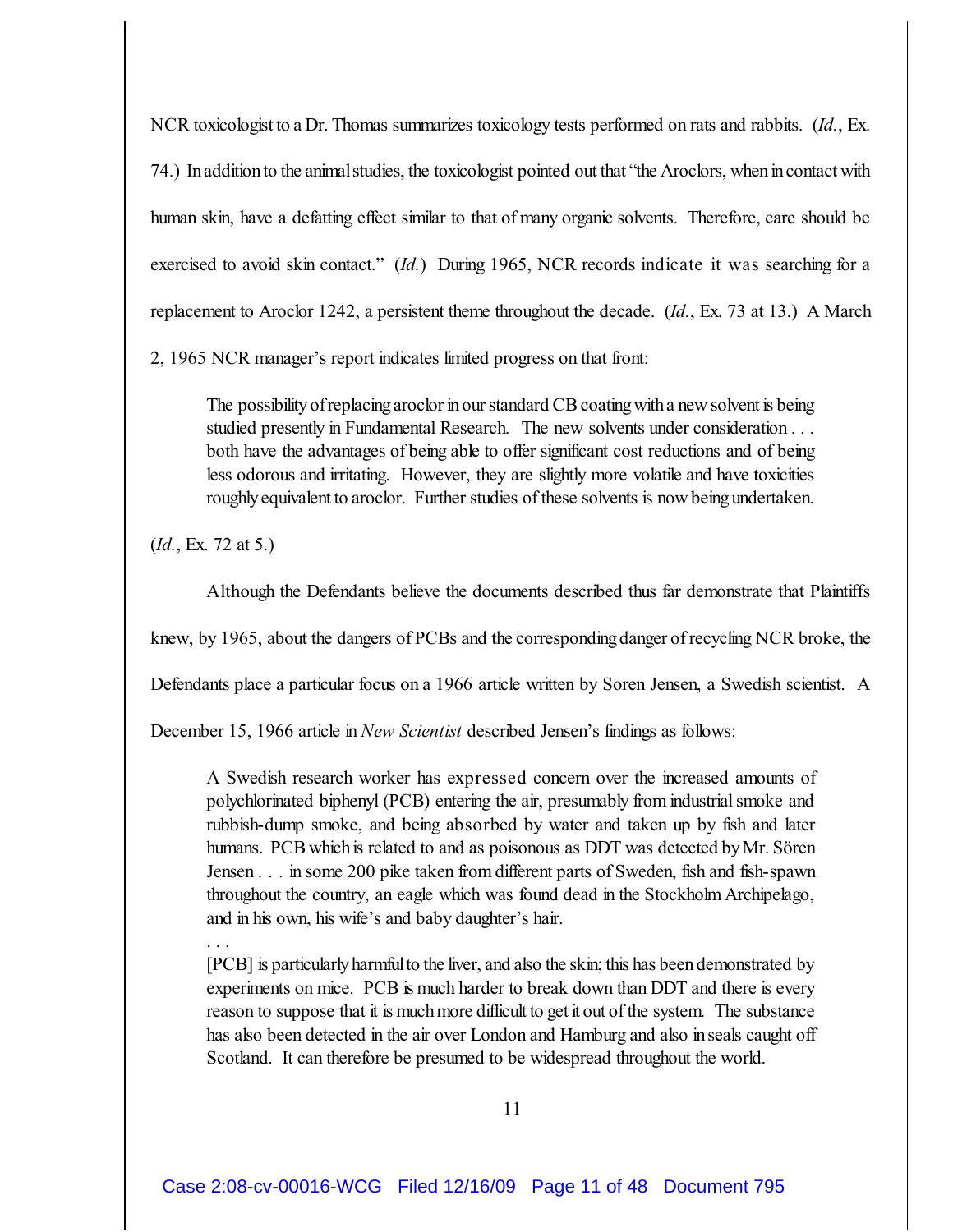(Ferguson Decl., Ex. 21)

Around this time, it is apparent that Monsanto, the manufacturer of Aroclor, was beginning to become concerned about PCBs. What appears to be an internal Monsanto memorandum from Dr. R. Emmet Kelly notes that they held a "rather extensive meeting" about Aroclor being found in the air and in fish.  $(id, \text{Ex. 23.})^{16}$ 

We are very worried about what is liable to happen in the states when the various technical and lay news media pick up the subject. . . . We have been receiving quite a few communicationsfrom our customers, but the most critical one is NCR, who are verymuch involved with their carbonless carbon [sic] paper.

(*Id.*)

Monsanto's own chemist, E. Scott Tucker, Ph.D. reviewed the Jensen report and confirmed that its information was "valid" and "real." (*Id.*, Ex. 39 at 14: 4-7.) The original of the Jensen report, or a copy of a speech based on the report, was sent by Monsanto's Dr. Kelly to NCR's Dr. M. J. Thomas in February 1967, roughly two weeks after the Kelly memorandum described above was distributed at Monsanto. (*Id.*, Ex. 24.) The parties have disputed whether the report was sent at NCR's request or not, but the cover letter suggests that the report had been discussed already, or at least that the report did not arrive at NCR out of the blue. (*Id.*) In any event, the Jensen report, which described PCBs as "related" to and as poisonous as DDT," was in the hands of NCR scientists as of February 1967. (*Id.*, Ex. 21.)

Other Monsanto documents describe the industry's approach to increasing publicity about PCBs, which Monsanto believed could "have little impact or it may be very damaging." (*Id.*, Ex. 26.) For

 $16$ The Defendants suggest this memorandum was sent to D. Wood, an NCR employee, but that does not appear to be the case.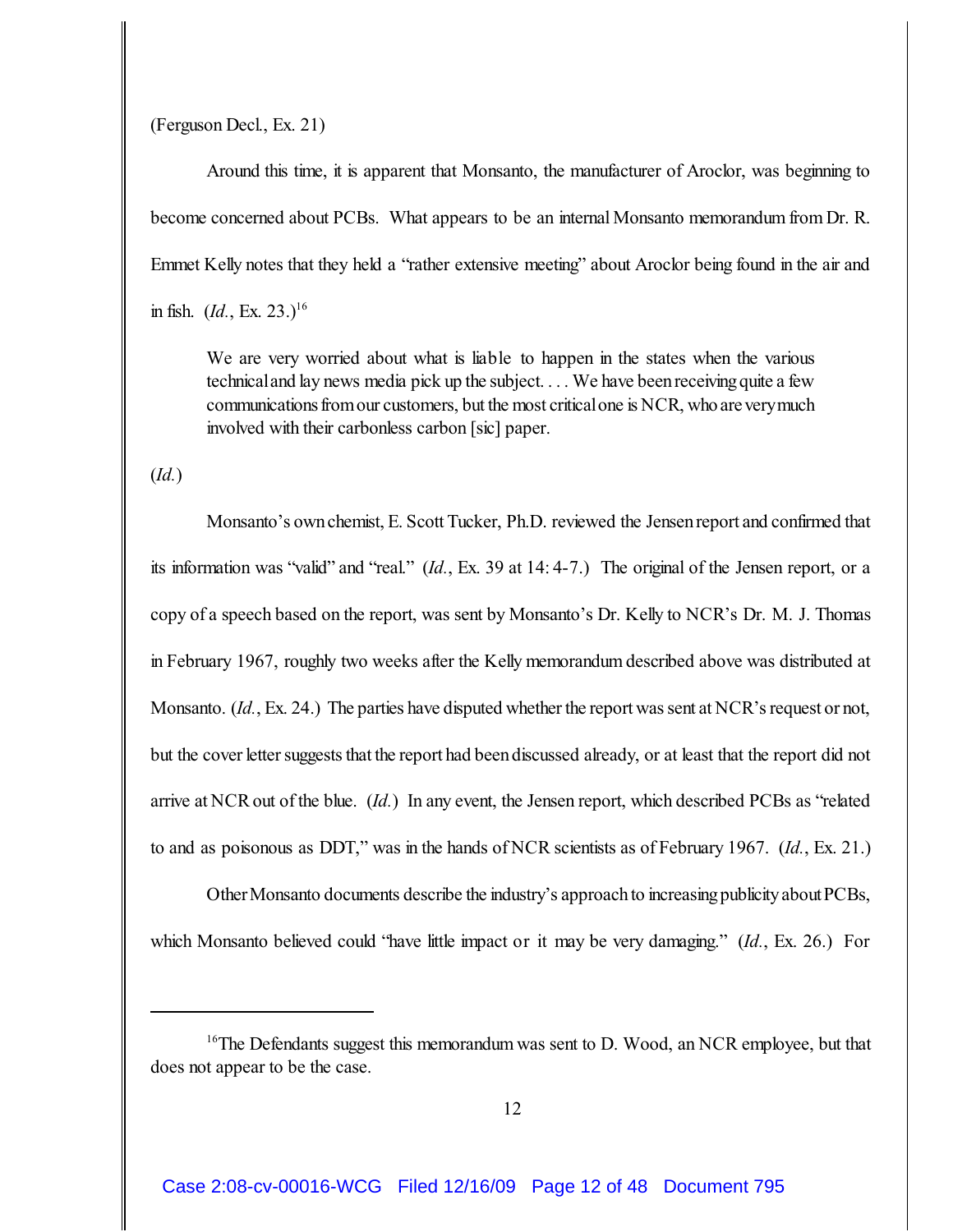instance, a March 12, 1969 Monsanto memo set forth that company's process for dealing with customer inquiries and possible new regulation.<sup>17</sup>  $(Id.)$  Monsanto noted that some of its customers were large chemical companies who "are bound to have had experience of publicity of this nature before and are less likely to panic." (*Id.* at 9.) The primary purpose of the memo was to make it known that Monsanto did not want to be in the position of routinely fielding PCB questions from jittery customers or to voluntarily share information with such customers. Even so, the memo makes clear that such an approach would not apply to NCR, who bought some 6 million pounds of Aroclor 1242 in the previous year (1968), roughly 40% of the total Monsanto sold. The memo proposed to gauge NCR's reaction to the PCB publicity and then to set a course based on that reaction. Ina sectionofthe memo titled "Communications on Aroclor Publicity," the author recommended that "with the exception of NCR, we do not bring this publicity to the attention of our Aroclor customers. With the exception of NCR and distributors, we have only eight customers who buy over 140 M pounds of chlorinated biphenyl per year." (*Id.* at 9.)

Two weeks later, Monsanto sent three people to NCR's headquarters in Dayton, Ohio. The purpose of the meeting was "to discuss (i) recent publicity on Aroclors as pollutants and (ii) research efforts to find an Aroclor 1242 replacement." (*Id.*, Ex. 28 at 1.) Recent publicity included a *San Francisco Chronicle* article about PCBs found in the San Francisco Bay. According to the notes of the meeting, NCR continued to be interested in learning about developments, but it was not going to take any action unless "a second article appeared specificallynaming their paper as a source of pollution." (*Id.* at 1-2.) "Such an article," the memo stated, "could play into the hands of 3M's Action Paper," NCR's chief

 $17$  For whatever reason, there is a dearth of records between 1967 and 1969.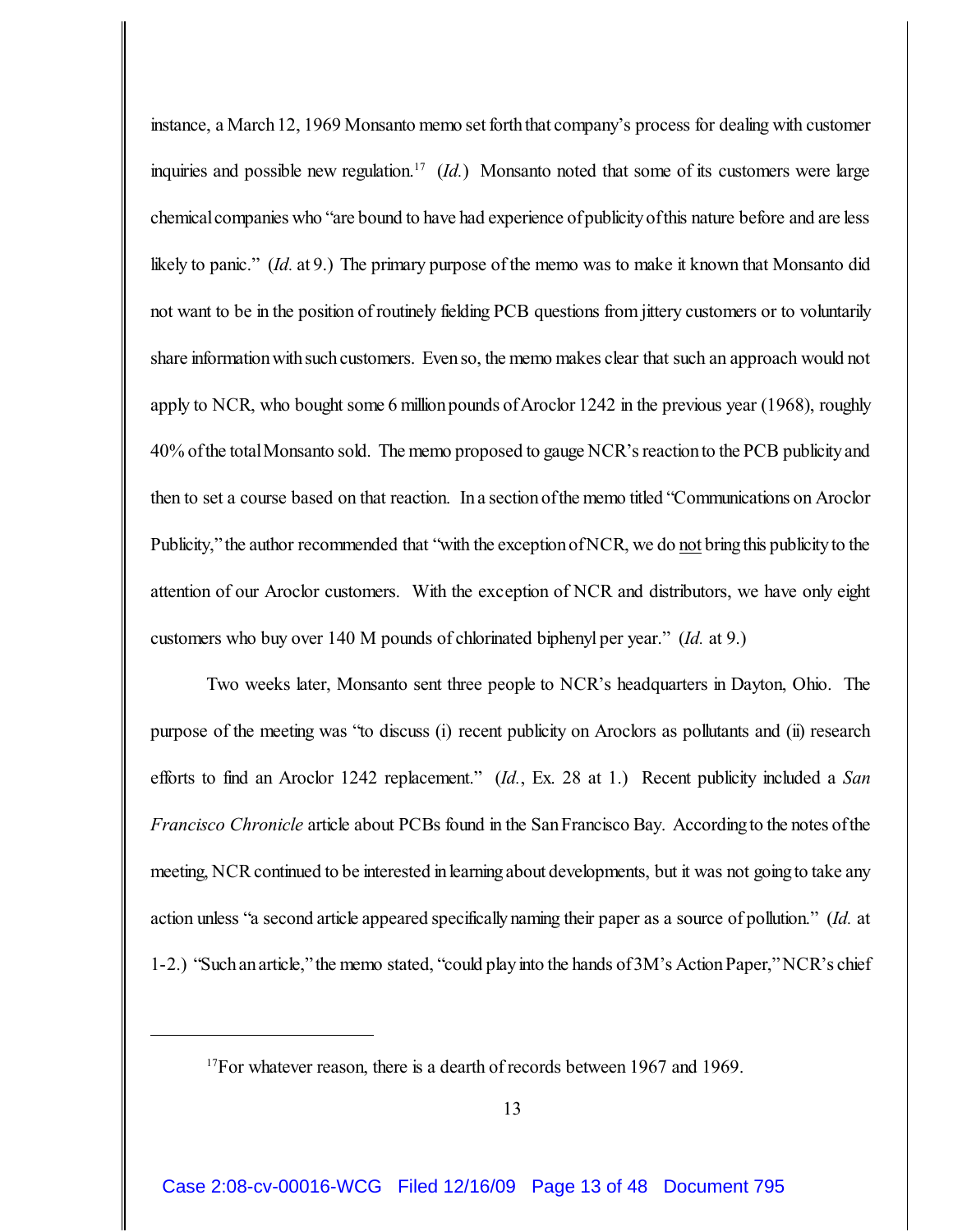competitor in the carbonless copy paper market.<sup>18</sup> (*Id.* at 2.)

One of NCR's employees, Gordon Taylor, was not available for the March 1969 meeting with Monsanto, and in April he called Monsanto "to find out what action was being taken as a result of the article on Aroclors in the SFO Chronicle. He said he regarded this as just another in the series of articles on the toxicity of PCBs and viewed them with patience." (*Id.*, Ex. 29.) The memorandum documenting the conversation indicated that Monsanto told Taylorthatitwas working on alternatives for Aroclor 1242, but this was "not being undertaken in any degree of panic but because we would rather be 'safe than sorry' if the worst happened." The effort was described as an "insurance policy," but NCR's Taylor acknowledged that "[i]n light of Nader's effect on the auto industry, however, there was always the possibility that the second shoe would drop."<sup>19</sup> (*Id.*)

An October30, 1969 Monsanto memo picked up on the publicity theme, a motif that runs through many of the historical documents in the record. "The recent publicity on PCB content in dead birds in the Irish Sea accentuates the importance in the U.K. and continental Europe of this problem." (*Id.*, Ex. 35.) The memo stated that an H. A. Vodden would become the point man for coordination of information regarding PCBs. Voddentestified in his deposition that during late 1969 he met with NCR representatives from NCR'sBorehamwood plant as well as representatives from Wiggins-Teape. (*Id.*, Ex. 36 at 26-30.)

<sup>&</sup>lt;sup>18</sup>The Defendants portray NCR as being in fierce competition with 3M during this period and suggest that NCR's other lines of business were foundering. Such a scenario would explain its stubborn reluctance to meddle with its profitable NCR paper and move away from use of Aroclor 1242. Although that is one possible explanation, I cannot draw such a conclusion at the summary judgment stage based on the record alone.

<sup>&</sup>lt;sup>19</sup>By 1969 Ralph Nader had helped force the Corvair off the market. *See, e.g.*, "The U.S.'s Toughest Customer," *Time*, (December 12, 1969), available at <http://www.time.com/time/magazine/article/0,9171,840502-2,00.html>.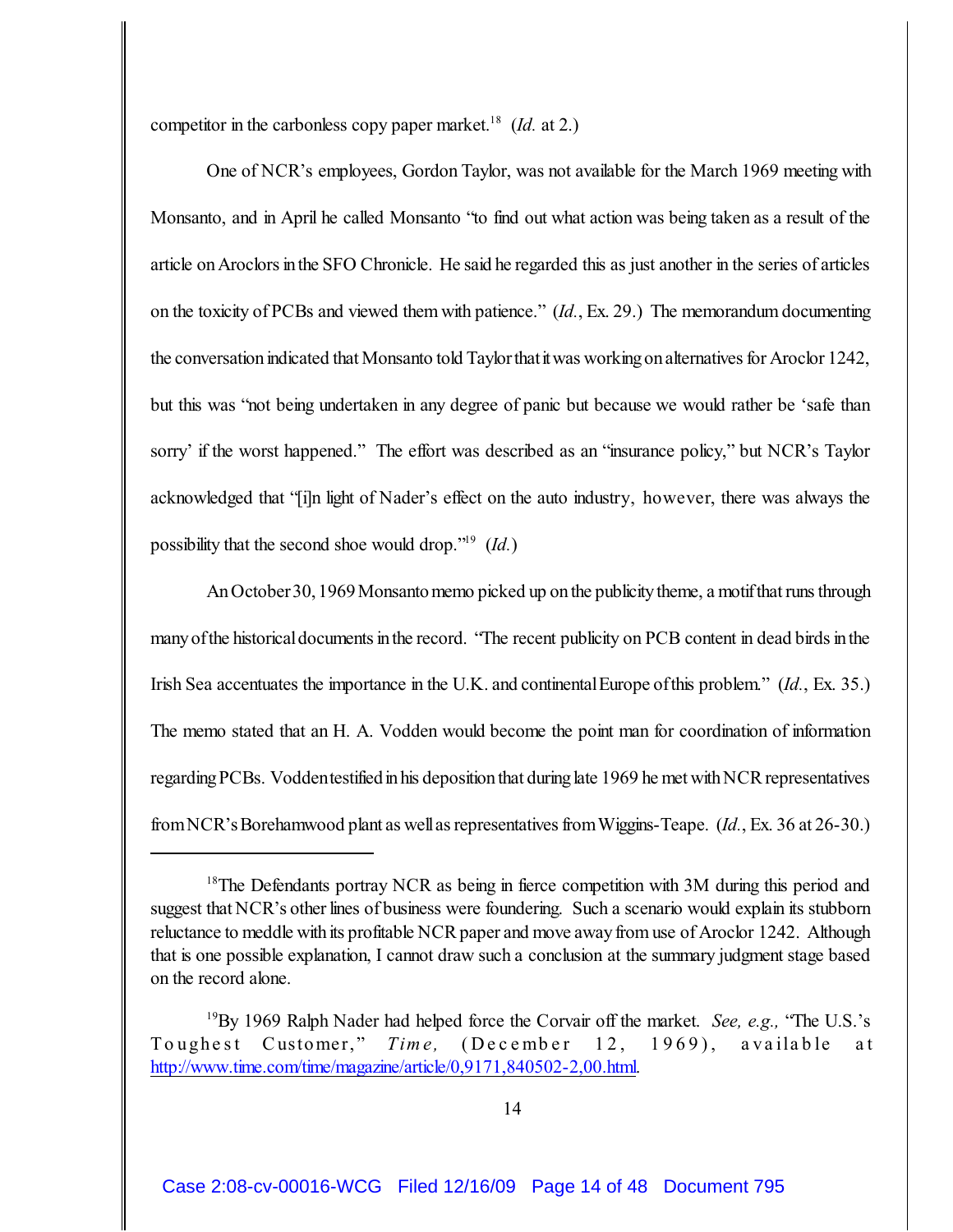At that meeting, he informed NCR and Wiggins Teape employees about continued environmental problems he expected from the use of Aroclor 1242. He further testified that he told NCR's Martin Kelly about Monsanto's impending decision to end sales of Aroclor 1242 for NCR paper applications.

A December 3, 1969 Monsanto report from E. Scott Tucker details test results Monsanto performed on NCR water samples that NCR had sent. (*Id.*, Ex. 37.) The samples ranged from 1.7 parts per million (ppm) to 1063 ppm of Aroclor 1242. A January23, 1970 report written by Monsanto's H. A. Vodden stated that "[a]nalyses of samples from effluent at the N.C.R. emulsion plant at Boreham Wood have shown quite high levels of Aroclor 1242. The mud in the stream taking surface water drainage contains 150 p.p.m." (*Id.*, Ex. 38 at 2.)

On January 5, 1970, D. E. Hatton of Wiggins Teape wrote to C. C. Zimmerman of NCR and copied the letter to numerous NCR and Wiggins Teape employees. (Hogan Decl., Dkt. # 754, Ex. 18.) The letter contains a sort of bibliography of 49 studies that had been done on the effects of PCBs and DDT, and it notes that both substances are accumulated in body fat rather than broken down.

They may affect fertility, cause liver damage and also fatalities in some vertebrates, such as birds and fish. No evidence yet exists of any long term toxic effects ofthese materials in man. Although there is no such evidence, various countries are not prepared at present to take the chance and are banning DDT . . .

(*Id.* at 5.)

Wiggins Teape voiced two concerns. First, it noted that bad publicity would result from any effort to show that PCBs were harmful. Second, it was concerned that "as more and more action is taken against DDT, the close relationship between this and our material may lead to pressure being brought on manufacturers to stop producing PCB's or at least to refrain from installing new plant [sic]." (*Id.* at 6.)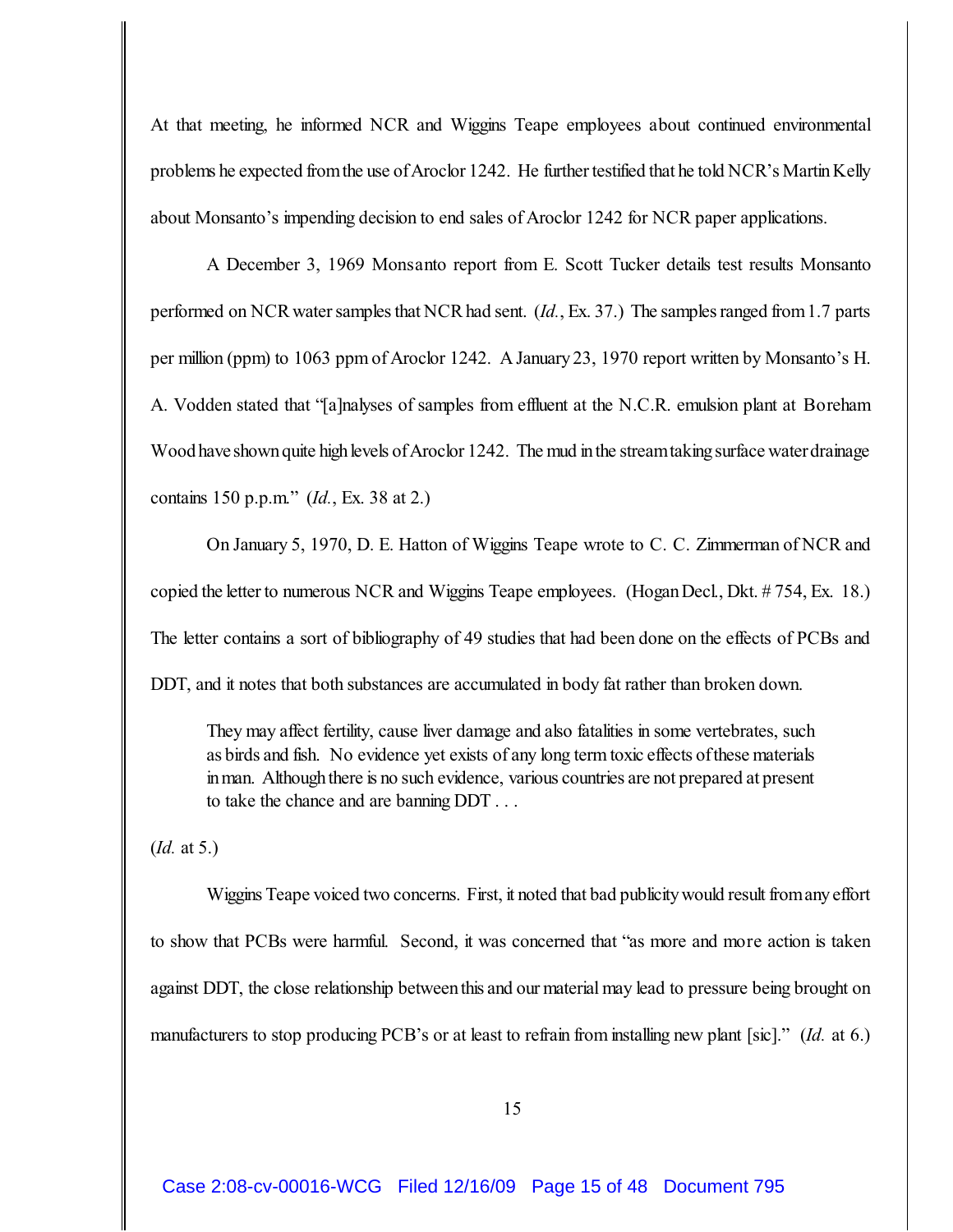"With the fast growth rate of NCR paper we feel that this could well be a very serious problem indeed and

could jeopardise our future if we had to rely on Aroclor 1242 as our internal phase." (*Id.*)

Meetings between Monsanto and NCR increased during the winter of 1969-1970. A January

26, 1970 meeting among representatives of Monsanto, NCR and Wiggins Teape is evidenced in a report

prepared by Monsanto's D. S. Cameron. (*Id.*, Ex. 41.) The memo summarized affairs as follows:

Both N.C.R. and Wiggins Teape are very concerned about the developing PCB residue situation, even though it is the higher chlorinated compounds that are currently being found in nature. Theyasked that we did not identify NCR paper as a major outlet for Aroclor at our forthcoming meeting with the Ministry of Agriculture, although they realized this information would become public knowledge eventuallyandthat wehadour own interests and integrity to protect. A few weeks delay would give them time to check that their own housekeeping was as it should be.

If, in the long run, N.C.R. paper is considered a pollution source they foresee no effective method for controlling the disposal of used paper. For this reason they must find an alternative to Aroclor which would be introduced if the Aroclor system were deemed undesirable. They intend to complete this contingency plan as quickly as possible.

(*Id.* at 1-2.)

The memo concluded by noting that "Wiggins Teape and N.C.R. want to develop a story to

support their position. We suggested the transcript of the BBC T.V. interview with a scientist from

Monkswood Research Station illustrated a good factual statement when faced with an aggressive

interviewer." (*Id.* at 2.)

Three weeks later several of the same individuals met in London:

This meeting was called at the request of Wiggins Teape, who wish to exchange views on the PCB problem at a top management level. Hendry [of WT] had just returned from Dayton [NCR Headquarters] and explained that a decision had been taken, in principle, to move away from Aroclor in Europe. This decision was subject to certain qualifications such as the possible, but still unproven biodegradation of 1242, and demonstrative a satisfactory alternative to Aroclor.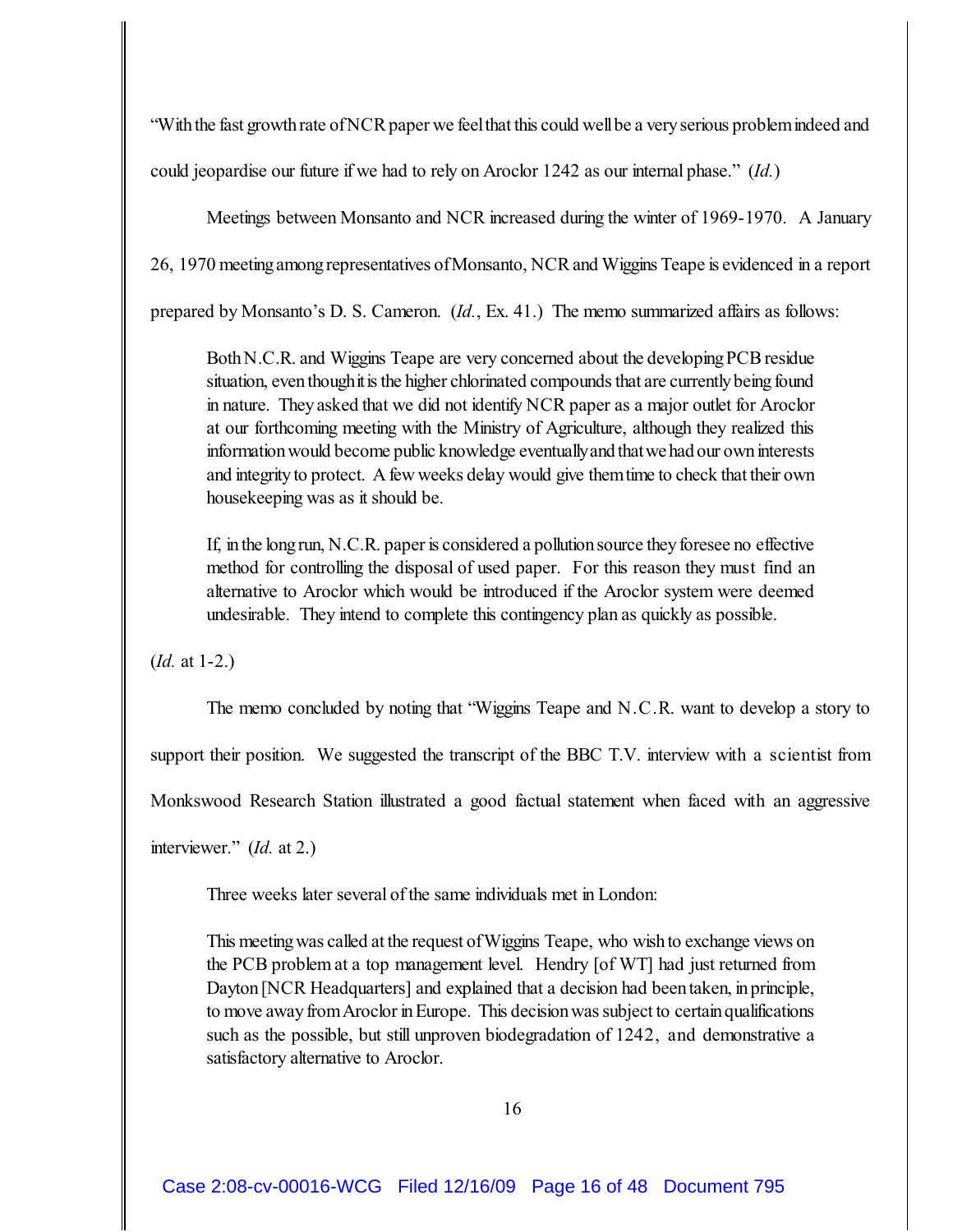(*Id.*, Ex. 42 at 1-2.)

The notes of that meeting further reflect the author's beliefthat "a move from Aroclor to another solvent seems inevitable," but progress was stalled because theproposed substitute, HB 40, still had some problems. These problems resulted in "Dayton's [i.e., NCR's] greater reluctance to consider HB.40 as a suitable replacement for Aroclor." (*Id.* at 2.)

A Wiggins Teape internal memo dated February 13, 1970 explains the quandary NCR's European producer was in. (Hogan Decl., Dkt. # 667, Ex. 17 at BCFOX00004097.) "Ever since Wiggins Teape started making NCR paper in Britain in 1955 they have knownthat one ofits ingredients was potentially toxic. The ingredient is a chemical called Aroclor 1242." (*Id.*) The memo's author described the PCB problem as a "sleeping tiger," that was awoken by the 1966 Jensen report out of Sweden. "Wiggins Teape noted the Jensen report and began to build a dossier containing reports on PCB." *(Id.* at BCFOX00004099.) The memo noted that although the science at that point (February 1970) did not definitively establish any causal link between PCBs and health problems, the same could also be said for cigarettes – "but statistical evidence has led to wide public awareness [of cigarettes' adverse health effects] . . ." (*Id.* at BCFOX00004103.)

The Wiggins Teape memo notes the problem of Aroclor leaking into rivers through the effluent from recycling NCR broke. Its principal focus, however, is in assessing the potential for commercial harm to WT's business in the event the problem became public. Like other memos described herein, the primary consideration involves the impact of adverse publicity on the companies' bottom line – publicity could lead to less use of NCR paper, or (even worse) it could lead to an outright ban:

The public could become aware of the significance of Wiggins Teape's use of Aroclor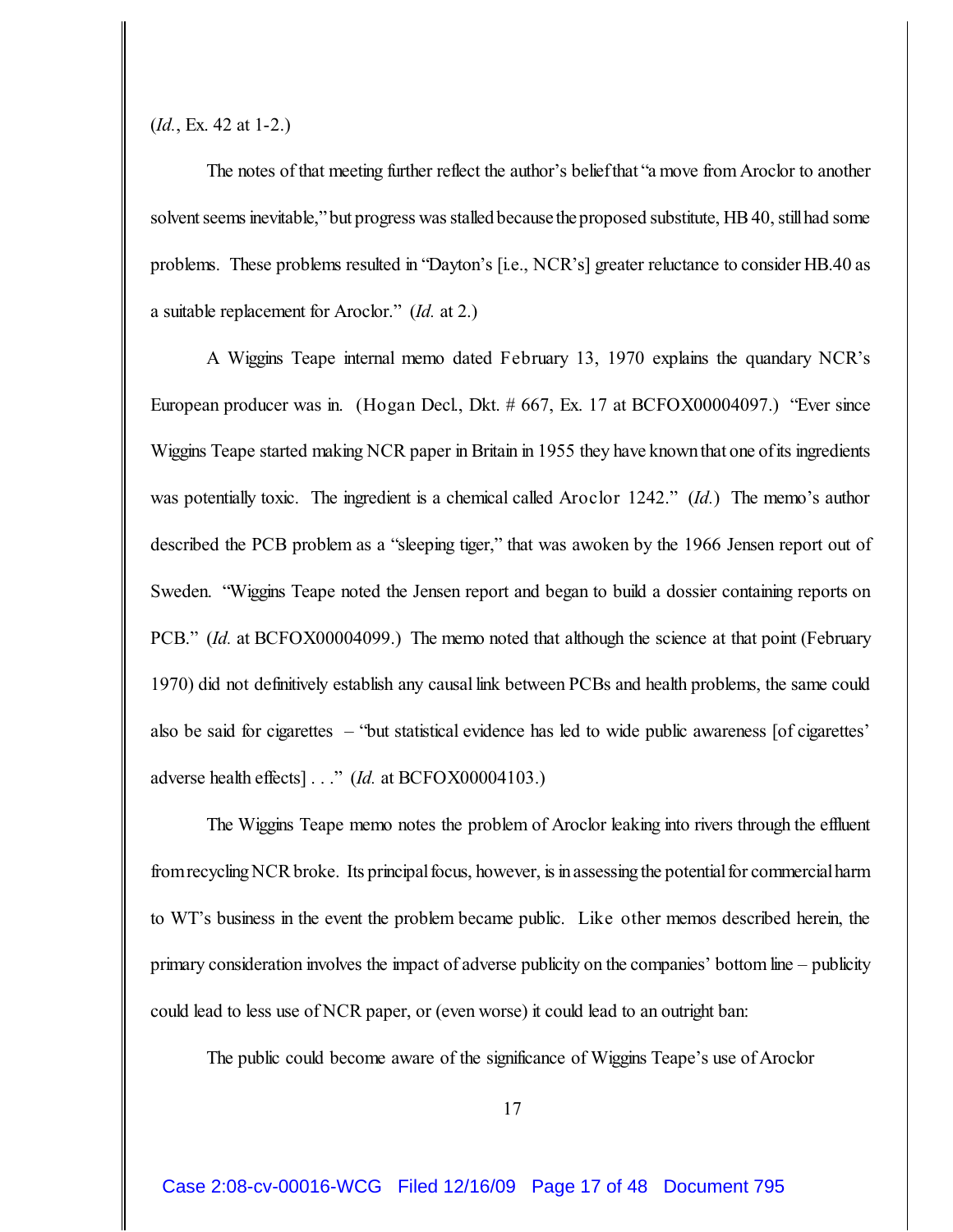before a ban was imposed or in prospect. Public reaction, stimulated by the communications media, could lead to such a ban being imposed. Even if it did not, the public relations aspect is serious . . .

## (*Id.* at BCFOX00004108.)

The next month, a March 12, 1970 Wiggins Teape memo notes that NCR was continuing its insistence that NCR paper not be identified as a source of PCBs in the course of the British government's inquiries. (Hogan Decl., Dkt. # 754, Ex. 22 at 1.) NCR's people inBritain"completelydisagreed" with that strategy, however, as they felt it was a "potential time bomb." (*Id.*) "One day the Ministry will discover that they have not discussed an application which takes up 40% of their U.K. sales." (*Id.*) Wiggins Teape's conclusion at this stage wasthat the government scientists were confused by the scope of the PCB problem and the complexities ofdiscovering the source of PCBs. "The more they look into the matter, the more complex and diffuse it becomes. All of this is obviously to our good." (*Id.* at 2.) The confusion and continued nondisclosure of NCR paper as a source of PCBs would allow Wiggins Teape some "breathing space to put our house in order before it is inspected." (*Id.*)

On April 16, 1970, representatives of Wiggins Teape met with Monsanto near London. The context during this period was an ongoing series of meetings with various UK government agencies, including the MinistryofAgriculture and the Ministryof Technology. Recently, a government scientist, J. Bailey, had discovered PCBs in boxed cashews, and his report concluded that the cardboard boxes – made from recycled NCR broke – were involved in the contamination. (Ferguson Decl., Ex. 52.) (Recall that the problem of PCBs in food wrappings had been anticipated by Wiggins Teape some five years earlier.) At the April 16 meeting, Wiggins Teape told Monsanto that it was going to disclose its production of NCRpaperto the government, apparentlyin order to get ahead of Bailey's soon-to-be published article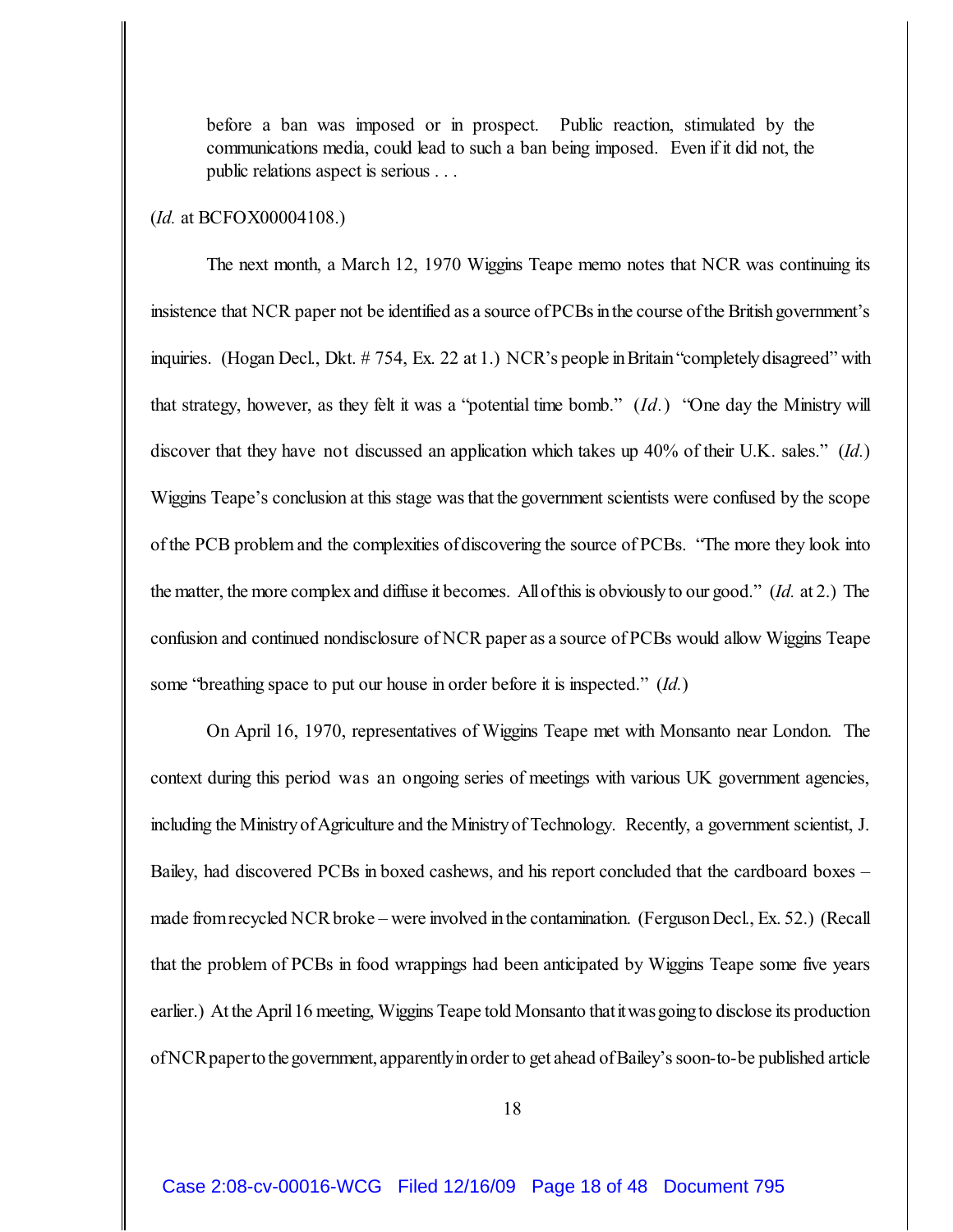linking PCBs to cardboard food cartons. Monsanto's minutes of the meeting indicate that Wiggins Teape had "liaised closely with NCR and ourselves" about the issue. (*Id.*, Ex. 53 at 1.) At some point, Wiggins Teape had proposed that perhaps the government could be convinced to withhold Bailey's report, but both Monsanto and NCR thought that would be "dangerous . . . particularly if it misfired and subsequently became public knowledge." (*Id.* at 2.)

Although Wiggins Teape had decided that disclosure was the best course of action, at this time NCR was still insisting to Monsanto that its name be kept out of any governmental correspondence or meetings. At Monsanto's January 1970 meeting with the Ministry of Agriculture, Monsanto was "questioned closelyabout the quantities of PCB used in the U.K. and the major industrial applications. . . . No mention was made of NCR but it will become increasinglydifficult to maintainthis position." (*Id.*, Ex. 49 at 3.) As noted earlier, at a meeting the previous day NCR had "asked that we [Monsanto] did not identify NCR paper as a major outlet for Aroclor at our forthcoming meeting with the Ministry of Agriculture, although they realized this information would become public knowledge eventually and that we had our own interests and integrity to protect." (*Id.*, Ex. 41.) NCR soon did an about-face and decided that disclosure to the UK government would be a "positive step." (*Id.*, Ex. 42, at 3.)

In June, 1970, Monsanto informed its customers, including NCR, that it was ceasing the sale of Aroclor 1242 effective August 30, 1970:

Dear Customer:

You have received our letter mailed February 27, 1970 notifying you of the allegations that certain polychlorinated biphenyls (PCBs) had been found in the environment and were contaminants. Since that time, otherreports concerning PCBs have been published. An examination of the PCB matter has indicated that their use in synthetic resin compositions may be a source of the alleged environmental contamination.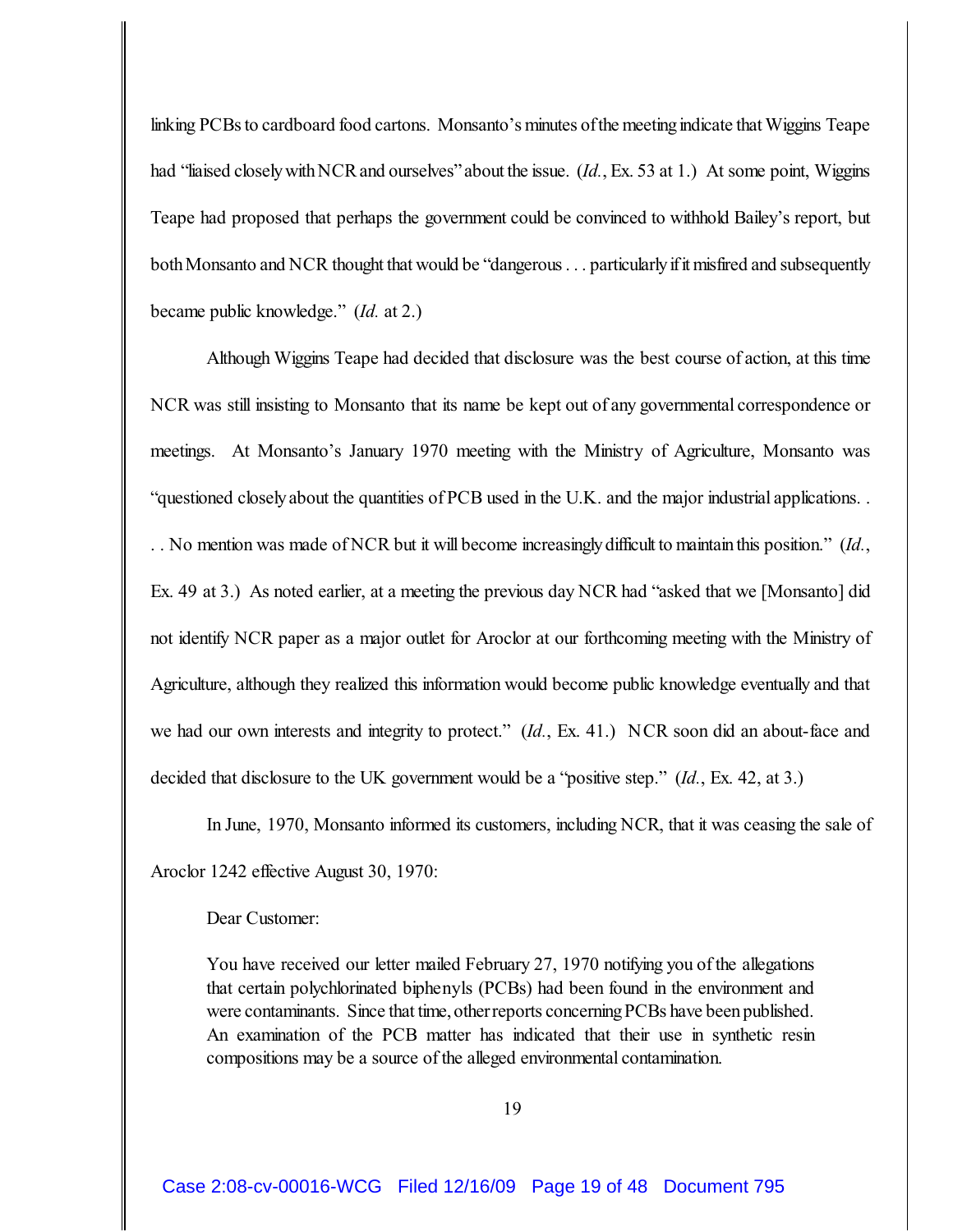In review of the allegations which have been made concerning PCBs, and being a concerned and responsible member of the world community, we have come to a decision to discontinue the sale of PCB-containing products for modifier and plasticizer applications effective August 30, 1970.

. . .

. . .

(*Id.*, Ex. 44.)

By April 1971, NCR had fully phased-out its use of PCBs in the production of CCP (Monsanto continued selling its existing stock of Aroclor 1242). As noted earlier, the EPA and DNR have estimated that 98 percent of PCB discharges into the river had occurred by this time, i.e., the production period between 1954 and April 1971 when the broke arising out of the production of NCR carbonless copy paper was sold to the Defendant mills for recycling.

A year later, NCR employee T. E. Hoover prepared an internal memorandum for NCR's vice

president of research entitled, "The Status of Polychlorinated Biphenyl Uses at NCR." (Bogart Decl., Ex.

7.) The memo, dated October 13, 1972, was an attempt to summarize NCR's past use of Aroclor, the

dangers of such use, and itemize any remaining uses of PCBs within NCR's operations. Among other

things, the memo noted that

In the late 1960's accumulative evidence began to show that PCB's may have adverse effects on certain forms of animal life. The same properties that contributed to their usefulness were indi[c]ted ascontributingto the possible hazardous effects. The resistance to breakdown—such as thermal and biodegradation—was shown to lead to accumulations in the environment.

(*Id.* at 350916-350917.)

Although the use of PCBs in carbonless paper had ended, the fallout was in its infancy as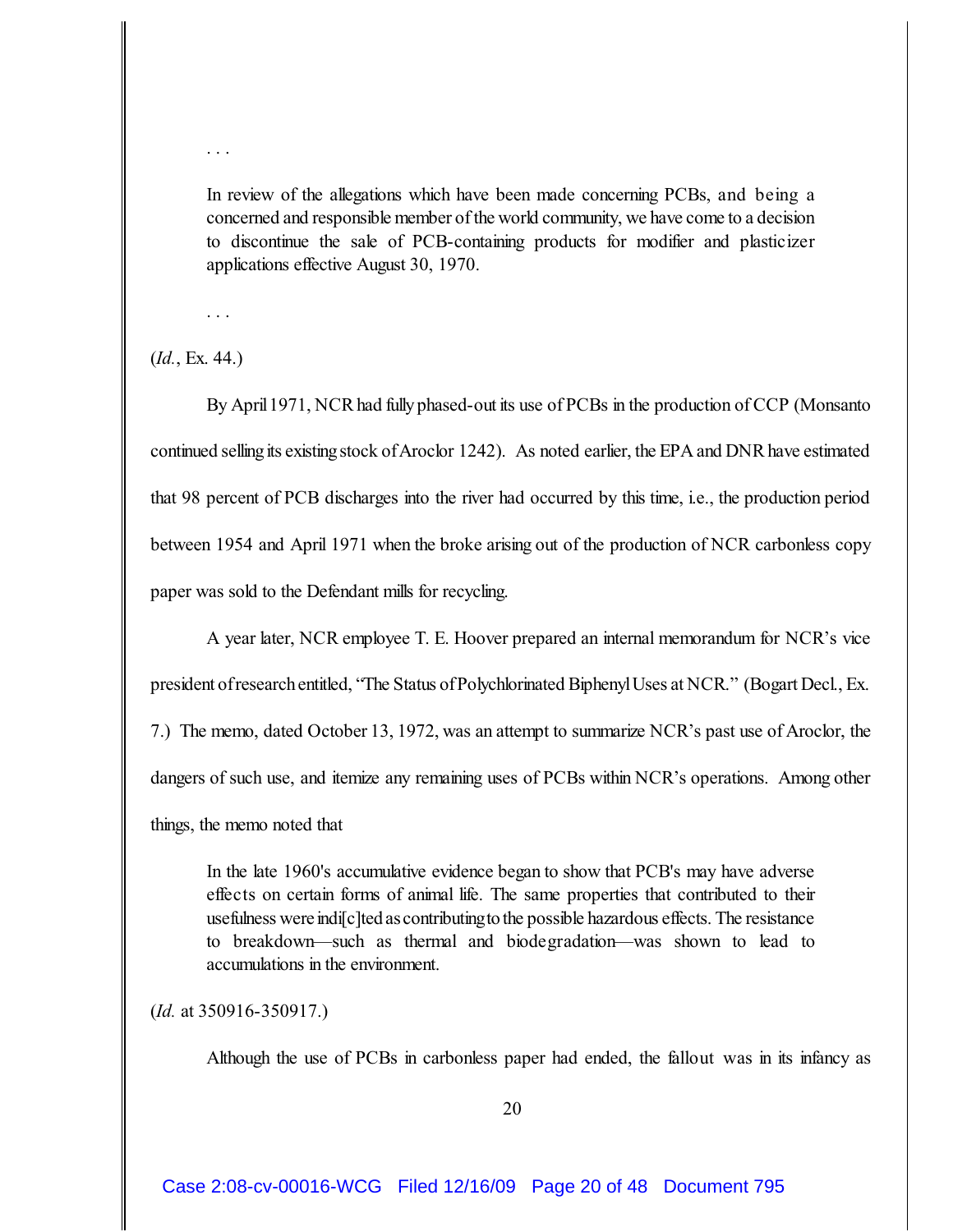regulators and media began investigating the extent of the problem. Two post-production period documents stand out in the record. In 1975 Plaintiffs had occasion to comment on a brief regarding PCBs that the Wisconsin Paper Council had submitted to the Wisconsin DNR. Among other things, NCR's Lowell Schleicher (one of the inventors of carbonless copy paper) commented that the "Brief made a strong and correct plea that the recycling companies are the innocent victims of circumstance created by carbonless manufactures which are stilla part of the paper industry." (Ferguson Decl., Ex. 67.) This view was echoed in a January 29, 1976 editorial in the *Appleton Post-Crescent*, which stated that the "recycling mills are innocent victims in the PCB controversy." (Ferguson Decl., Ex. 7 atAPI-GE026911.)

 Myown conclusions regarding the parties' knowledge and the implications of that knowledge are set forth below.

## **II. Analysis**

Section 113(f)(1) of CERCLA provides that "[i]n resolving contribution claims, the court may allocate response costs among liable parties using such equitable factors as the court determines are appropriate." 42 U.S.C. § 9613(f)(1). Not only does the statute allow allocation based on equitable factors, itprovides thatdistrictjudgesmaydetermine which factors are "appropriate." The Seventh Circuit has called a district judge's power in this context "broad and loose." *Browning-Ferris Industries of Illinois, Inc. v. Ter Maat,* 195 F.3d 953, 957 (7th Cir. 1999). Yet of course a court's analysis is not unfettered: it is governed by traditional principles of equity, such as the relative fault of the parties, any contracts between the parties bearing on the allocation of cleanup costs, and the so called "Gore factors."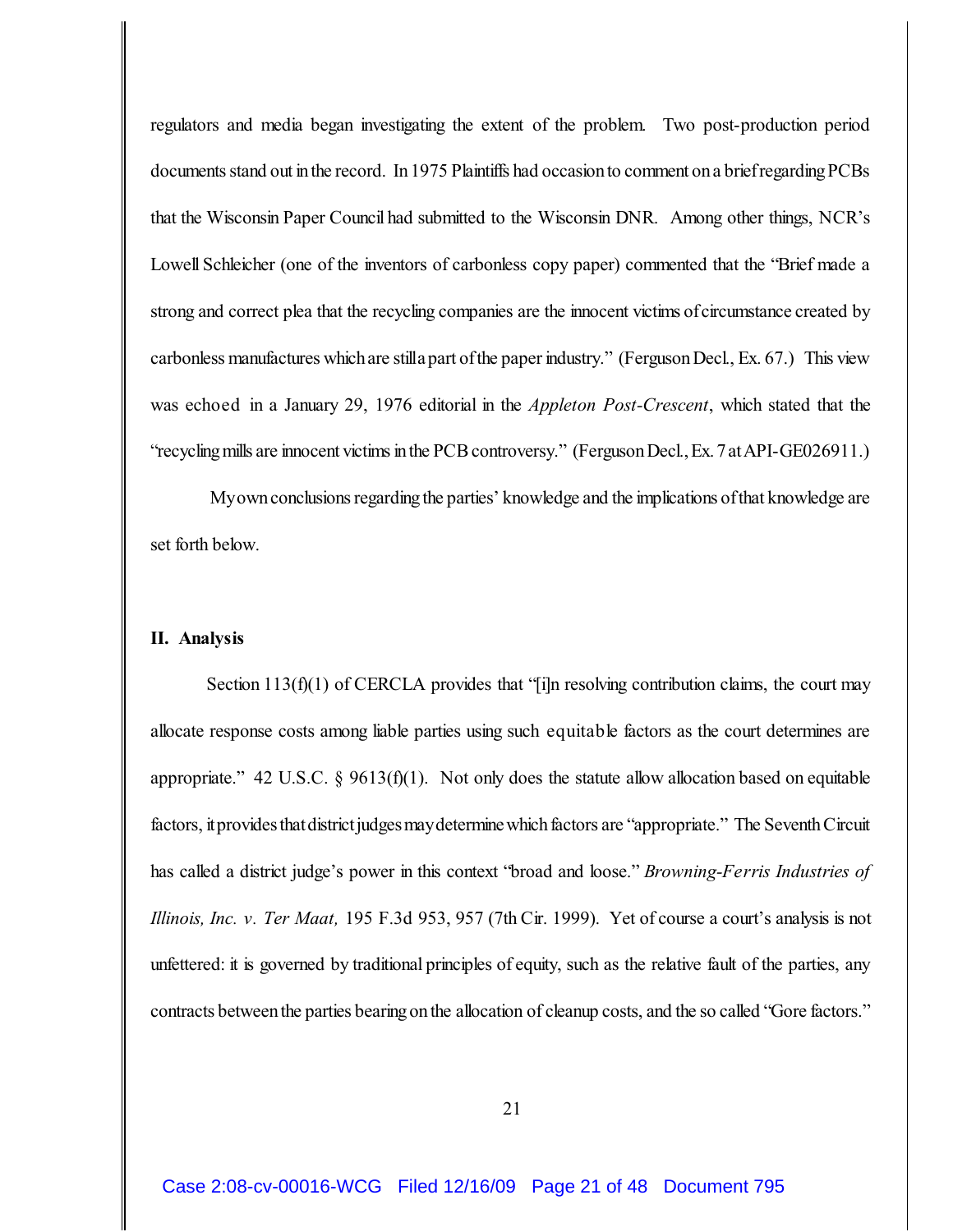*Kerr-McGee Chemical Corp. v. Lefton Iron & Metal Co.,* 14 F.3d 321, 326 (7th Cir. 1994). These

factors include:

(1) the ability of the parties to demonstrate that their contribution to a discharge, release or disposal of a hazardous waste can be distinguished;

(2) the amount of the hazardous waste involved;

(3) the degree of toxicity of the hazardous waste involved;

(4) the degree of involvement by the parties in the generation, transportation, treatment, storage, or disposal of the hazardous waste;

(5) the degree of care exercised by the parties with respect to the hazardous waste concerned, taking into account the characteristics of such hazardous waste; and (6) the degree of cooperation by the parties with Federal, State, or local officials to prevent any harm to the public health or the environment.

*Id.*

In addition, the Seventh Circuit has stated that "a court may consider any factors appropriate to balance the equities in the totality of the circumstances," and such factors could include a party's degree of involvement in the disposal ofhazardouswaste, the amountofhazardous waste involved, and the degree of care exercised by the parties. *Environmental Transp. Systems, Inc. v. ENSCO, Inc.,* 969 F.2d 503, 509 (7th Cir. 1992).

## **A. Plaintiffs Knew of PCB Risks in the Late 1960's**

Before proceeding further, it is necessary to address the argument Plaintiffs advance in their own motion for summary judgment. Plaintiffs argue that the knowledge of NCR Corp. is irrelevant to Phase I because NCR has no independent CERCLA liability for its own actions. After all, it never operated any facilities on the river – it merely sold its carbonless paper to consumers. NCR and Appleton Papers Inc.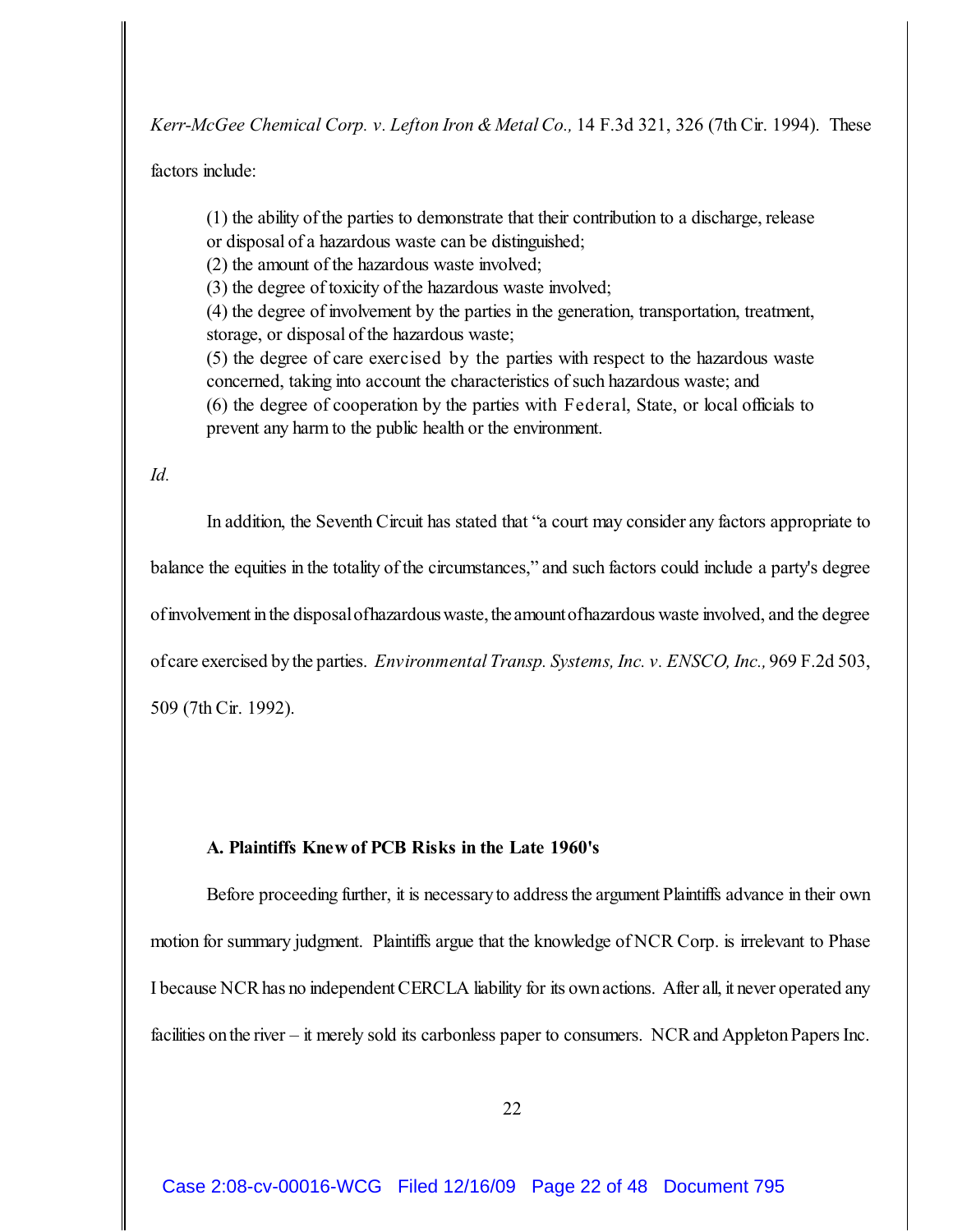(the two plaintiffs in this action) are liable only as successors to their predecessor company, Appleton Coated Paper Company, which purchased the emulsion from NCR to make NCR carbonless copy paper.<sup>20</sup> Appleton Coated discharged its PCB-laden wastewater to treatment facilities and thus into the river, and it further sold its broke to the Defendant recyclers who then discharged it into the river. Because these actions are the sole basis of the Plaintiffs' potential liability (i.e., they are the reason the Plaintiffs are PRPs in the first place), the knowledge of NCR itself should not factor into this Court's equitable analysis. Although the two companies had a close business relationship (as detailed above), NCR did not purchase Appleton Coated until 1970. Accordingly, Plaintiffs argue, there isno basisfordelvinginto any knowledge about PCBs that NCR itself might have possessed prior to that date.

It is well-recognized that the liability of a successor company is limited to the liability possessed by the predecessor. But here we are not addressing the questionof liability *per se* – we are here, in the Plaintiffs' own action, to determine whether it is fair to require any of the Defendants to compensate the Plaintiffs for the costs of cleaning up the site. In a sense, it is a case about the Defendants' knowledge much more than it is about the Plaintiffs'. The Plaintiffs' knowledge sheds light on the question of comparative fault and, in a more general sense, the question of what is fair and equitable. Such an analysis must account for what each Plaintiff actually knew, however, without respect to *why* the party became a PRP in the first place. As the Defendants point out, several of the oft-cited equitable factors in § 113 actions have nothing to do with the reasons the parties are considered PRPs. And Plaintiffs have not identified any case suggesting that a court maynotconsider the knowledge of a company who is only liable

 $20$ <sup>20</sup>This leaves aside the unanswered question of arranger liability.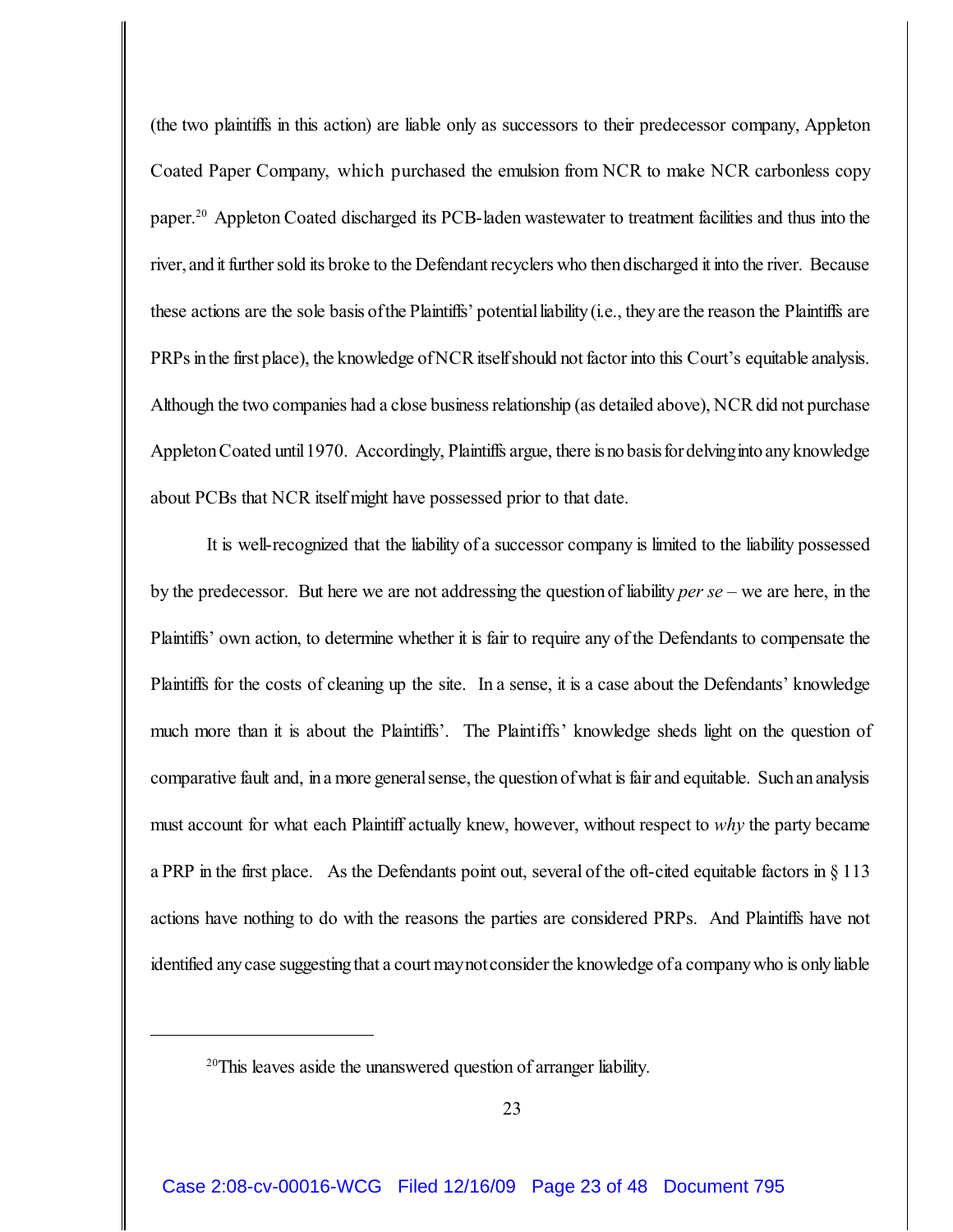as a successor based on the actions of another company. Instead, the cases cited above overwhelmingly suggest that a court's equitable powers are broad, and the considerations it chooses to use are not bound by the kinds of narrow and legalistic arguments such as the one Plaintiffs now put forward. Simply put, ifone company is instrumental in causing environmental damage, it would not make sense, inanequitable action, to ignore that company's past actions onthe grounds that it is liable only as a successor in interest to another company. Accordingly, I will consider the knowledge of NCR not just in its role as a successor corporation to Appleton Coated, but also in its role as the creator of carbonless copy paper and a key customer of Monsanto.

I will turn now to the evidence. From the documents produced in this case, it is clear that Plaintiffs knew PCBs were "toxic," in a general sense, at a very early stage – the 1950's, certainly. But here we are concerned about a particular kind of toxicity, namely, the problem of PCBs persisting in the environment and causing health problems to animals and humans through their release into waterways. It isthis particular problem that gave rise to the cleanup action and its attendant costs, and awareness of that problem did not arise until much later.

As one 1971 article put it, PCBs "have been suspected since 1966 of causing many of the same ill effects in organisms as DDT and other chlorinated pesticides. Gradually the evidence has accumulated, and now there is little doubt of their danger." ("First DDT, Now PCB*,*" *Science News*, October 28, 1971; Ferguson Decl., Ex. 52 at 332.) But at what point did the Plaintiffs actuallyappreciate the risks of using and recycling PCBs? As a starting point, it is clear that Plaintiffs knew about the potentially serious environmental impact of using PCBs by early 1970, when Monsanto sent its customers a letter notifying them that because of the environmental concerns it had it was discontinuing the production of Aroclor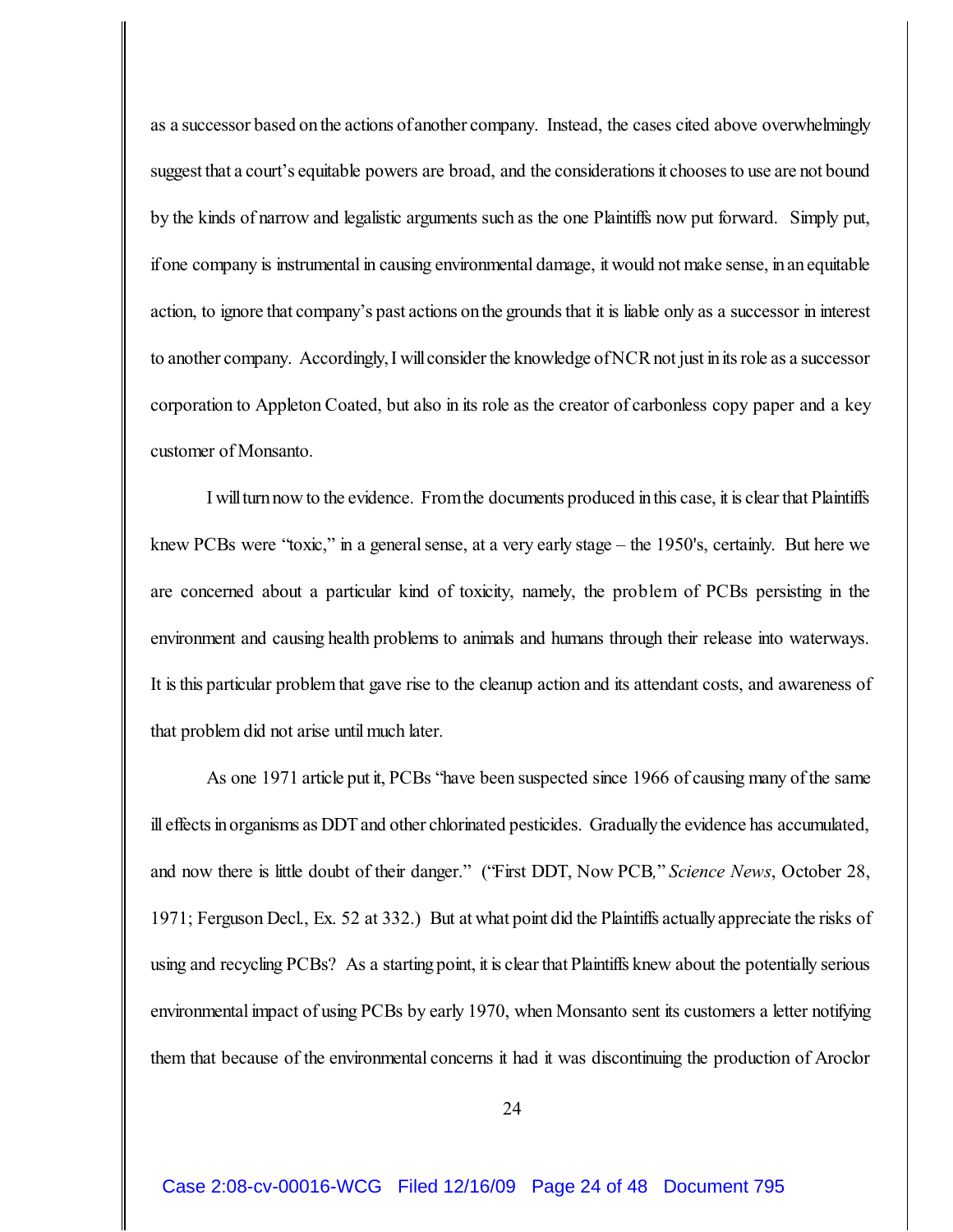1242 for paper coating applications. (Ferguson Decl., Ex. 44.) But it is also clear that NCR must have appreciated the *risk* of the use of PCBs much earlier. In 1965 NCR was performing toxicity tests on rabbits, and its licensee in Europe was noting the possible dangers of using repulped NCR paper in food wrappings.<sup>21</sup> In 1966 the Jensen report was produced, and the record shows that this was very quickly shared between Monsanto and NCR. This report showed not onlythat PCBs were "toxic" in a general sense but that they persisted, like DDT, in the environment – particularly in waterways – and could lead to lingering environmental and health problems. In fact, if Monsanto's documents establish anything, it is that it and NCR were working in tandem on the PCB problem. NCRwas Monsanto'slargest customer for Aroclor 1242, and both companies, along with Wiggins Teape, coordinated their approaches not just internally but in their relations with the government and media. By 1969, the parties were conducting increasingly frequent meetings on the subject of PCBs. In 1970 an internal WT memo noted that "[e]ver since Wiggins Teape started making NCR paper in Britain in 1955 they have known that one of its ingredients was potentially toxic. The ingredient is a chemical called Aroclor 1242." (Hogan Decl., Dkt. # 667, Ex. 17 at BCFOX00004097.)

Thus, the Plaintiffs' present claim that they never knew about the dangers of PCBs until after 1971 rings roughly as hollow as Captain Renault's feigned outrage upon being "shocked, shocked" to discover gambling at Rick's Casablanca café. Wiggins Teape concluded that it was Jensen's 1966 report that awoke the "sleeping tiger" of PCB dangers and even NCR's own 1972 analysis concluded that

 $21$ At this time NCR and Appleton Coated also knew, of course, that broke was being recycled. (*See, e.g.*, Bogart Decl., Dkt. # 716, Ex. 2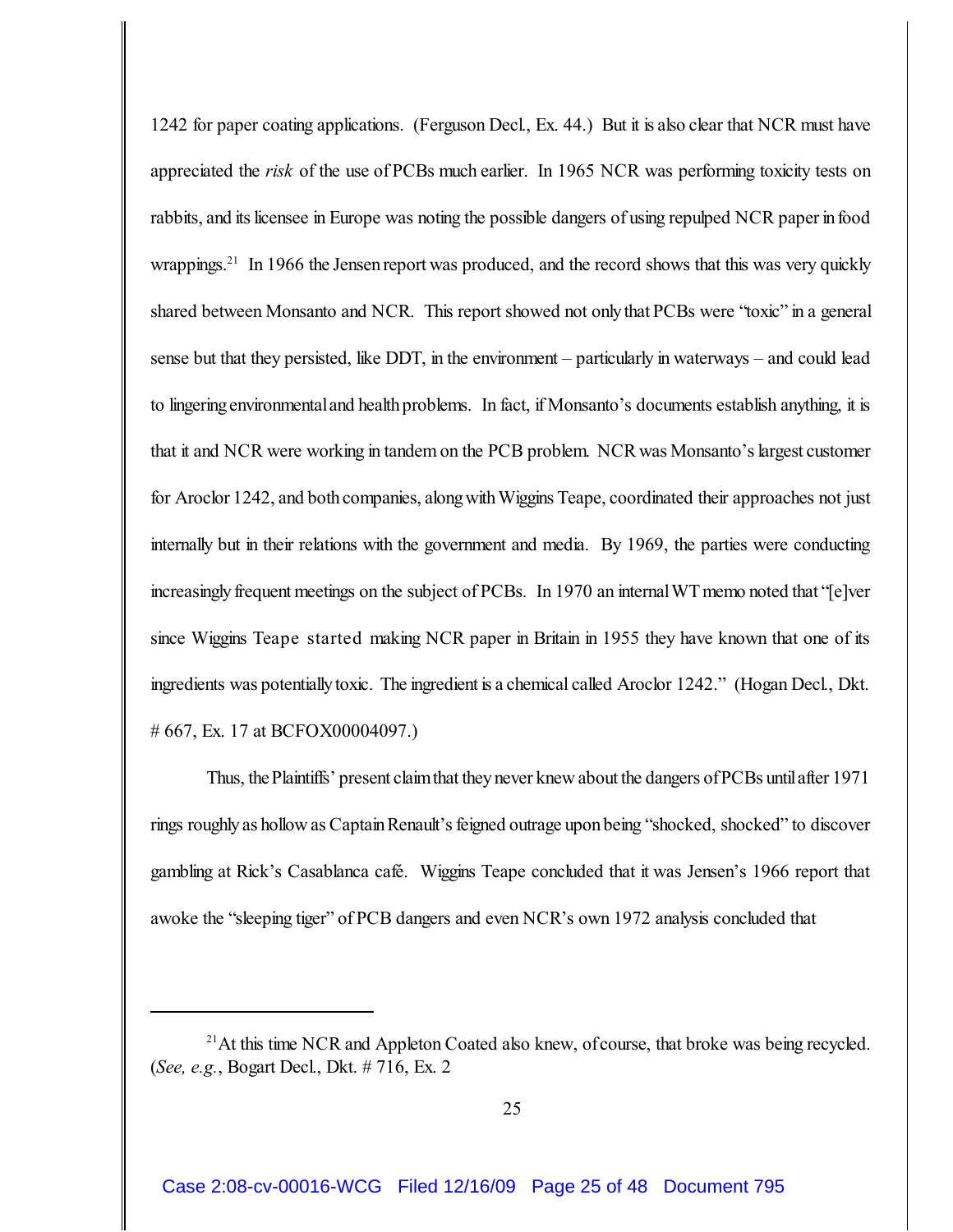*In the late 1960's* accumulative evidence began to show that PCB's may have adverse effects on certain forms of animal life. The same properties that contributed to their usefulnesswere indi[c]ted ascontributing to the possible hazardous effects. The resistance to breakdown—such as thermal and biodegradation—was shown to lead to accumulations in the environment.

(Bogart Decl., Ex. 7 at 350916-350917) (italics added).

Although the nature of the knowledge question precludes fixing a date withany kind of scientific exactitude – particularly at the summary judgment stage – it is enough for present purposes to conclude that, in NCR's own terms, the evidence showed "in the late 1960's" that PCBs were a dangerous environmental toxin. And from that it may readily be inferred that sending broke and wastewater for recycling and treatment could have led to the same kinds of harms described in the Jensen report. But more importantly, as set forth more fully below, it was the known *potential* for environmental harm that is key to the equities in this case. In the face of increasing red flags, Plaintiffs' approach in the late 1960s was to worry about publicity and wait for the "second shoe" to drop. At its essence, Plaintiffs' approach was a risk management strategy to accept the risk of potential environmental harm in exchange for the financial benefits of continued (and increasing) sales of carbonless paper containing Aroclor 1242. So although there is little basis to conclude that Plaintiffs *knew* about specific harms that would definitely occur (no one had such concrete knowledge at the time), I amsatisfied that by the late 1960's Plaintiffs had access to the vanguard of data suggesting an appreciable *risk* of serious and long-lasting environmental damage resulting from the production and recycling of NCR paper.<sup>22</sup>

 $^{22}$ For completeness, I note that there is frequent notation in the record about NCR's desire to find a substitute for Aroclor 1242, and this effort began in the early 1960's or even earlier. Although the Defendants find this suggestive, the record would not support making any kind of negative inference out of NCR's early efforts to stop using Aroclor 1242. Instead, the record suggests other issues (cost, odor)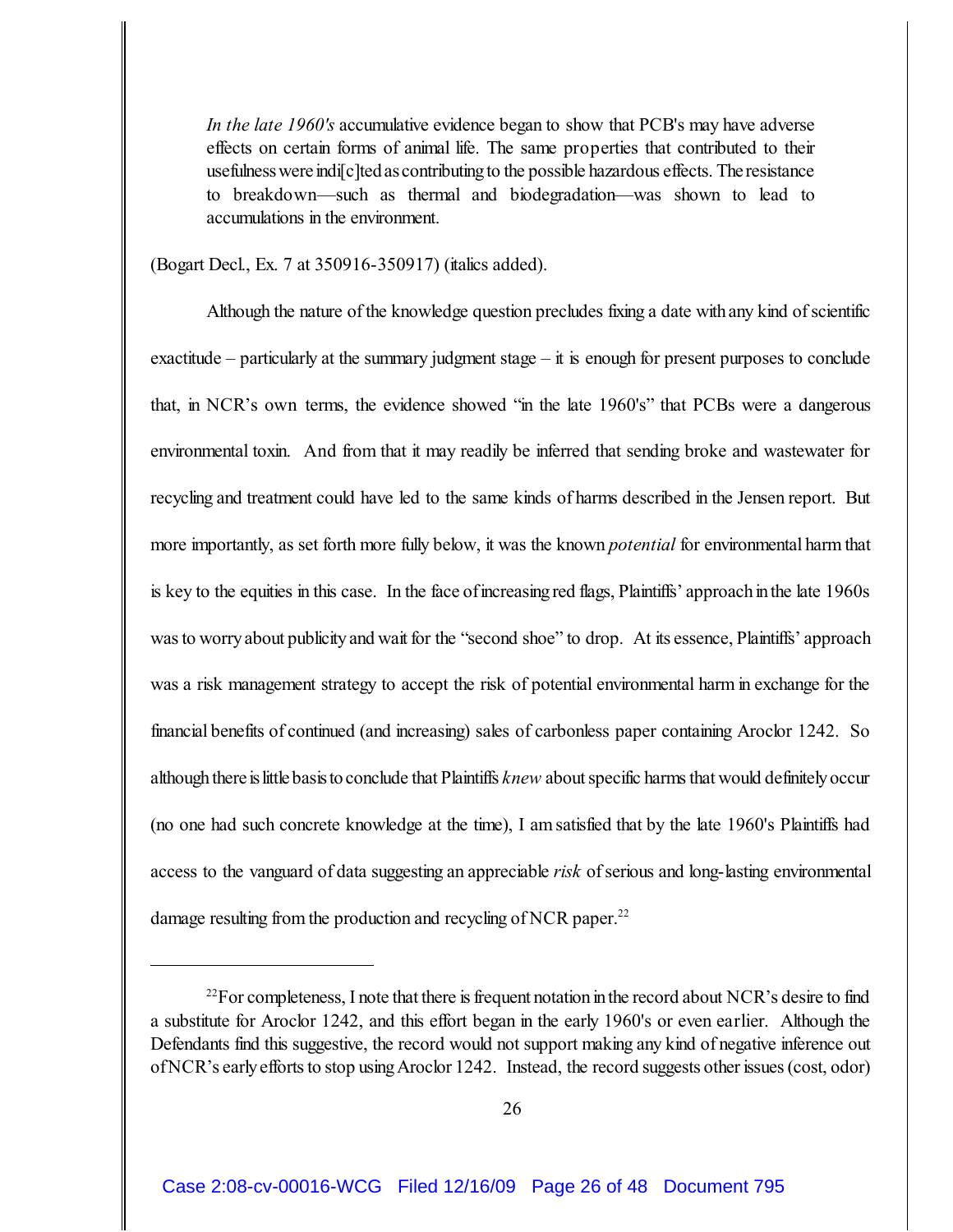#### **B. No Defendant Appreciated the Risks of PCBs until after the Production Period**

Plaintiffs argue that the equities balance out because many of the Defendants themselves knew that they were discharging toxic PCBs into the Fox River during the 1960s. Plaintiffs limit their argument to a single page in one of their briefs, however, and the evidence they cite is extremely sparse, especially when compared to the mountain of documentary evidence the Defendants have marshaled. I will address their assertions briefly.

First, Plaintiffs note that a paper industry report stated that the presence of PCBs in "paper products and mill effluents has been recognized since the late 1960s."<sup>23</sup> The document they cite, however, isa 1976 report, and thus it is not "evidence" that the Defendants themselves recognized the presence, and dangers, of PCBs seven or more years earlier. Moreover, Plaintiffs do not explain which, if any, of the Defendants were involved in producing the report, nor do they identify which Defendants might have received the report. In short, the report is not material to the question of whether anyofthe Defendants actually knew about the risks of recycling CCP during the production period.

Plaintiffs also cite the testimony of a Menasha Corporation purchasing agent, David Austin, who claimed in another proceeding that as early as the 1950s he was instructed not to buy CCP because it might contain PCBs. This testimony has been repudiated by the deponent. (Dkt. # 727, Ex. 47.) In fact, even the Plaintiffs themselves have specifically rejected Austin's testimony in their comments on the

were the principal reasons for the proposed substitute. This changes, however, by 1969, when it is clear that bad publicity and fallout from PCBs is a key component of the desire to change or to develop, in Monsanto's term, an "insurance policy." (Ferguson Decl., Ex. 29.)

<sup>&</sup>lt;sup>23</sup>Plaintiffs' brief (Dkt. # 658 at 27) cites to their proposed findings of fact at  $\P$  311-313, but these findings do not refer to this report. Instead, it appears the report is found at Ex. 105 to the Roach Declaration (Dkt. # 677).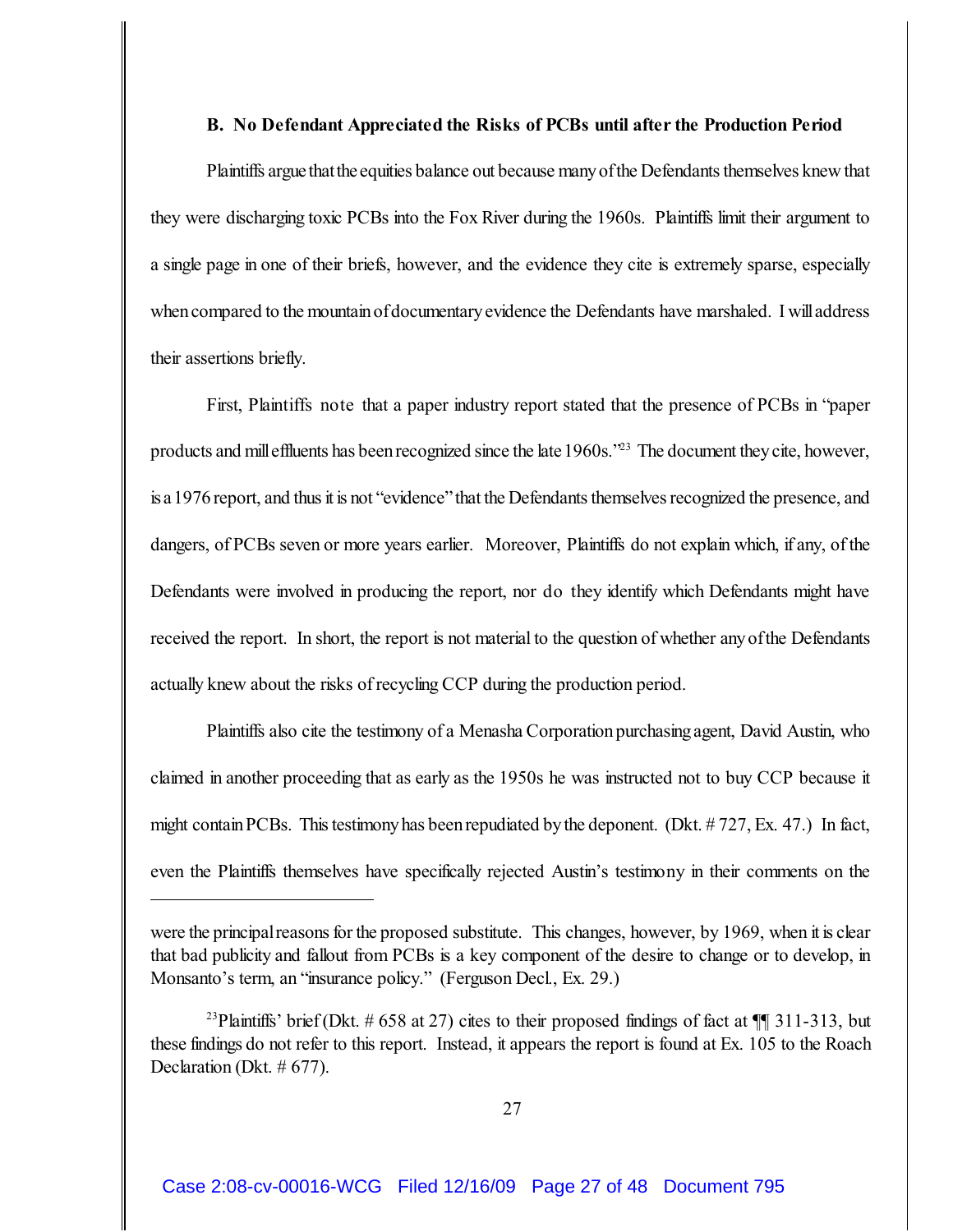January 15, 1999 revision of the Technical Memorandum 2nd. (*Id.,* Ex. 48 at 5.) In their comments to the DNR, they described Austin's testimony as "not believable" and sarcastically suggested that Austin must have been "prescient" to be aware of PCBs as early as the 1950s or 1960s. (*Id.* n. 8.) It is disturbing that a decade later, when it is convenient, they now cite Austin's discredited testimony as evidence of the knowledge of one of the Defendants.

Plaintiffs further cite the testimony of Donald Schneider, a Fort Howard employee, who testified that Monsanto's decision to stop production of Aroclor 1242 in 1970 was "well known." Thus, Plaintiffs argue, he and employees of the other Defendants would have known in 1970 about the dangers of PCBs in NCR's emulsion. It should go without saying, however, that one individual's testimony about what others might have known is not probative evidence of the others' knowledge. In addition, review of Schneider's deposition testimony makes clear that his memory of events was not particularly crystalline (which is not surprising). As such, no jury would place any weight on the snippets of testimony the Plaintiffs have cited. More importantly, Schneider testified that his knowledge of Monsanto's decision arose out ofreading various trade journals in 1971, and thus there is no evidence that he or any other of the Defendants' employees learned of it in 1970. In fact, Schneider dates his company's knowledge of the problem to 1974, when the DNR started testing for PCBs. (Dkt.  $\#$  677, Ex. 112 at 126.) In sum, none ofthe evidence cited by Plaintiffs suggests that any of the Defendants possessed any knowledge of PCBs in NCR's emulsion during the production period.

Not only do the Plaintiffs lack any evidence that Defendants appreciated the risks of PCB use during the production period, it appears likely from the record that few, if any, of the Defendants learned of the risks until significantly later. In fact, there is no evidence that the Defendants even knew NCR broke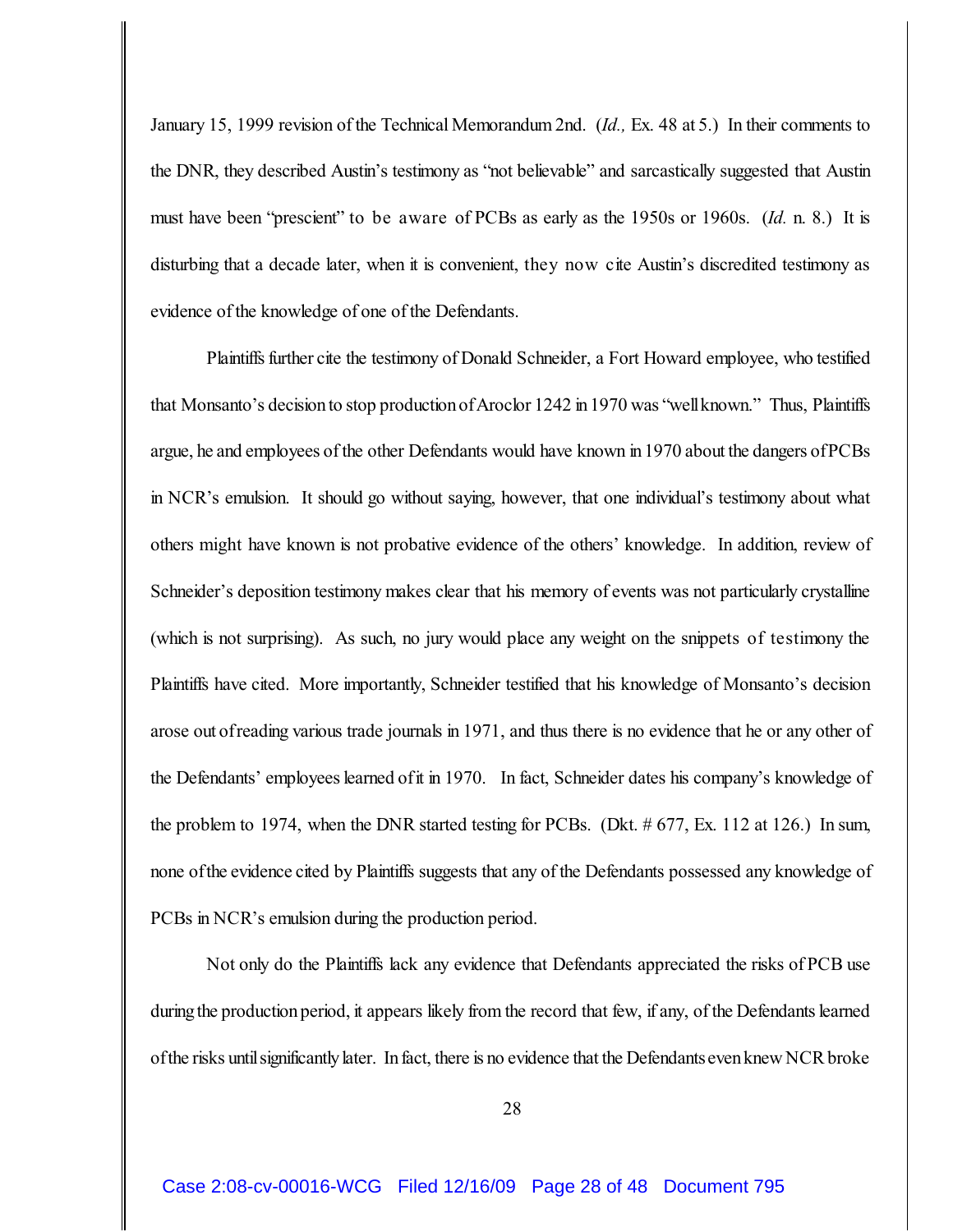*contained* PCBs during the production period, much less that PCBs could cause environmental damage. Accordingly, I will wholly reject Plaintiffs' unsupported claims that any of the Defendants possessed meaningful knowledge of the risks of recycling PCBs during the production period.

# **C. Plaintiffs are not Entitled to Contribution for Damage Caused by Releases Made During the Production Period**

Plaintiffsraise a numberof arguments in support of their claim for contribution. At its essence, their claim can be boiled down to two assertions. First, they argue that many of the Defendants were knowing polluters of the Fox River over the course of manydecades, and these Defendantstherefore cannot now claim to be "innocent" parties in these proceedings. Second, they assert that none of the parties knew about the dangers of PCBs during most of the production period, and thus the equities balance out and liability for the cleanup costs should be shared. I address these arguments below, and I explainthe other considerations that factor into my conclusion that Plaintiffs' claim for contribution should be denied in its entirety.

## **1. Other forms of Pollution**

One of Plaintiffs' key lines of argument highlights several Defendants' knowing pollution of the river over the course of many decades. (Dkt. # 655.) Plaintiffs note that the unhealthy condition of the river was obvious to any passerby in the late 1960's and 1970's. Dead fish were floating amid pools of filth and other debris; the "waters at this point had a turbid gray appearance;" and there existed a "strong odor of hydrogen sulfide gas from decomposing organic deposits." (Dkt. #656, PPFOF ¶ 39.) Because several of the Defendants knew they were dumping significant quantities ofsolids into the river, the Plaintiffs argue,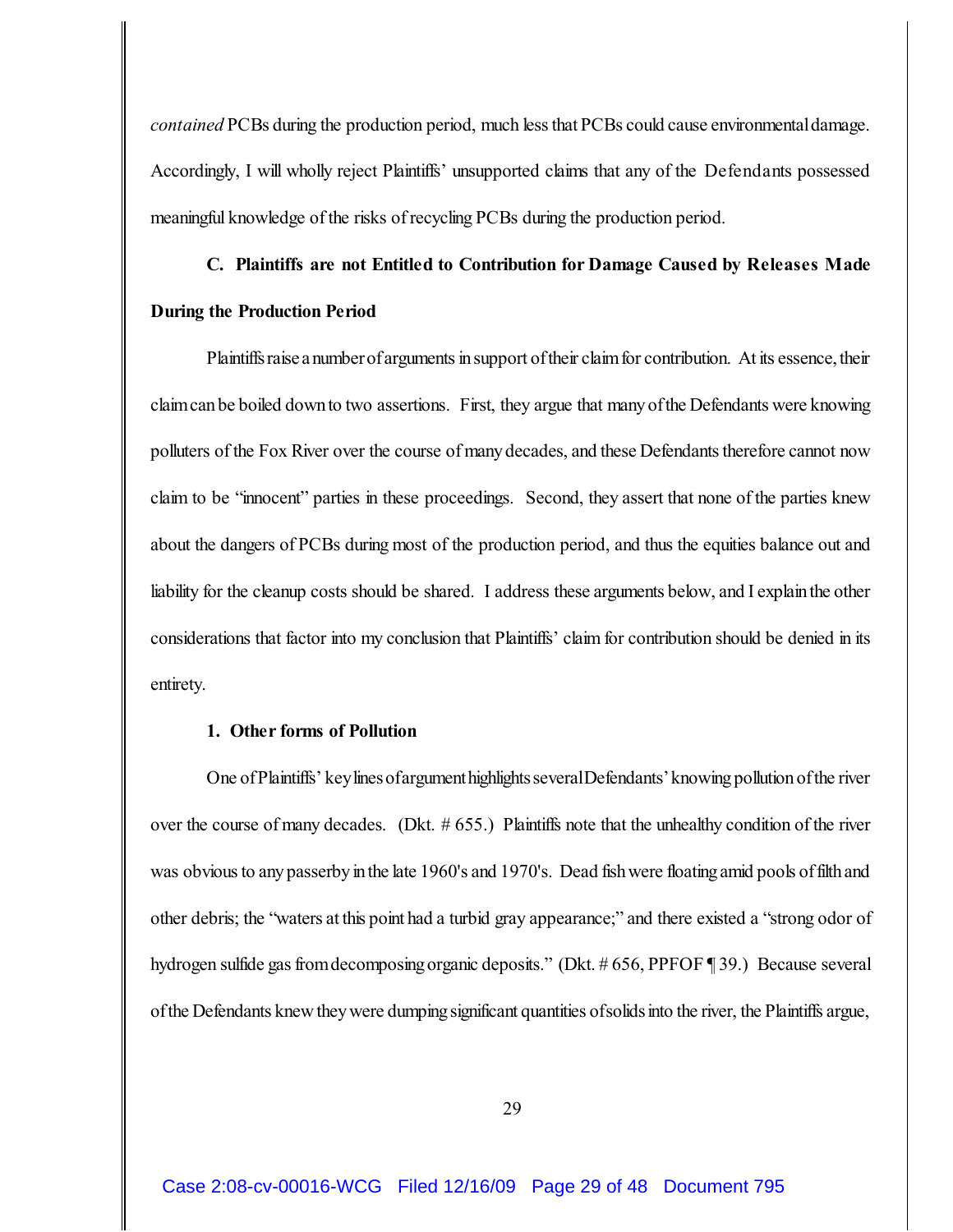they cannot now assert that they are "innocent" parties upon whom it would be unfair to impose some liability for the PCB cleanup.

I do not rule out the possibility that the polluting actions of some Defendants could, under other circumstances, reasonablybe considered bya court inequity. But this case is about a very specific toxin  $-$  PCBs, primarily in the form of Aroclor 1242 – and it is the presence of that toxin that has given rise to the massively expensive cleanup action that has itself given rise to this case. This is, at its core, a case about money – who should payfor that cleanup. Although several of the Defendants may have polluted the river in other ways, that pollution simply did not result inanEPA-ordered cleanup. Accordingly, any arguments based on the existence of*other* kinds ofpollution do not speak to the equities of whether any of the Defendants should pay for the cleanup of PCBs in the Lower Fox River.

#### **2. The Equities Overwhelmingly Favor the Defendants**

Plaintiffs' key assertion is that during much of the production period neither the Plaintiffs nor the Defendants were cognizant of the risks of PCBs being released into waterways through recycling or otherwise. During this period of general ignorance, Plaintiffs believe the equities balance out on the knowledge issue, which would meanthat liability should be apportioned on equitable factors *apart* from knowledge. This would require additional phases ofthe trial so that the parties could, for example, prove how many pounds of PCBs they released into the river, and when.

A number of reasons cause me to reject Plaintiffs' claim that the equities balance out. First, as I have concluded above, Plaintiffs were not completely ignorant of the dangers of PCBs during the production period. I need not repeat those conclusions here, but it is worth highlighting the fact that PCB releases did not occur at a steady rate throughout the 1960s. During the period Plaintiffs *were* aware of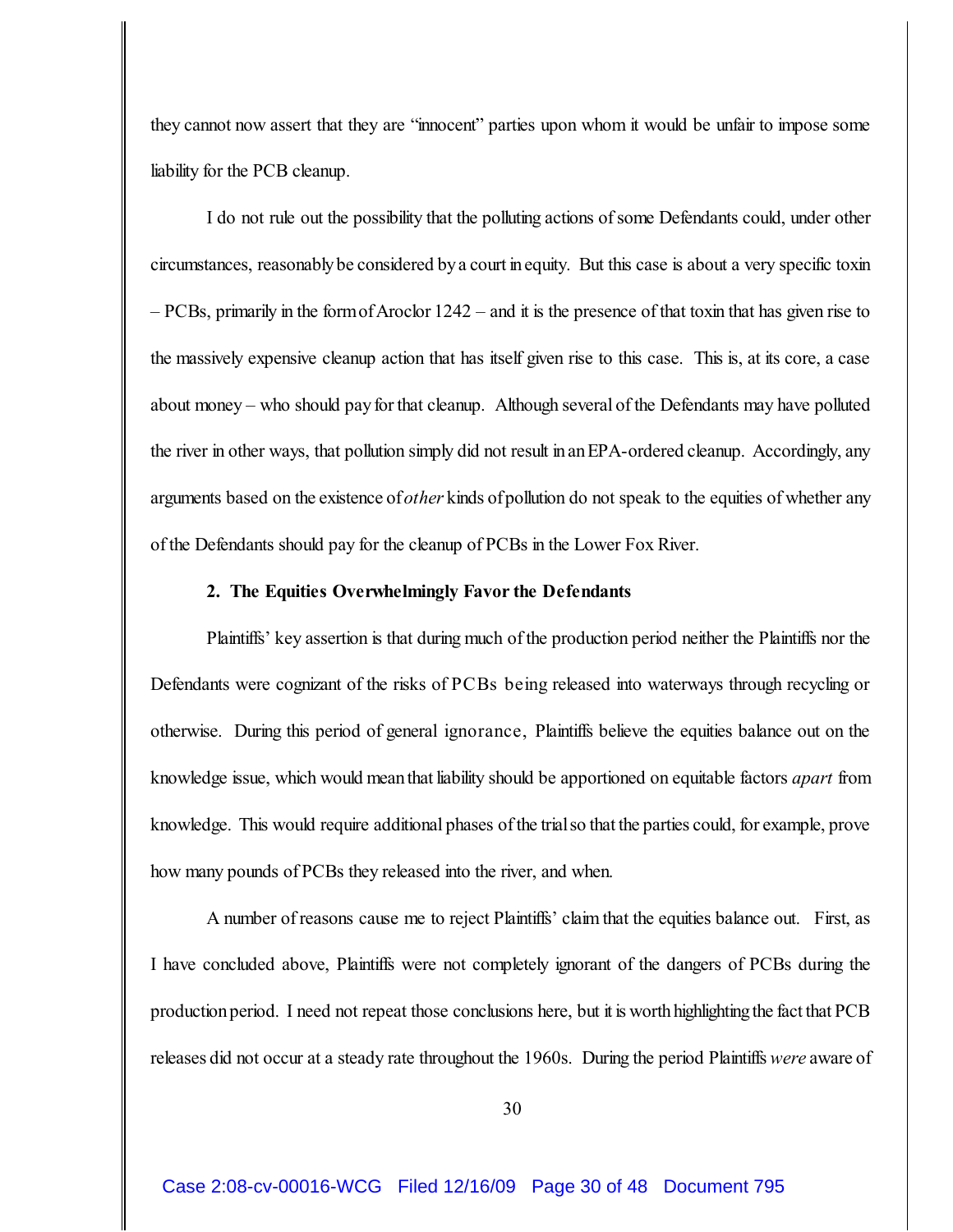the potential PCB problem – the late 1960s and 1970-71 – their use of PCBs and corresponding releases into the river rose to their peak. Graphs depicting the production of NCR paper containing PCBs show a steady, and then precipitous, increase inproductionthroughoutthedecade. Production grew from about a million reams in 1961 to roughly 1. 5 million reams in 1964, but then production spiked to nearly 4 million by 1970-71. (Dkt. # 47, Fig. 5.) Accordingly, it is clear that a large percentage of the releases occurred when Plaintiffs would have known that there was risk of environmental damage. As such, Plaintiffs' premise that both sides were equally ignorant of the risks during the production period is simply not accurate.

Second, I conclude that during much of the period when Plaintiffs did not actually appreciate the risks of recycling their CCP, they were in fact in the best position to learn of those risks. The records show that Wiggins Teape, the exclusive producer of NCR paper in Europe, had been conducting tests throughout the 1960s. Plaintiffs have not attempted to identifyanyserious studies they undertook during the crucial period; instead, the records are suggestive of a completely passive "wait and see" approach based on reacting to information *others* produced. (For example, in1969 NCRappeared unimpressed by a *San Francisco Chronicle* article on PCBs and "regarded this as just another in the series of articles on the toxicity of PCBs and viewed them with patience." (Ferguson Decl., Ex. 29.)) Rather than capitalizing on their position as the largest consumer of Aroclor 1242 and the close relationship NCR had with Monsanto, not to mention the legions of scientists they employed, Plaintiffs appeared content to allow remote journalists and scientists to uncover any potential environmental problems in a wholly unsystematic fashion. The fact that they were in a much better position to learn ofthe risks of PCBs than the Defendants substantially weakens their assertion that the Defendants should be forced to share in the cleanup costs.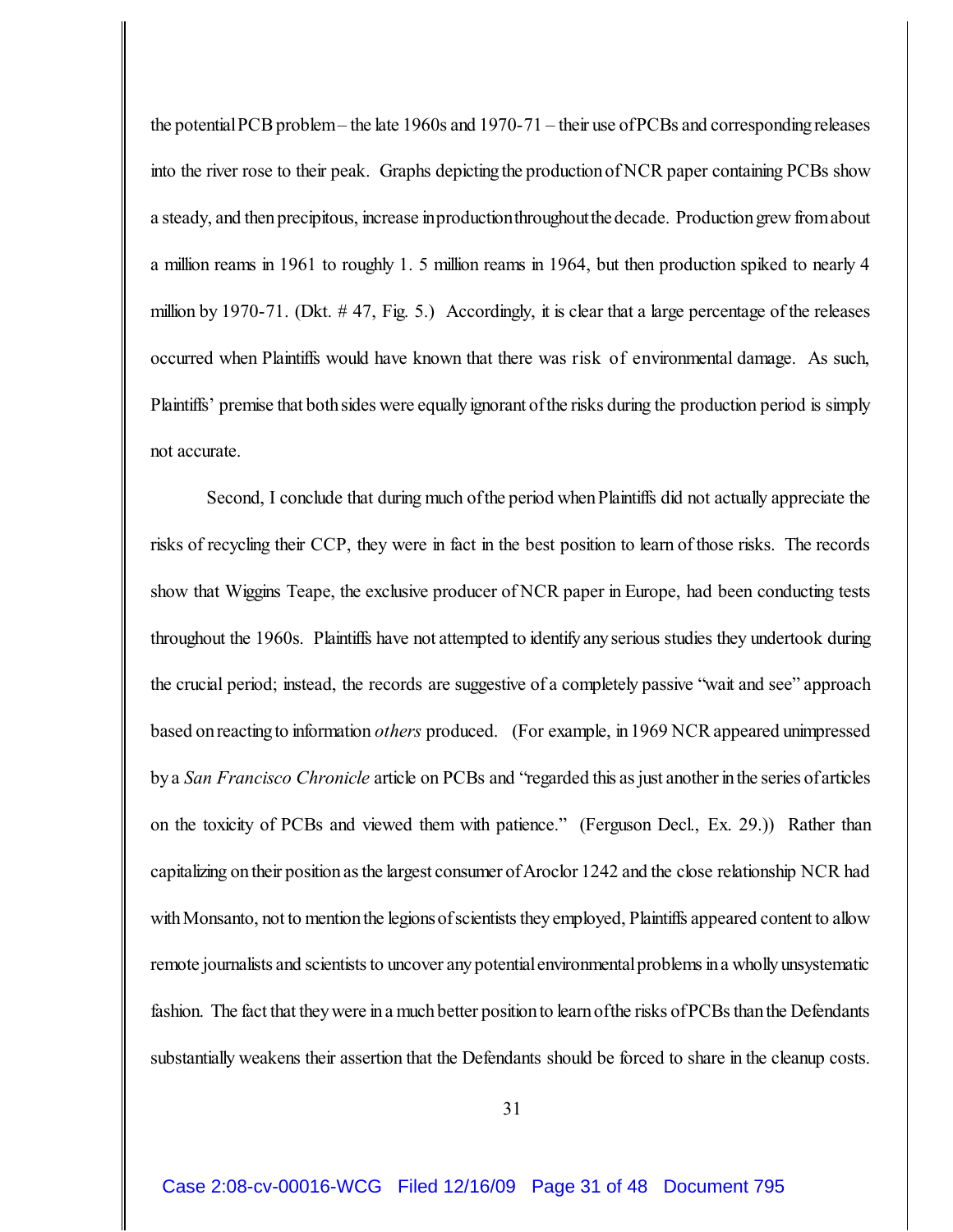*See, e.g., Lone Star Industries, Inc. v. Horman Family Trust,* 1990 WL 640001, \*8 (D. Utah 1990) ("the court concludes that there is an insufficient equitable basis to apportion response costs onto the Williamsen defendants. Lone Star was the party that generated, transported and disposed of the waste. Lone Star claims to have had no knowledge about the potential hazards of its waste, and yet it was in the best position of all the parties to have reason to know about such hazards. Equity should not condone imposing liability upon a landowner who merelyconsented to the deposit of waste materials under these circumstances.")

Third, and relatedly, I conclude that even during the period when *no* parties could have been aware of the dangers inherent in the use and recycling of PCBs (i.e., 1954 through the mid-1960s), the equities strongly favor the Defendants. This case is apparently unique among contribution actions in that the environmental repercussions of the discharged product were not fully appreciated until much of the damage had already been done. It does not require persuasive precedent, however, to conclude that between parties who *produced* the product and those who merely processed it and recycled it along with all other paper products or water sources, these latter parties are significantly less blameworthy. One reason is that it makes sense from a policy perspective to place the risk of future harms on the creators and marketers of products rather thantheir end users. As noted above, the parties in the best position to investigate PCBs in general were Monsanto, their creator, and Plaintiffs, the largest consumer of the product. But Monsanto (not a party here) made its Aroclor products for a variety of applications, most of which had nothing to do with paper. It was NCR who developed CCP using Aroclor 1242 and created the market for that product, and Appleton Coated (whom NCR bought) that coated Aroclor onto the carbonless paper. These companies placed this product into the streamof commerce while knowing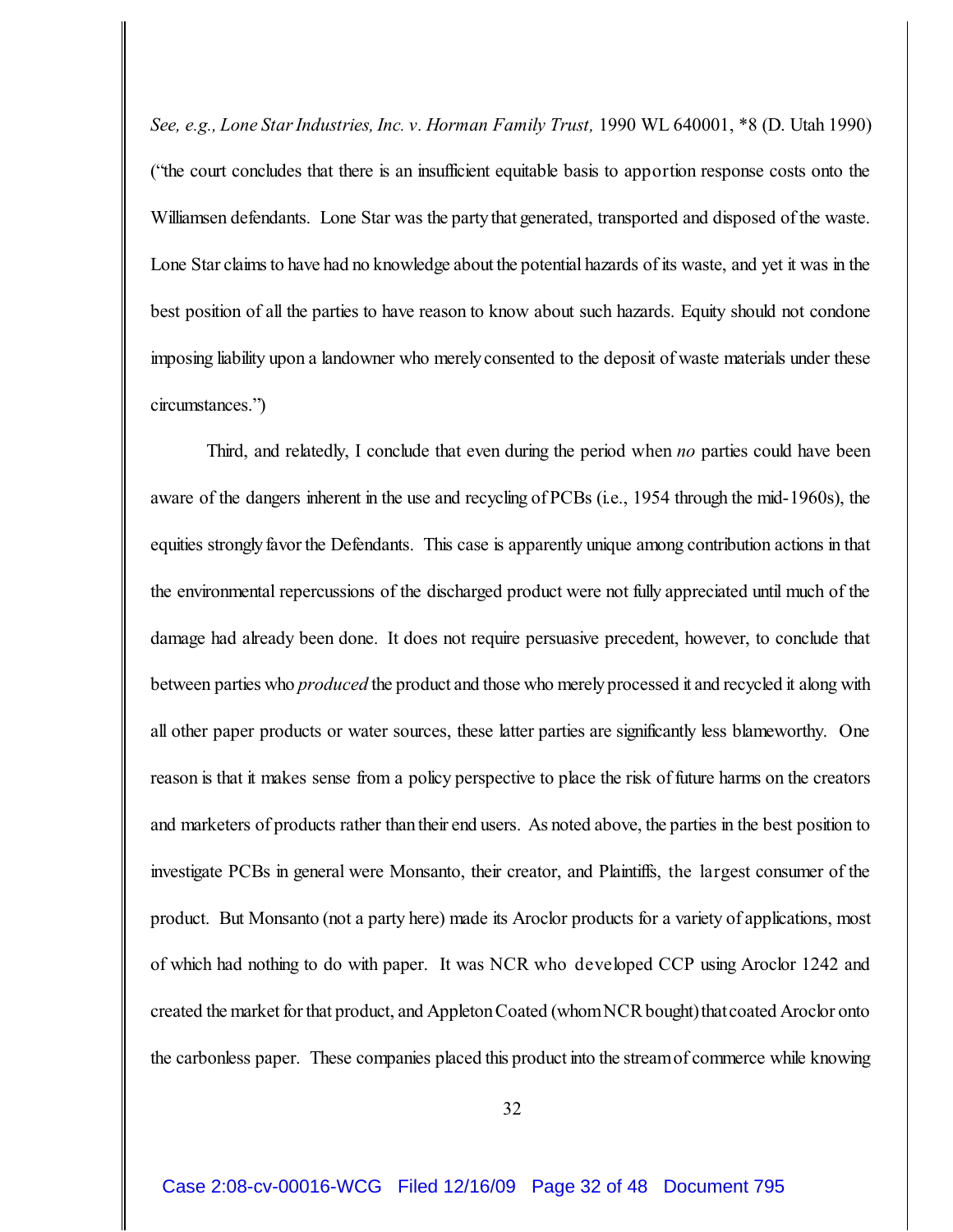that some ofit would be recycled and theysold their scraps, for profit, directly to recyclers. (In 1965 an Appleton Coated employee boasted about receiving a "quite high" price for its recycled NCR paper. (Bogart Decl., Ex. 2.)) Defendants are recyclers of paper and municipal sewerage entities who simply processed paper and water, and they would have had little reason or ability to inspect or investigate the chemical makeup of anything that came in the door. As the inventor of NCR paper himself stated, the recyclers were the "innocent victims"ofthe circumstances. (Ferguson Decl., Ex. 67.) This is evenmore true for Defendants who merely received and released wastewater containing invisible PCBs in it.

That innocent end-users should not have to bear the burdens of unknown defects is reflected in Restatement § 886B. Plaintiffs are correct that this is not a lawsuit for indemnification, and indeed by its terms § 886Bapplies only when one party brings an indemnification lawsuit against another *after* having discharged their common liability. Even so, the principles reflected in that section would require a manufacturer to compensate an innocent party if, for example, the manufacturer "supplied a defective chattelor performed defective work upon land or buildings as a result of which both were liable to the third person, and the indemnitee innocently or negligently failed to discover the defect." Rest. (2d) Torts § 886B(2)(d). Similarly, one could get compensation from the manufacturer if "[t]he indemnitor created a dangerous condition of land or chattels as a result of which both were liable to the third person, and the indemnitee innocently or negligently failed to discover the defect." *Id.*, § 886B(2)(e). Here, the Plaintiffs created a dangerous condition and product that gave rise to a common liability, and the Defendants innocently failed to discover that condition.

Defendants make clear that they are not makingan independent claim for indemnification, but they argue that the considerations set forth in § 886B are nevertheless properly considered in a CERCLA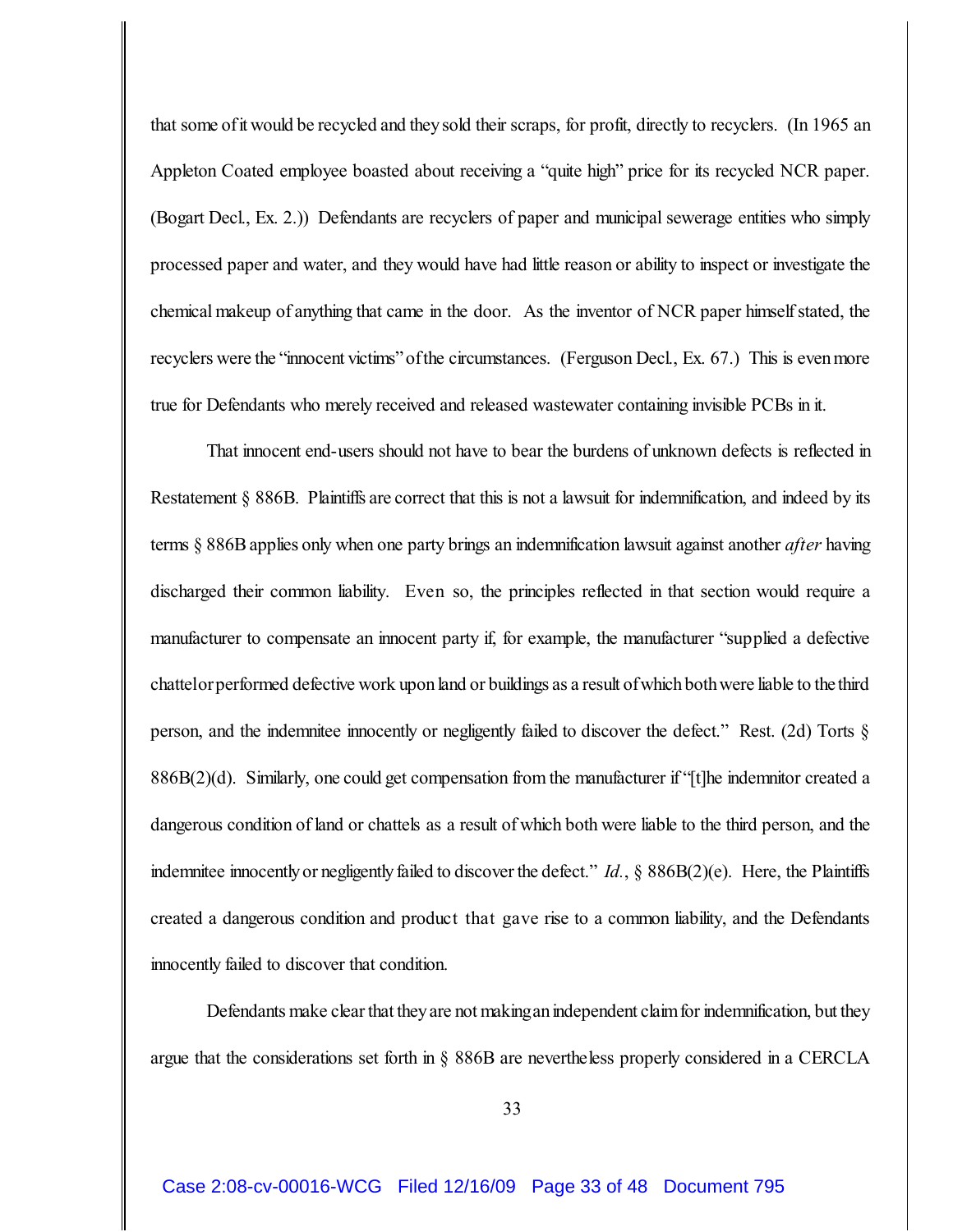contribution action like this one. Although the indemnification model does not fit the proceduralstance of this case, indemnification reflects primarily equitable considerations (suchas preventingunjust enrichment), and I agree that there is no reason CERCLA § 113 should exclude reference to such considerations, if only by analogy. As noted above, a contribution action under CERCLA allows judges to consider a multitude of equitable considerations, and principal among these is relative fault. Restatement § 886B expresses a particular kind of fault-based analysis that allows a partywho innocentlyfailed to discover a defect to recover from the creator of that defect, and there is no reason that analogy to such a result cannot be applied prospectively in a case like this to prevent the creator of the hidden defect from recoveringfrom the innocent party.

Such considerations are especially salient in a case like this where the Plaintiffs are the creators of the product in question and where the "defect" – the PCB-containingemulsion – was itself key to the product's usefulness and thus its profitability. The Aroclor was not incidental to the carbonless paper product; it was a crucial element. And without their Aroclor-containing product, there would have been nothing to recycle and no PCB-laden wastewater. As the EPA's 1977 study noted, "In a sense, these PCBs were mobilized uponthe initialproductionof the paper, and their passage through paper mills merely resulted in partition between the accepting media (water, air, solid wastes, products)." (Ferguson Decl., Ex. 9 at 6.) In other words, by creating ("mobilizing") the product in the first place, Plaintiffs set in motion the pollution that has given rise to this cleanup effort. And because the disposal of the waste products (broke and trim) was a necessary byproduct of the manufacture of CCP, Plaintiffs' involvement in the creation of the pollution was paramount. *Kerr-McGee Chemical Corp. v. Lefton Iron & Metal Co.,* 14 F.3d 321, 326 (7th Cir. 1994) (court may consider party's involvement in the generation of waste).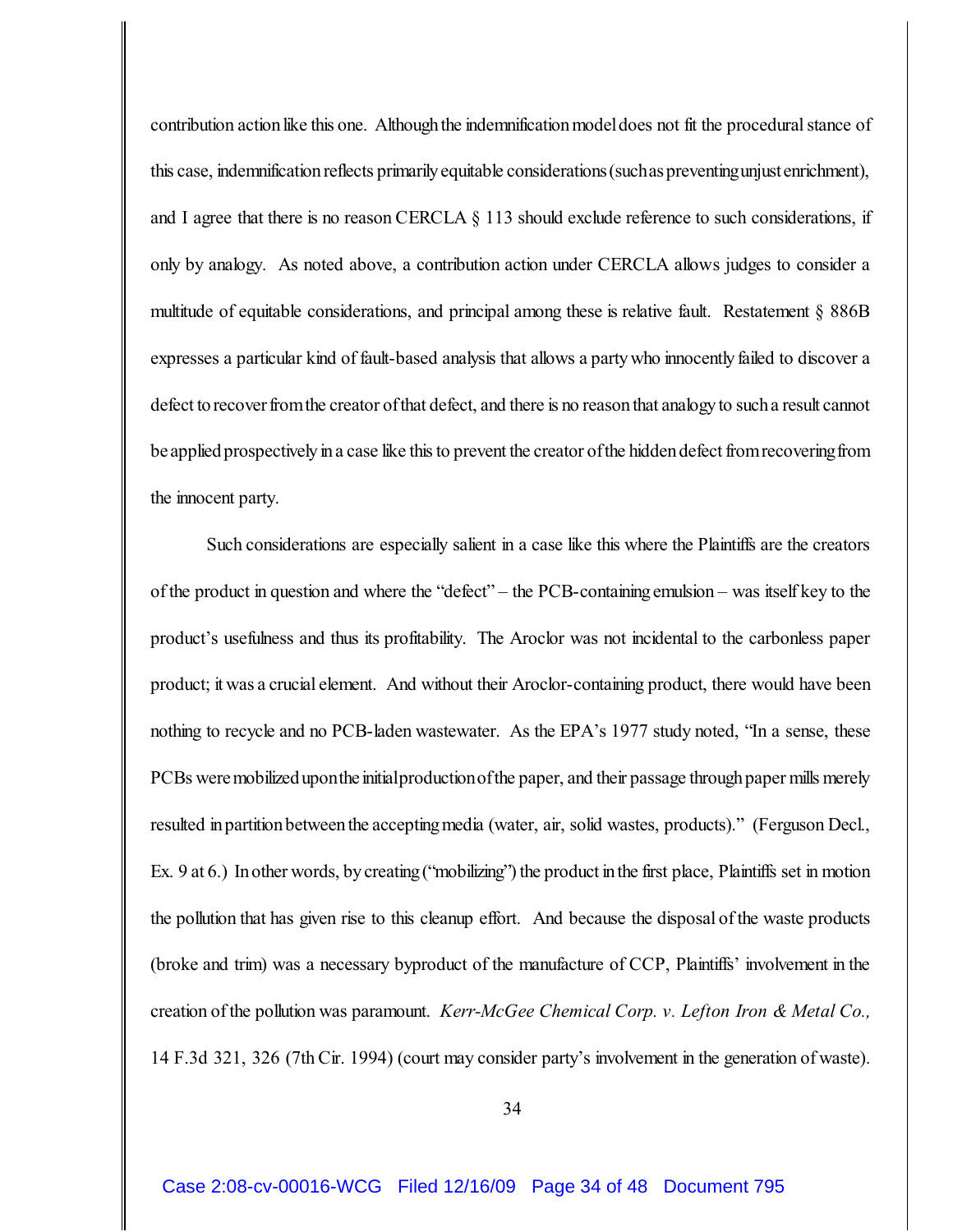Plaintiffs themselves point out that recycling of the product was a deliberate profit-making strategy for Appleton Coated. (Dkt. # 671, ¶ 10.) The Defendants' contact with the product was largely incidental by comparison; it was, in the 1977 study's words, merely a function of partitioning the PCBs between release into the water, air, and other media.<sup>24</sup>

An additional reason for denying contribution involves Plaintiffs' sluggish response to the data during the late 1960s and early 1970s. *Kerr-McGee Chemical Corp.,* 14 F.3d at 326 (holding that courts may consider parties' efforts to address environmental problems and their cooperation with authorities). The DNR has estimated that roughly 45 million pounds ofAroclor 1242 was used in NCR CCP production during the production period.<sup>25</sup> (Foley Decl., Dkt. # 727, Ex. 15 at APIFOX00000021.) These figures are based on Plaintiffs' own records. (Ferguson Decl., Ex. 30.) The figures for the final years are, as noted above, the highest (with the exception of1971, whenuse of Aroclor ceased in April). For the years 1969, 1970 and 1971, for example, roughly 14 million pounds were used, an amount constitutingroughly31 percent of the total. If 1967 and 1968 are included, this adds another 22 percent. In other words, NCR produced *more than half* ofallPCBs used in the production of NCR paper after receiving the Jensen article highlighting PCBs' persistence in the environment.

I suggested earlier that this is a case aboutrisk managementbecause we are dealing with a product whose danger was not fully appreciated until recently. Various red flags and warning signs appeared along

 $24$ I am discussing the Defendants generally, but it is clear that some of their involvement is exceptionally limited.

 $^{25}$ This figure apparently includes NCR's plant in Dayton, which produced about one-third of the total NCR paper. As noted earlier, the government estimates that roughly 30 million pounds of PCBs were used in the production of NCR paper in the Fox River area.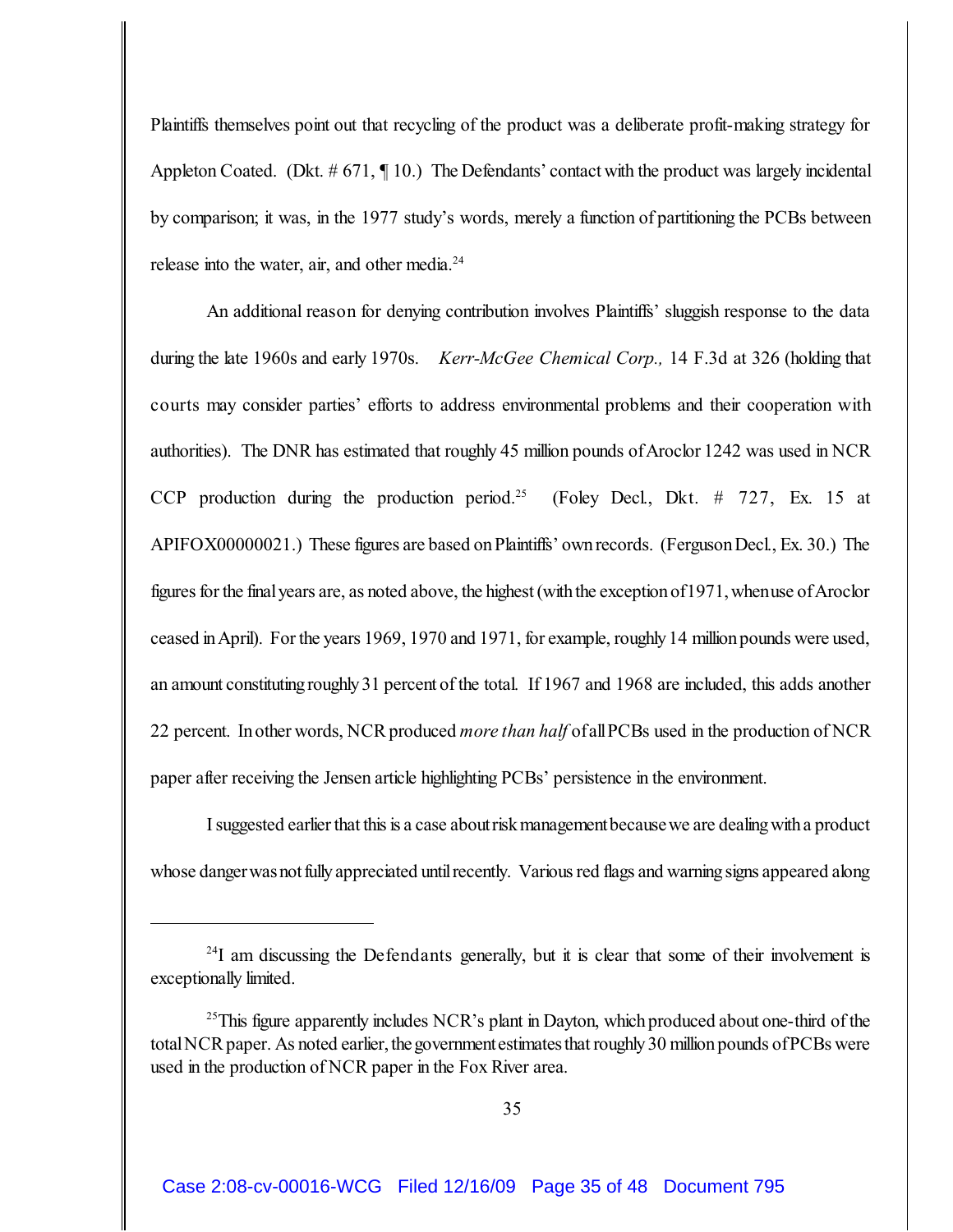the way, as with products like asbestos or prescription drugs that eventually prove dangerous only after years ofdistributionon a large scale. And so at each new bit of data, corporate meeting or scientific study, the company faces and makes a choice, either explicitly or implicitly: move forward, pause, or stop. Here, the record clearly shows that Plaintiffs did not pause. But neither did they continue with business as usual. Instead, they pressed "Fast Forward" and ramped up production in the final years that Aroclor 1242 was available. There is no evidence that production increased at the end *because* they knew Monsanto would soon discontinue Aroclor 1242; that is, it was not necessarily a considered effort to obtain as much of the soon-to-be-discontinued product as they could before Monsanto stopped selling it. The increased production was likely a result of demand. Even so, the decision to move forward and accelerate production in 1969 and 1970 despite having frequent meetings about PCBs and increasing dangersigns is enough, in my view, to preclude Plaintiffs from recovering from the Defendants. These were the highestselling years ofthe product and resulted inthe most environmental damage. In fact, even after Monsanto wrote its customers explaining why it was discontinuing production of Aroclor 1242 (early 1970), Plaintiffs continued producing carbonless paper for another year at a rapid pace. Although Plaintiffs were in the best position, by far, to appreciate the risks of PCB contamination, during the last few years of production they single-handedlymobilized more PCB-laden product and sent more through the system than had been produced in the decade prior.

Plaintiffs protest that they moved quickly to change from Aroclor 1242 to another product once it became feasible, but economic feasibility is not the only touchstone equity affords. The language of CERCLA and equity is not limited by business or competitive concerns – it allowsfor the not-so-radical possibility that Plaintiffs could have done something that was *not* economically advantageous – e.g.,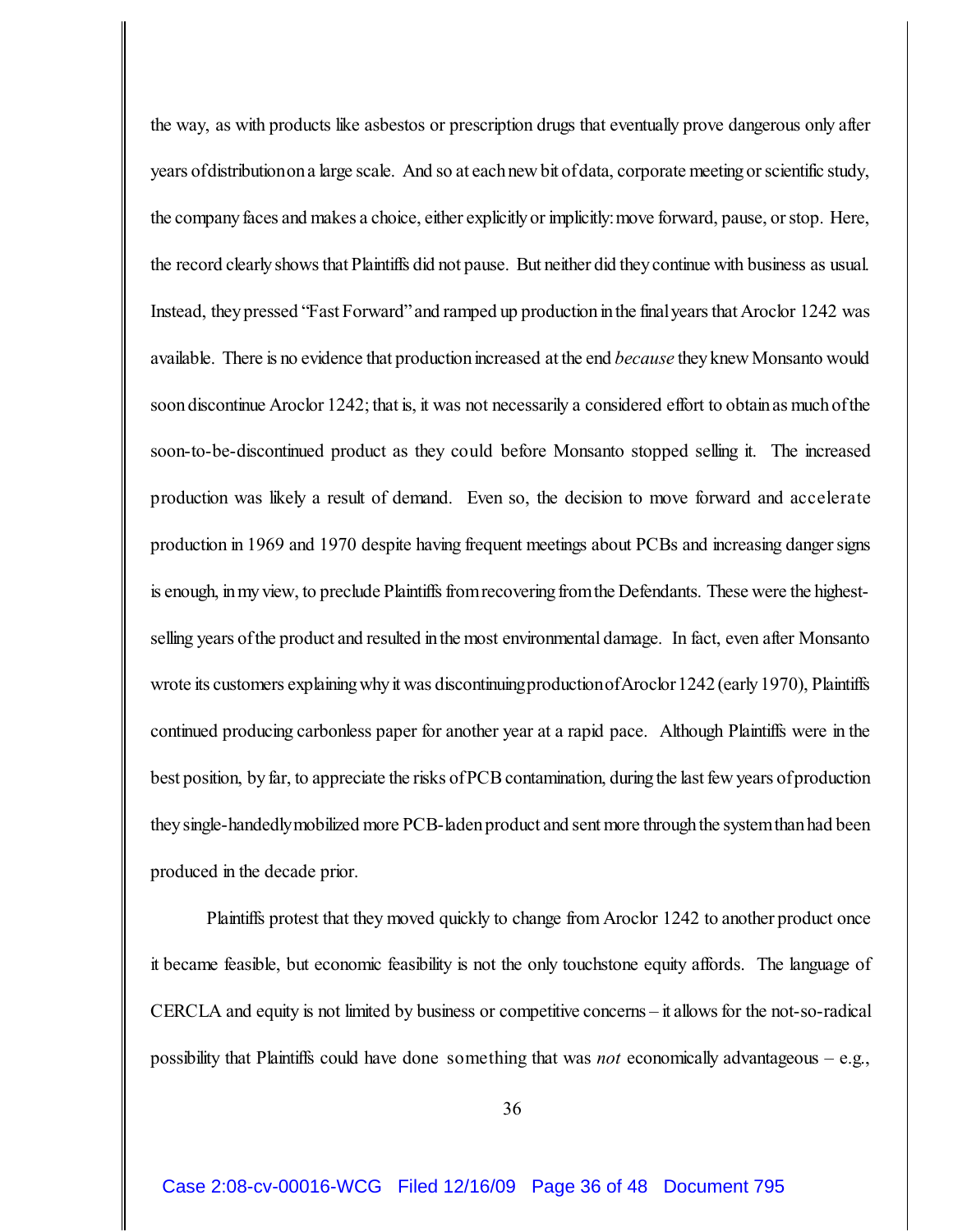stopping or slowingproduction–rather thangradually transitioning from one product to another after years of trials established that the substitute would be tolerable to the marketplace. This happens in the consumer world all the time – dangerous products are recalled or taken off the market altogether. If a company is making poisonous breakfast cereal, surely it is no defense to say that the company switched ingredients as soon as it found a less toxic ingredient at an economically viable price. Ceasing production might have been hugely expensive, ofcourse, but it was a legitimate choice they could have made (it is a choice similar to the one Monsanto did make). Wiggins Teape, notably, showed that it could change from Aroclor to another product (HB 40) as early as July 1970. (Hogan Decl., Dkt. # 754, Ex. 23.)

And perhaps, under the circumstances, ceasing production was not considered to be a serious option. No doubt many companies would have made similar decisions – to wait and see, to hope for the best, etc., particularly given that potential liability under CERCLA (enacted in 1980) was not on anyone's radar screen at the time. But even so, the strategy of waiting was a deliberate acceptance of a large amount of risk to the environment and public health, and in fact the records suggest that the parties viewed their decisionsthroughthe lenses of risk. (At one point, they even discusstreatingthe future replacement of Aroclor as an "insurance policy.") (Ferguson Decl., Ex. 29.) Continuing on with the production of carbonless paper using Aroclor 1242 might have made a certain amount of business sense at the time, but CERCLA contribution is not an insurance policy designed to insure against the bad business judgments of toxin manufacturers. The public health risks assumed byPlaintiffsare not fairly translatable into financial burdens to be borne by any of the Defendants, and in fact the continued and increased use of Aroclor 1242 at the end of the production period caused so much of the damage that the Plaintiffs should be barred from contribution entirely. And certainly there is an element of moral hazard at work. If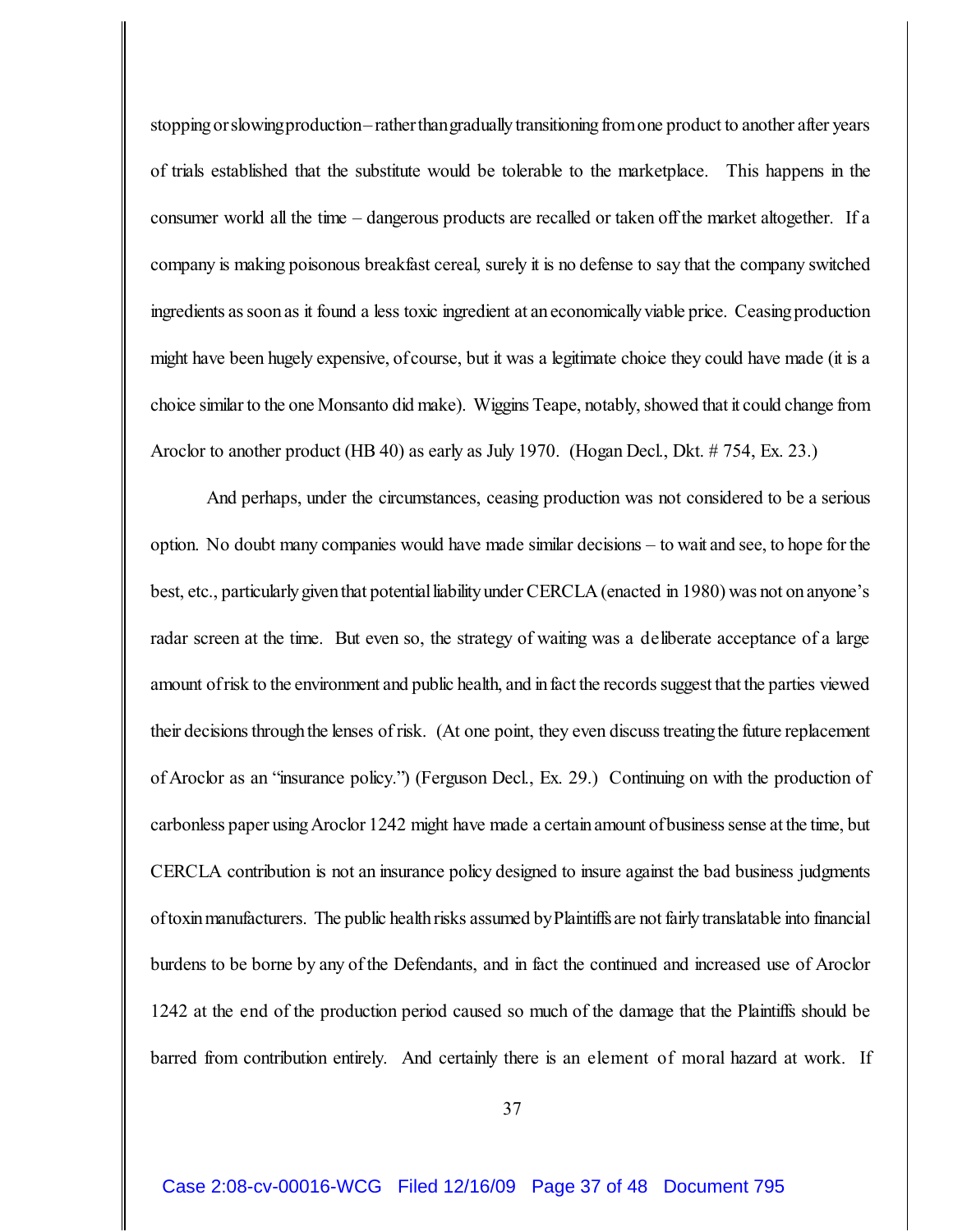manufacturers of a toxin are allowed to recover from innocent processors of that toxin, their own risky behavior is at least partially insulated from financial consequences. Such a result would encourage the taking and assumption of undue risks in an area where society would prefer extreme caution.

Finally, and relatedly, I conclude that denying contribution is the surest way to protect the public. "The hallmark of a court of equity is its ability to frame its decree to effect a balancing of all the equities and to protect the interest of all affected by it, includingthe public." *United States. v. R.W. Meyer, Inc.,* 932 F.2d 568, 572 (6th Cir. 1991) (quoting *Kay v. Mills,* 490 F. Supp. 844, 855 (E.D. Ky. 1980) (citing W. DeFuniak, *Handbook of Modern Equity* § 25 (1956); H. McClintock, *Equity* § 70 (2d ed.1948); D. Dobbs, *Remedies* 52-57 (1973))). I have concluded above that roughly one-third of the entire PCB discharge into the river occurred duringa period in which NCR knew there was a significant risk that persistent environmental damage could occur. Half of the PCBs were produced *after* the Jensen report reached NCR. Plaintiffs could have turned off the spigot much earlier than April 1971 – either by ceasing productionofCCP using Aroclor 1242 or simply by Appleton Coated ceasing the selling of broke to recyclers – and practically speakingtheywere the only entities that had such power. By curbing their ability to now recover for cleanup costs, this Court's equitable power will encourage other manufacturers to act swiftly and proactively – rather than wait for the second shoe to drop – as soon as data suggest that their product might cause environmental damage.

**D. Plaintiffs are not Entitled to Contribution for Releases During the Post-Production Period**

I have concluded that Plaintiffs are not entitled to contribution for cleanup costs resulting from damage that occurred during the production period (1954-1971). But what about the *post-*production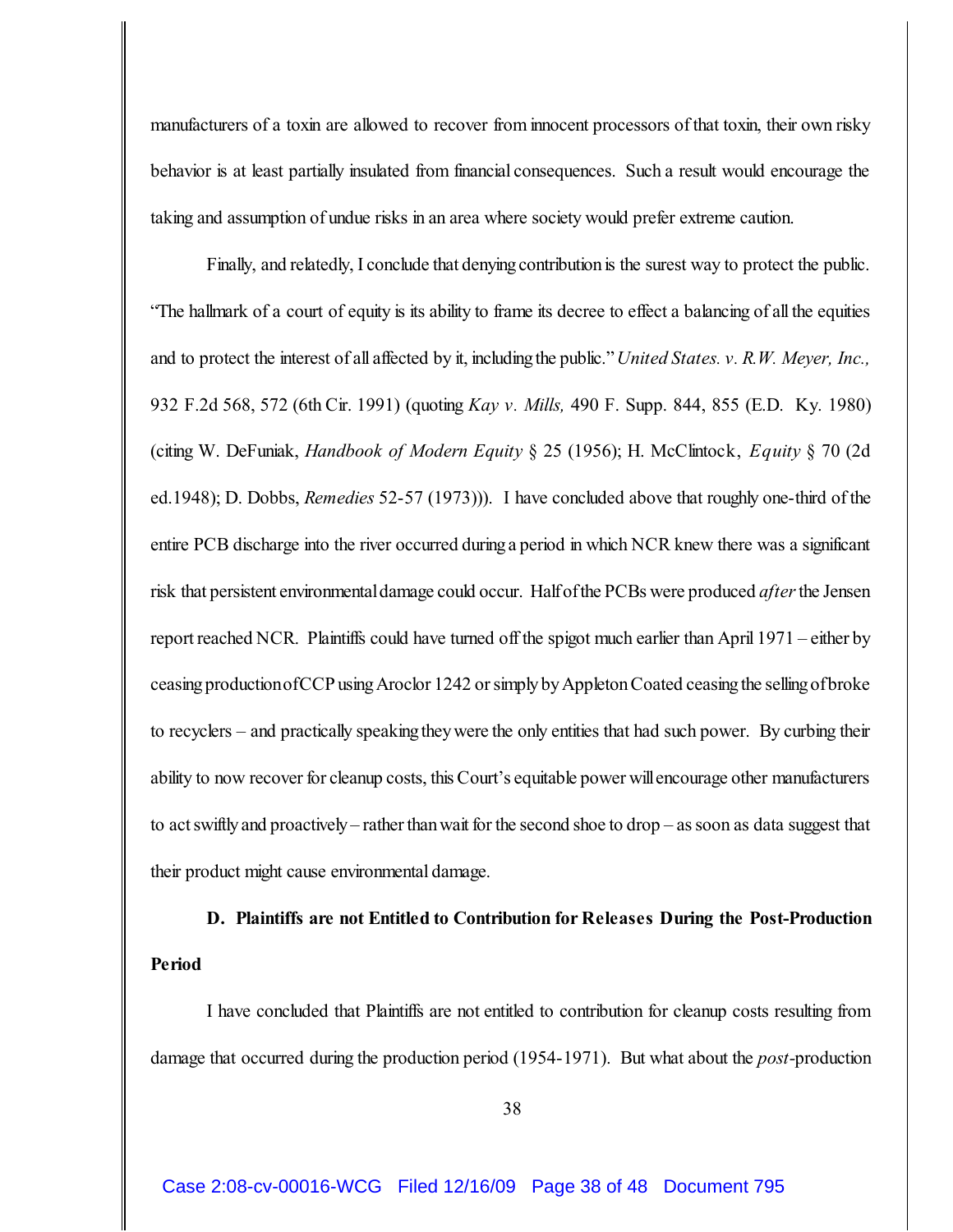period? Plaintiffs have identified several defendants who continued to take in and recycle post-consumer waste products, which contained small amounts of PCBs from the emulsions found in lingering supplies of pre-1971 NCR paper that found its way into the waste they processed. In other words, pre-1971 carbonless paper sat on the shelves of businesses for months or years after NCR stopped using Aroclor 1242, and when the paper was finally used it was sent into the recycling stream along with other paper. Plaintiffs allege that this recycling occurred while these Defendants knew (a) that PCBs posed an environmental risk when discharged into the river and (b) that the post-consumer waste paper contained some non-negligible amount of PCBs.

For the following reasons, I conclude that the same considerations set forth above should apply to the post-production period as well. In the view of the Plaintiffs, the keyobstacle to entry of judgment after Phase I is that the volume of discharges is a crucialelement to any analysis and it was not a subject of the first Phase. They posit that the amounts the various parties discharged, and *when* these discharges occurred, are key issues in apportioning liability. For example, if Defendant Georgia-Pacific discharged 8 percent of the total PCBs into the river in 1976, while knowing full well of the risks of that discharge, it must be held liable for contribution on that basis. The Defendants, and the United States, argue that the relatively minimaldischarges that occurred post-1971 should not factor into the contribution analysis. The amounts at issue are negligible in contrast to the flood of PCBs that flowed prior to the end of the production period, they argue, and sorting out when each Defendant discovered the dangers of PCB discharges would be an impossible task.

Although it is true that the volume of discharge was not specificallya topic of Phase I, this Court did note in a July 30 hearing that in some respects volume was "inevitably part of the analysis I'll make."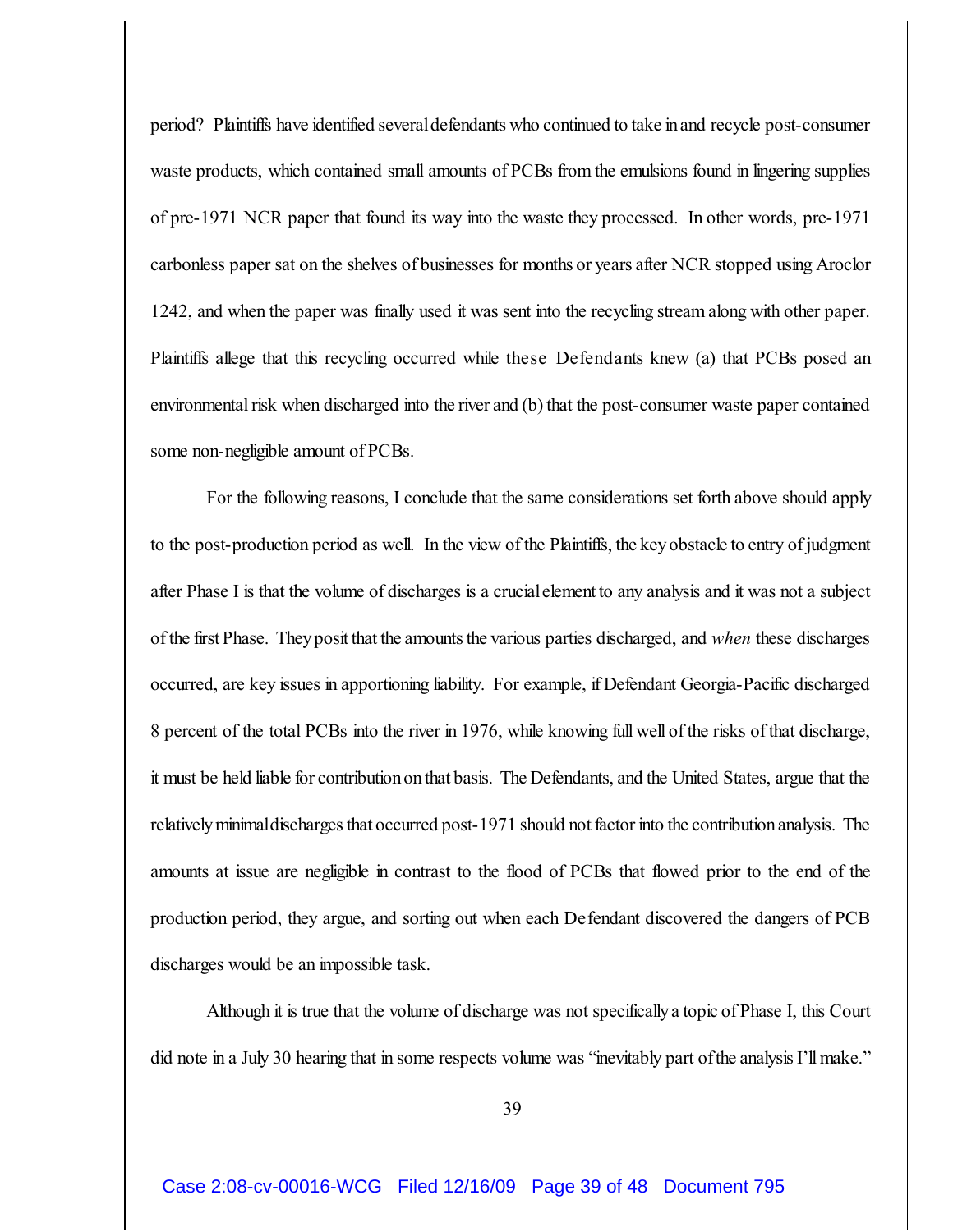(Ferguson Decl., Ex. 47 at 25:19-20.) Not in the sense that I expected independent and new evidence to be marshaled, but in the more basic sense that byallaccounts most of the damage had been done by the time NCR stopped using Aroclor in its carbonless paper. To recall, the DNR has concluded that no less than 98 percent of the discharges had occurred by the end of 1971, and that figure has been much bandied-about. The DNR's figure is neither binding on this Court nor conclusively established (an issue that is the subject of its own motion), but even so it is undeniable that all accounts confirm that the vast majority of the PCB releases – whether 98 percent or some other figure – occurred during the production period. For the reasons given below I conclude that it is enough that the overwhelming majority of the release occurred before any of the Defendants appreciated the risk; as such, I see no reason to forestall entry of judgment merely to sort out a few percentage points.

I begin by noting that the 98 percent figure is obviously a reasonable estimate. The DNR explained its conclusion more fully in its Record of Decision:

During the period of use  $(1954 - 1971)$  an estimated 13.6 million kg  $(30 \text{ million lbs.})$  of emulsion were estimated to be used in the production ofcarbonlesscopy paper produced in the Fox River Valley. PCBs were released into the Lower Fox River in discharge water from several facilities. By analyzing purchase, manufacturing, and discharge records, conservative estimates have shown that approximately 313,600 kg (690,000 lbs.) of PCBs were released to the FoxRiver environment duringthistime. Ninety-eight percent of the total PCBs released into the Lower Fox River had been released by the end of 1971. Ceasing production ofcarbonless copy paper and the wastewater control measures put in place by the Clean Water Act were effective in eliminating point sources.

(ROD 1 at 4; Dkt. # 552, Ex. A.)

This conclusion makes perfect sense, since during the period of production using Aroclor 1242, Plaintiffs were shipping the broke, waste materials and wastewater *directly* to the Defendants for processing and release into the river. In fact, this direct relationship is one of the hallmarks of this case.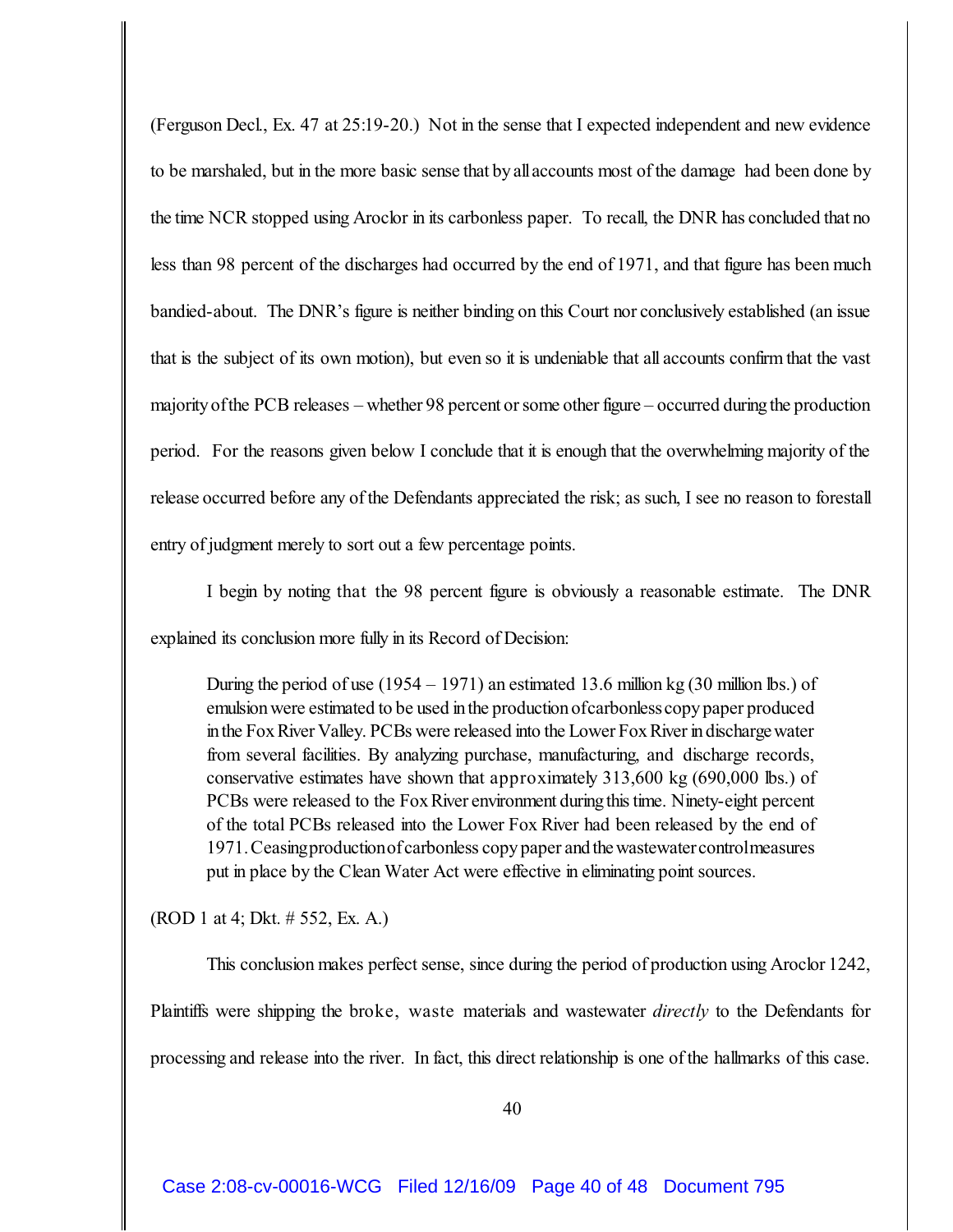As opposed to post-consumer waste products, which may have *happened* to contain some carbonless copy paper, *all* of the material sent by the Plaintiffs during the production phase contained PCBs. The recycling of the material during that period was essentially part-and-parcel of the manufacturing process itself, as the broke and other waste products were necessary by-products of manufacturing.

In addition, it is noteworthy that the DNR's analysis is backed by an EPA study conducted in 1977 by Versar, Inc. (Ferguson Decl., Ex. 9.) That report concludes that "Since 1971, when NCR carbonless copypaperwasno longer manufactured with a PCB dye solvent, PCB concentrations in paper products, effluents and sludges have shown a precipitous decline." (*Id.* at 4-5.) "The historical perspective shown by our mathematical model, and validated by the available data, show PCBs in paper mill effluents and product to have passed a maximum in the 1970-71 period and to be continuing down to pre-1957 levels under the influence of declining amounts of PCBs in the recycled waste paper stream." (*Id.* at 5.) Thus, although I have not relied exclusively on the DNR's conclusion that 98 percent of the PCBs had been discharged by 1971, I agree with the United States that there is no evidence that would "substantially undermine" the conclusion that 98 percent of the total PCBs were released by the end of 1971. (Dkt. # 649 at 5 n.4.) For purposes of equitable contribution, the key factor is that the overwhelming majority – whether 98 percent or 92 percent – of PCBs had been released during the production period. And because many of the Defendants did not learn of the risks of recycling NCR paper until even later – 1972 or 1973, for example – the amount of PCBs released by the time any of the Defendants possessed adequate knowledge of the risks of their activities could actually be more like 99 percent.

Having concluded that the overwhelming majority of PCBs had been released before any of the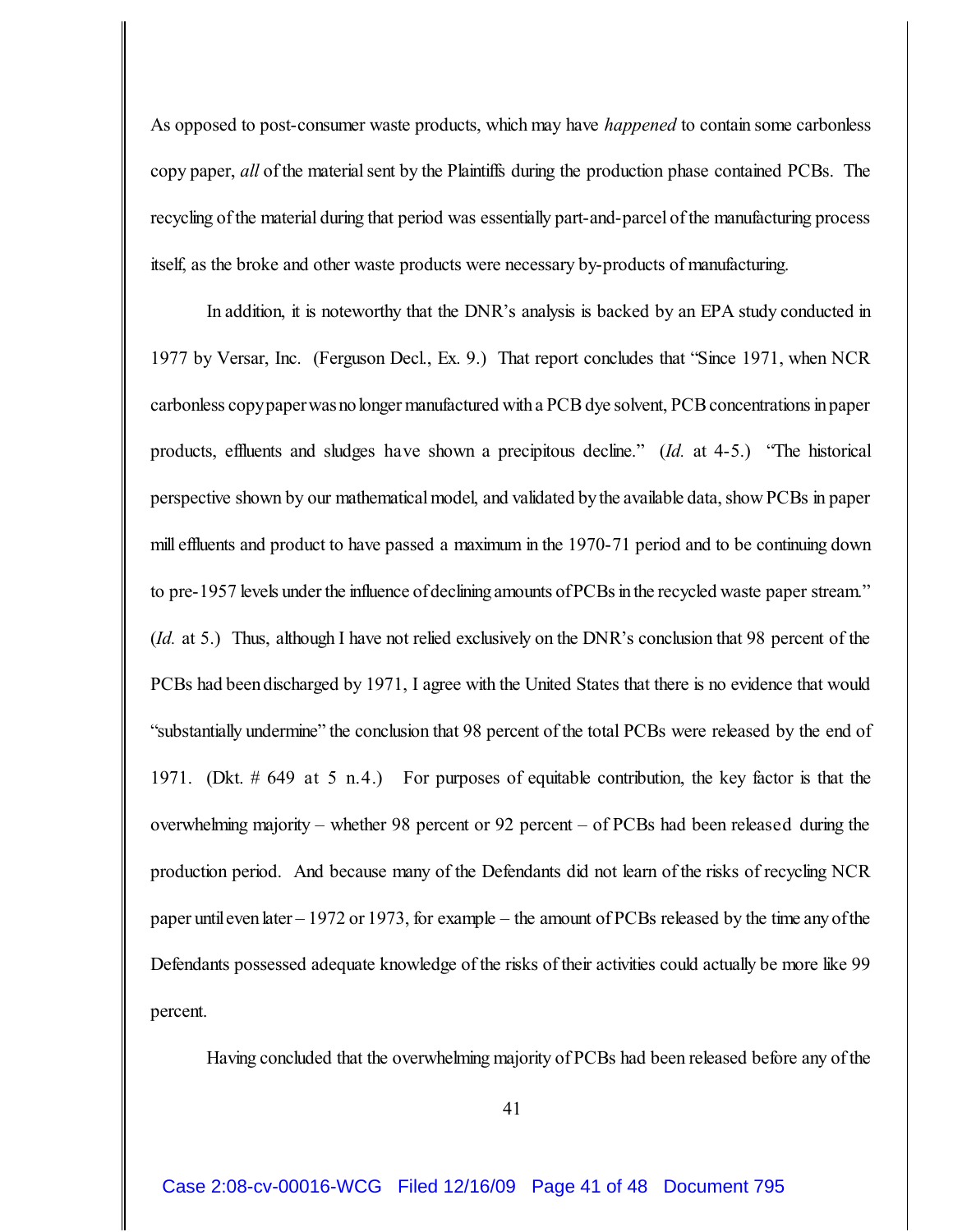Defendants appreciated the risks of recycling, I further note that any recycling of post-consumer waste paper during the 1970's occurred within a regulatory scheme that allowed such use (even if it did not specifically "encourage" it, as some of the Defendants suggest). Even in 1979, when the dangers of PCBs were widely known, the EPA specifically allowed the continued use ofPCB-ladenpre-1971 carbonless copy paper in light of several practical factors:

Under this authorization, existing PCB carbonless copy paper may be used indefinitely. Prior to 1971, carbonless copy paper distributed by NCR Corporation was made with ink containing PCBs. There does not appear to be a way to distinguish PCB carbonless copy paper from non-PCB carbonless copy paper except perhaps by dates or other indications on unused inventories. A large portion of the PCB carbonless copy paper that has not been destroyed is probably in files. An enormous undertaking would be required of both business and government to purge existing files of PCB carbonless copy paper. Moreover, the amountof PCB on each sheet of carbonless copy paper is extremelysmall. In view of these practical considerations and because the potential PCB exposure and risks to human health or the environment are negligible, EPA has concluded that this activity does not present an unreasonable risk and is authorizing the continued use of existing PCB

carbonless copy paper. In the proposal, EPA limited this authorization to five years. However, EPA does not now believe that a method for inexpensively separating PCB from non-PCB carbonless copy paper will be developed in the near future. Accordingly, EPA is authorizing the use of existing PCB carbonless copy paper indefinitely.

44 Fed. Reg. 31514, 31535 (May 31, 1979).

The Plaintiffs note that these regulations were the result of strenuous lobbying efforts by the paper industry, and no doubt that is true. The regulations do not constitute an official "permit" to release PCBs into the river, certainly. But it must be remembered that it is the government that ordered the cleanup in this action, and its own view at the time was that "the potential PCB exposure and risks to human health or the environment [from recycling waste paper] are negligible." *Id.* Granted, that was the view in 1979 rather than, say, 1972, when there was more Aroclor-containing carbonless paper circulating through the system. But the EPA's view was clear: after 1971, the amount of PCB on lingering sheets of CCP was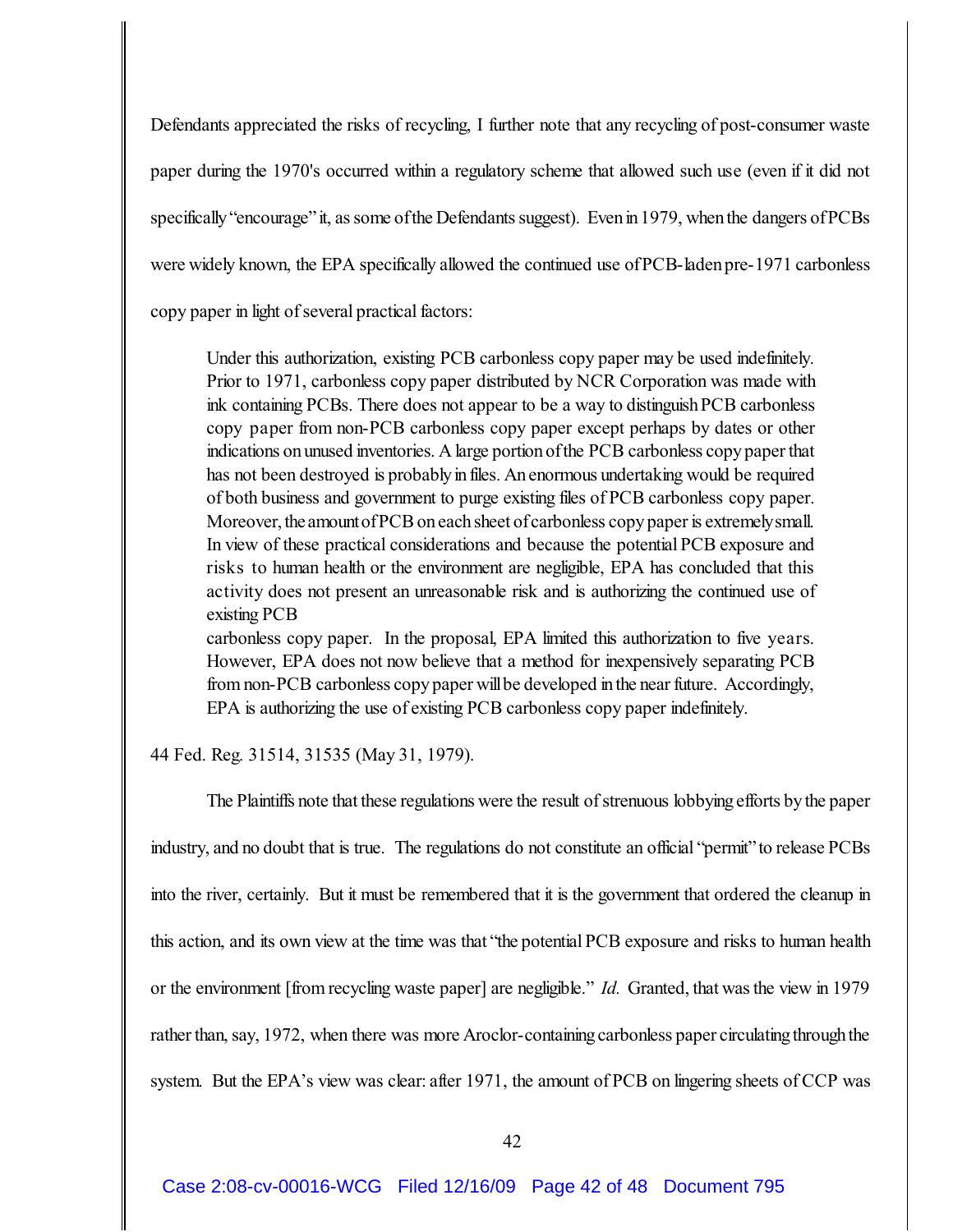"extremely small" and there was no practicable way of sorting it out. This again underscores the government's apparent view that the damage here was primarily a result of the *manufacturing* process rather than the post-1971 *recycling* process that involves the Defendants.

In addition to the fact that only a negligible amount of PCBs were discharged after 1971, a related reason for precluding contribution altogether is that the knowledge of the numerous Defendants during the post-production period is not easily determined, and their knowledge did not necessarilyarise the instant the Plaintiffs stopped using PCBs in 1971. Although Plaintiffs have cited various studies and interactions with governmental officials during the 1970's that suggest that different defendants knew (or should have known) about PCB dangers at various times, it would be a Herculean task to isolate and apportion contribution amounts among the Defendants given the shifting time frames and the fact that the Defendants would only be responsible for a tiny fraction of the entire total in any event. For example, suppose after a Phase I trial I concluded that Defendant A should have known about the risks of recycling postconsumer waste in September, 1973; Defendant B in July, 1975; and Defendant C in November, 1975. That would not end the question. Another phase of the trial would be required to show that, for example, Defendant A released 900 pounds of PCBs after it should have known about the dangers of doing so, and Defendant B released 1230 pounds, and so on. But of course such releases would be truly negligible. If 98 percent (or some similar amount) of the total discharge occurred during the production period, then it follows that the majority of the *post-*production releases (the remaining two percent) occurred in the months and years soon after April 1971 when recently produced NCR paper containing PCBs was working its way through the system. The record suggests that many of the Defendants did not learn about the risks of PCBs until significantly later, however, and thus it is likely that the result ofa multi-phase trial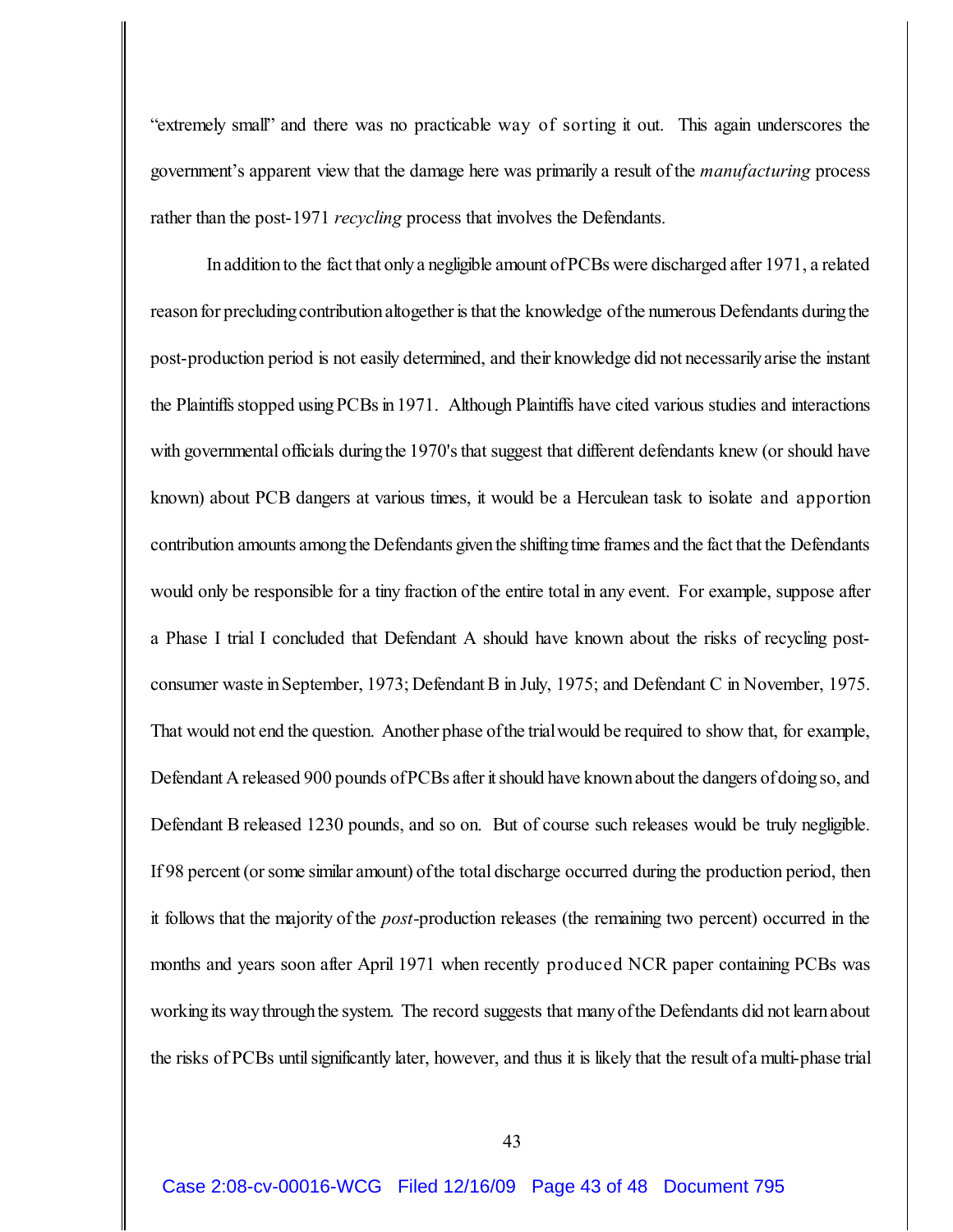would show that something like one percent or less of the total amount of PCBs had been discharged by Defendants who appreciated some risk of environmental damage. The cost of sorting out this puzzle would far exceed any benefit. As the United States has aptly put it, "equity argues in favor of an early determination that [the Defendants] should not be dragged through a multi-year, costlylitigation in order to assess whether they should contribute respective portions of approximately 2% of the costs for remediation of a problem created and perpetuated, in nearly all respects, by the Plaintiffs."<sup>26</sup> (Dkt. # 649) at 5.)

A fourth reason to leave the post-production period to one side is that there was very little any of the Defendants could have done evenifthey had learned of the problem sooner. The record shows that at the time there was no way of sorting out NCR wastepaper from non-NCR paper, nor was there any way of removing the Aroclor 1242 from the NCR paper. And, as noted above, the government sanctioned the continuing recycling of post-consumer paper products as having more benefits than drawbacks.

Finally, it is important to remember that this case is not primarily about assessing liability for environmental *damage,* it is about recovering the *costs* of remediating that damage. Although a more searching attribution of post-1971 activities might be relevant if we were trying to assess liability based on

<sup>&</sup>lt;sup>26</sup> Arguably, the cost of litigation could be considered as an equitable factor in an action like this one. The leverage afforded by the specter of a multi-year massive lawsuit like this one is particularly acute with respect to several Defendants who have almost no conceivable liability whatsoever. Though I do not rely particularly strongly on such a rationale in this decision, the United States' statement seems to stand for the common sense principle that if Plaintiffs are indeed responsible for somewhere in the vicinity of 98 percent of the damage, it does not serve equity to hold a multimillion-dollar trial to divvy up the remaining two percent, especially given the thorny issues involved in such a venture.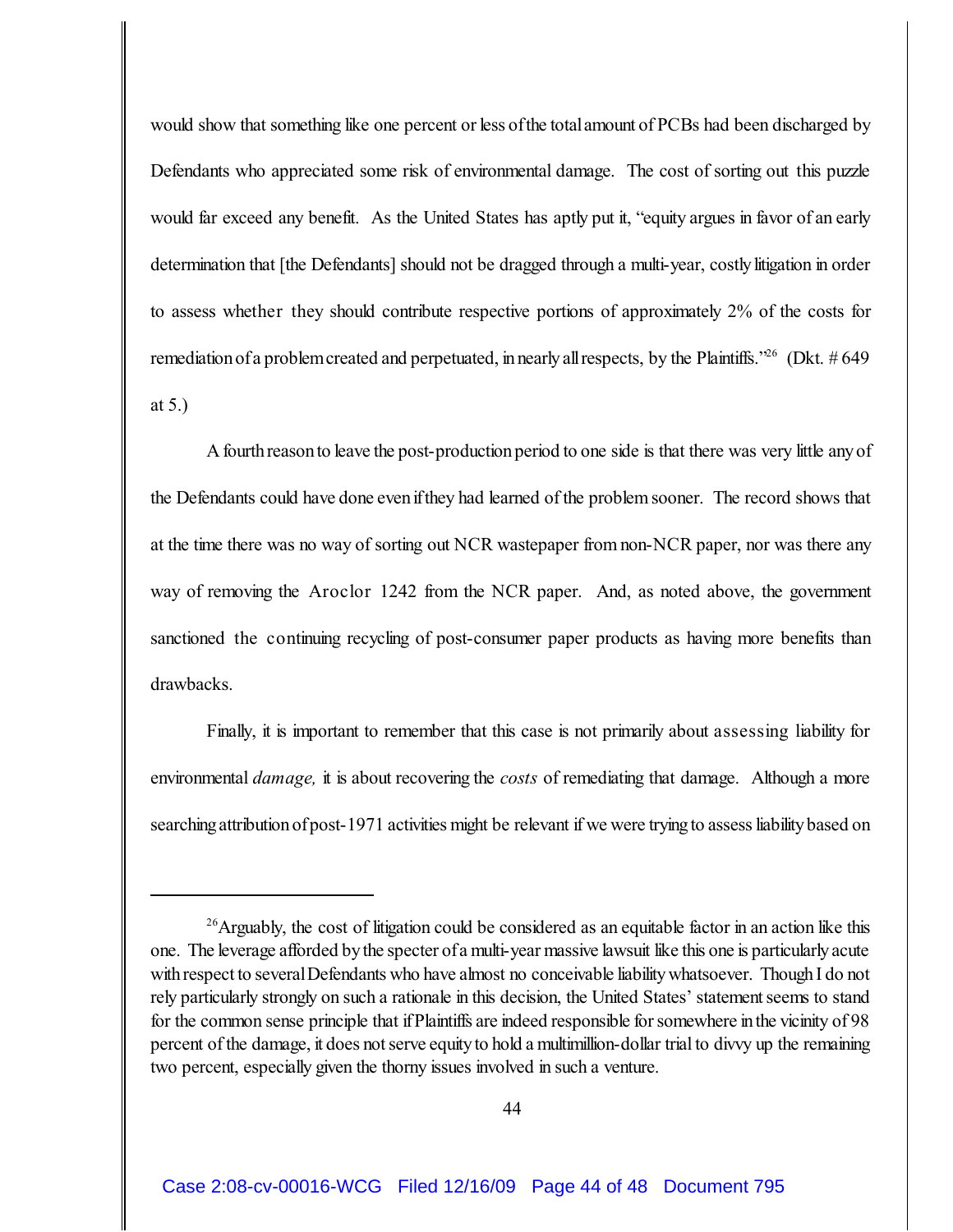the gross volume or weight of PCBs actually discharged, in actuality this action is simply about responsibility for the cost of cleanup. Despite countless pages of briefing, there has been no evidence, nor any real suggestion, that the relatively minimalactionsofthe Defendantsin the post-production period have added anything significant to the overall cost of remediation. Instead, all indications are that the costs of the cleanup would have been substantially the same even if the relevant Defendants had ceased recycling post-consumer waste paper in 1971. The cleanup effort requires dredging and capping, and the same river sediment would need to be dredged or capped with sand and gravel regardless of whether the Defendants' post-1971 activities added two percent or some slightly larger number to the total. The damage had already been done.

Consideration ofthe marginal costs of environmental damage was discussed by the SeventhCircuit in *Browning-Ferris Industries of Illinois, Inc. v. Ter Maat,* 195 F.3d 953, 958 (1999): "[S]uppose that even if X had not polluted the site, it would have to be cleaned up-and at the same cost-because of the amount of pollution by Y. (That would be a case, perhaps rare, in which the clean-up costs were sensitive neither to the amount of pollution nor to any synergistic interaction between the different pollutants.) Then X's pollution would not be a necessary condition of the clean up, or of any of the costs incurred in the clean up." But X is not home-free merely because the clean up is attributable to Y's activities:

But that should not necessarily let X off the hook. For suppose that though if X had not polluted the site at all there still would have been enough pollution from Y to require a clean up, if Y had not polluted the site X's pollutionwould have beensufficient to require the clean up. In that case, the conduct of X and the conduct of Y would each be a sufficient but not a necessaryconditionofthe clean up, and it would be entirely arbitrary to let either (or, even worse, both) off the hook on this basis.

*Id.* (emphasis added).

45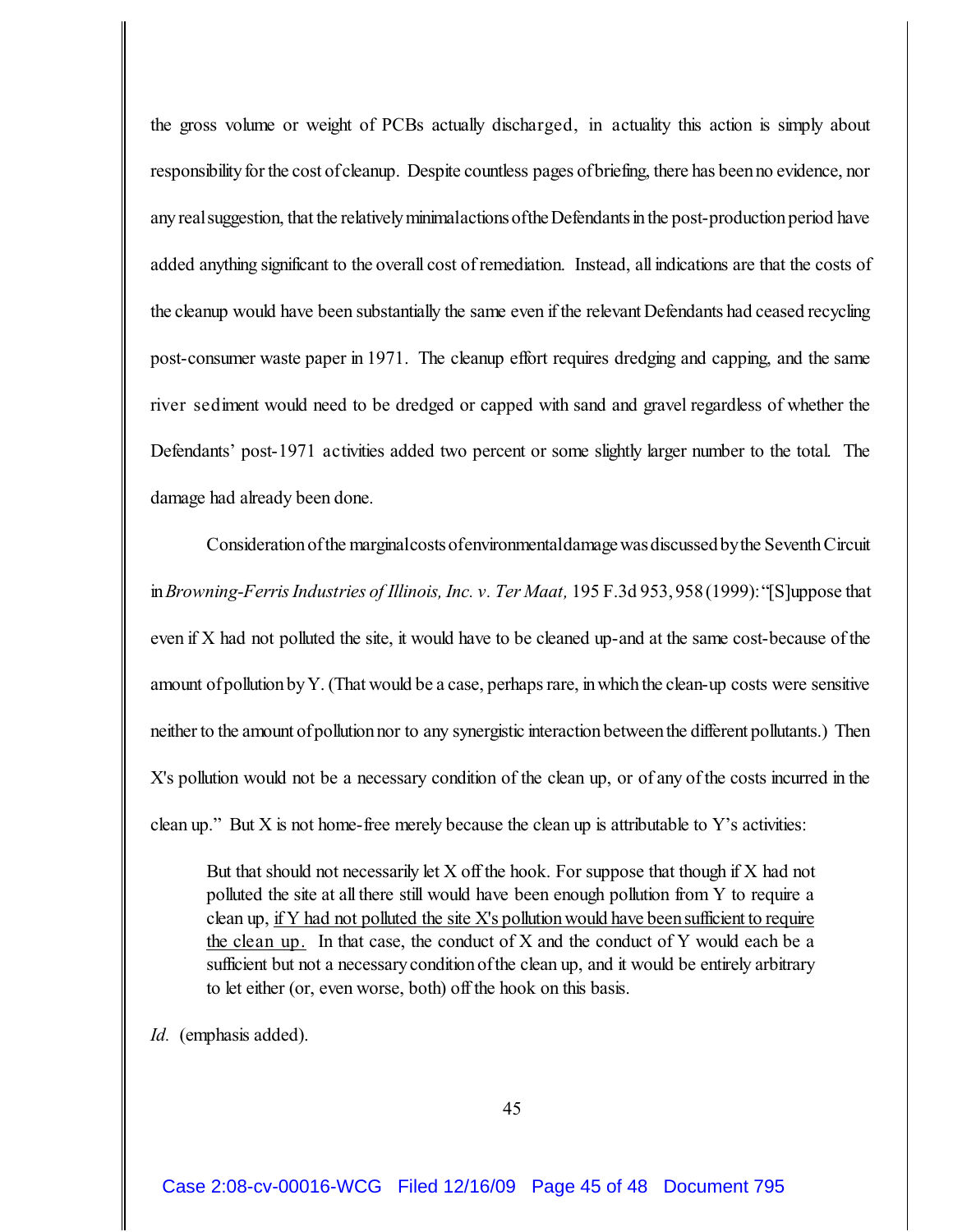The underlined portion describes the case where  $X$ 's pollution, on its own, would have required a cleanup action. In that scenario, it would not make sense to relieve X from contribution merely because Y was also guilty. But here we have a situation where the Defendants' post-production activities would *not* have required a cleanup on their own. How do we know that? The EPA and Wisconsin DNR – the agencies charged with ordering environmental cleanups – have told us that intheir view 98 percent ofthe damage had been done during the period for which I am attributing sole liability to the Plaintiffs, and in the 1970s the EPA allowed continued recycling of waste paper on the basis that further PCB releases were negligible. In other words, there is no evidence either that the post-production period trickle of PCBs would have required a cleanup action or that it added materially to the cost of the cleanup action that *was* required due to the actions of the Plaintiffs.<sup>27</sup>

Ultimately, it is the Plaintiffs' own production of the CCP that is the *sine qua non* not just of the environmental damage, but ofthe entire cleanup effort and its attendant costs. As such, the cleanup cost is quite literally a "sunk" cost that is not dependent on the kinds of hair-splitting that Plaintiffs propose.<sup>28</sup> For allofthese reasons, I conclude that it does not make sense to allow contribution based on any of the Defendants' post-1971 activities, which contributed very little to the overall PCB pollution and even less to the overall *cost* of the cleanup.

 $27$ While it is conceivable that additional discharges may have added enough parts per million to some sediment to bring it over the threshold for removal (and thus theoretically increase the cleanup cost), that is purely speculative and not a basis on which to award contribution.

 $28$  Even if Plaintiffs were allowed to present a case discussing the relative amounts of volume discharges, I have serious doubts as to whether that would be a constructive undertaking forty years after the fact.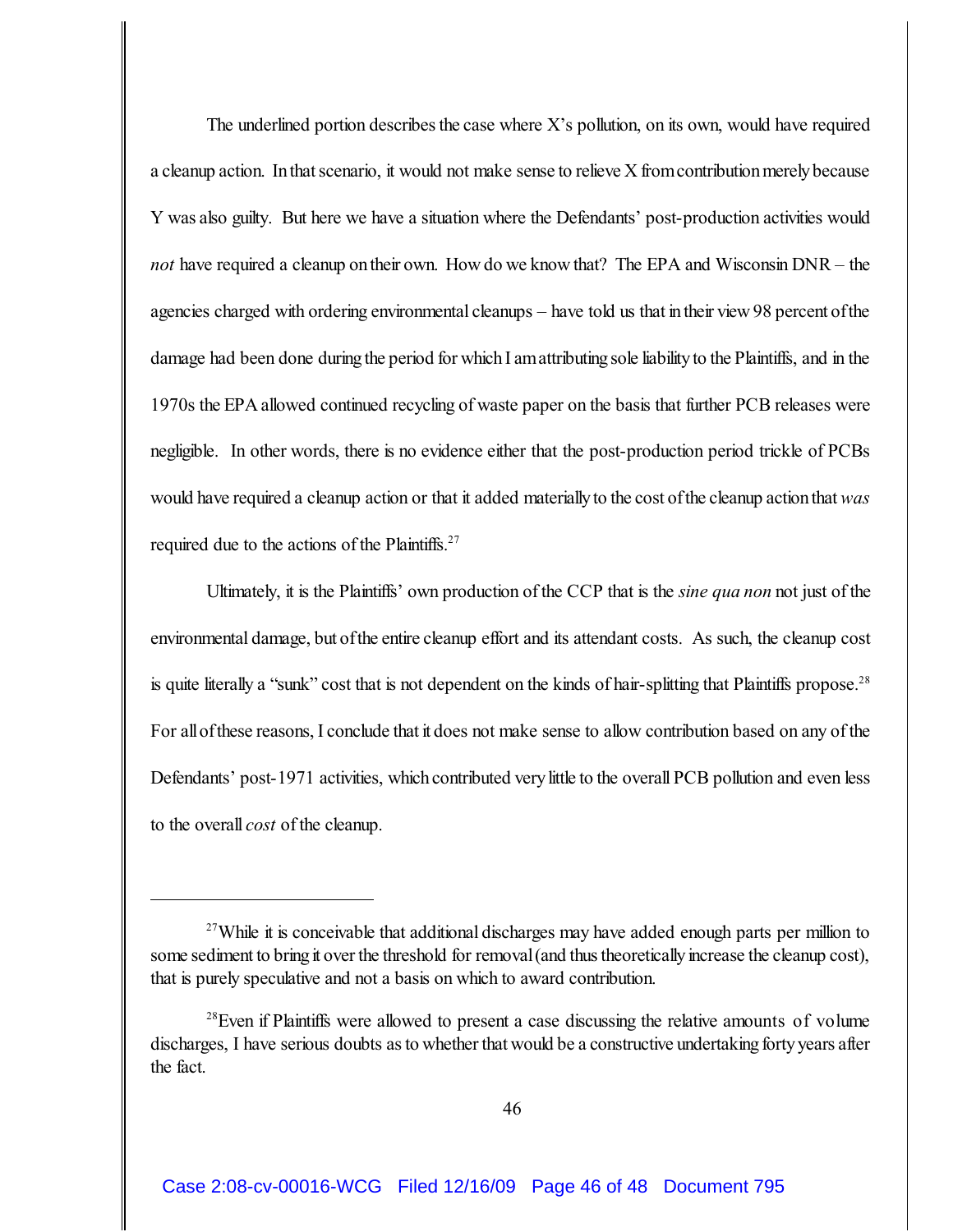## **III. Conclusion**

In the light of hindsight we must take care not to impose anachronistic knowledge on the principal actors. And in fact this case is not about blame or the impositionof liability per se – the result does not, for example, mean that the Defendants are "innocent" or not liable to the government, as liability under CERCLA is strictand all parties to this action are all potentially liable under that statute. Instead, the result simply means that as among these liable parties, the Plaintiffs are not entitled to recover from the Defendants for their costs incurred in cleaning up damage caused by dangers the Plaintiffs created. I have concluded that under the circumstances detailed above, when Plaintiffs introduce a toxin into a manufacturing process which they know or should know results in the discharge of that toxin into the environment, and then take a "wait and see"approachand viewthe danger as a matter of risk management and publicity control, equity will not allow them to later receive contribution from entities who are either completely faultless or nearly so, and who had no role to play in the risk strategy Plaintiffs undertook, a strategy that has now proved quite costly.

Accordingly, the Defendants' motions for summary judgment are **GRANTED**. The Plaintiffs' motion for summary judgment is **DENIED**. The Plaintiffs' motion regarding the '98 percent' statement is **GRANTED**.<sup>29</sup> The Plaintiffs' motion to strike the United States' response (Dkt. #713) is **DENIED**.<sup>30</sup> The FinalPretrial Conference scheduled for December 21 is cancelled, as is the trial scheduled to begin

<sup>&</sup>lt;sup>29</sup> As discussed above, I have agreed with Plaintiffs that the 98 percent figure is not binding on the Court.

 $30$ It is true that the government's brief was not specifically a "response" to any motions filed against it, but under the unique circumstances of this case there seems little reason to ignore its filings, any more than I would ignore any positions it has advanced orally at the numerous hearings held in this action.